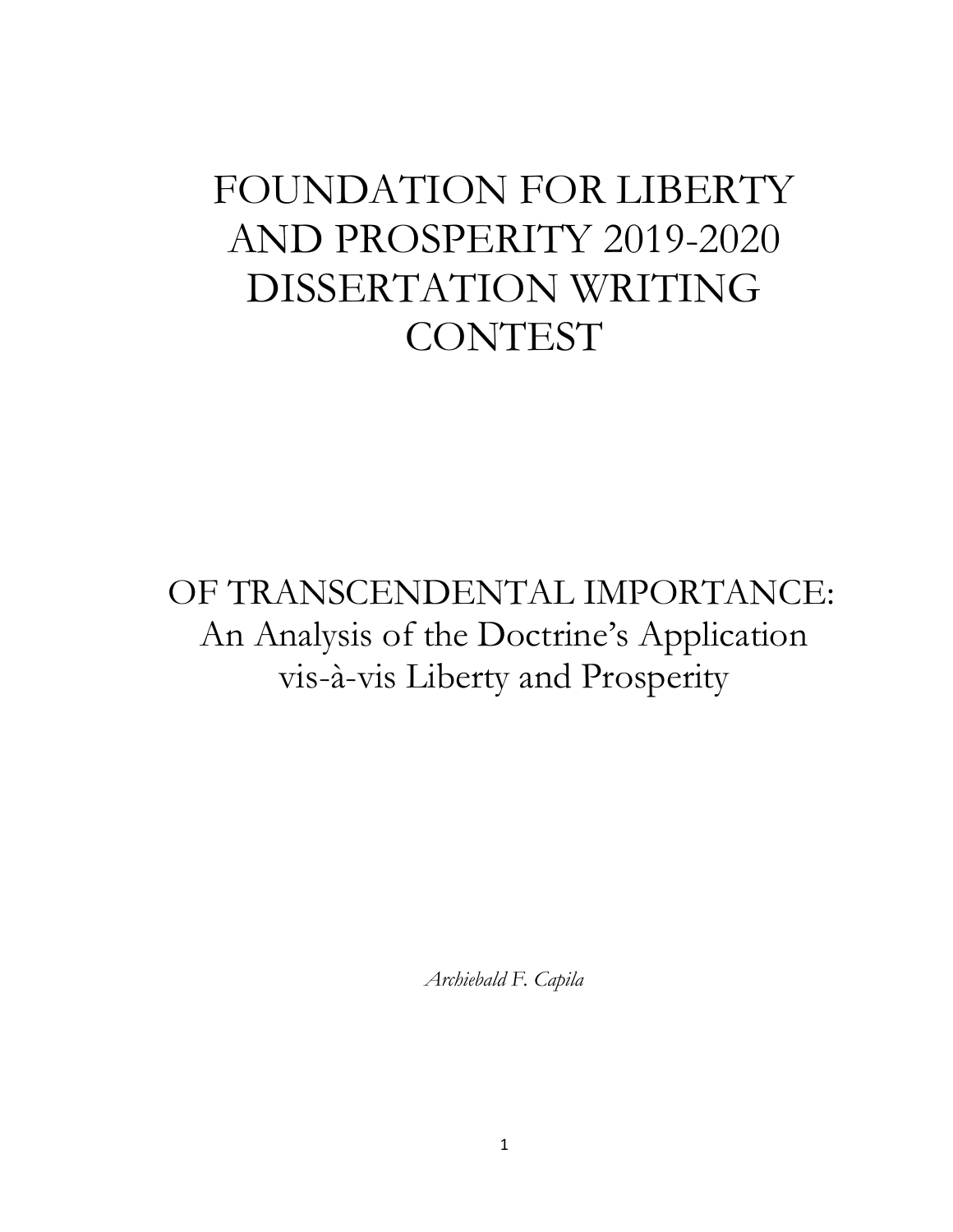#### **Abstract**

The Doctrine of Transcendental Importance serves as an important exception to the requisites of judicial review. If the Court deems a case to be of paramount importance, the requisites of actual case or controversy and legal standing or locus standi may be dispensed with according to the former's discretion. While there may be guidelines provided for by law and jurisprudence on how to determine this level of importance, these are but mere instructive guidelines the weight of implementing which still lies on discretion. Accordingly, the said exception affects various rights in any given case which may be a subject for judicial review. Among those said rights are those involving liberty and prosperity. This paper will seek to analyze the application of the doctrine of transcendental importance as an exemption to the requisites of judicial review. In addition, this paper will seek to determine a trend or correlation if what are involved are rights pertaining to liberty and prosperity. Can a case be considered a case of transcendental importance when the facts involve a violation of fundamental liberties? If the case posits legal problems including the freedom of information or the freedom of assembly, can the doctrine be availed of? How about if the situation involves property or economic rights? Will the outcome be the same? Considering that a Hierarchy of Rights also exists in our legal precedents, this paper will seek to crossreference if there is a way to consider rights involving liberty and prosperity at par with one another.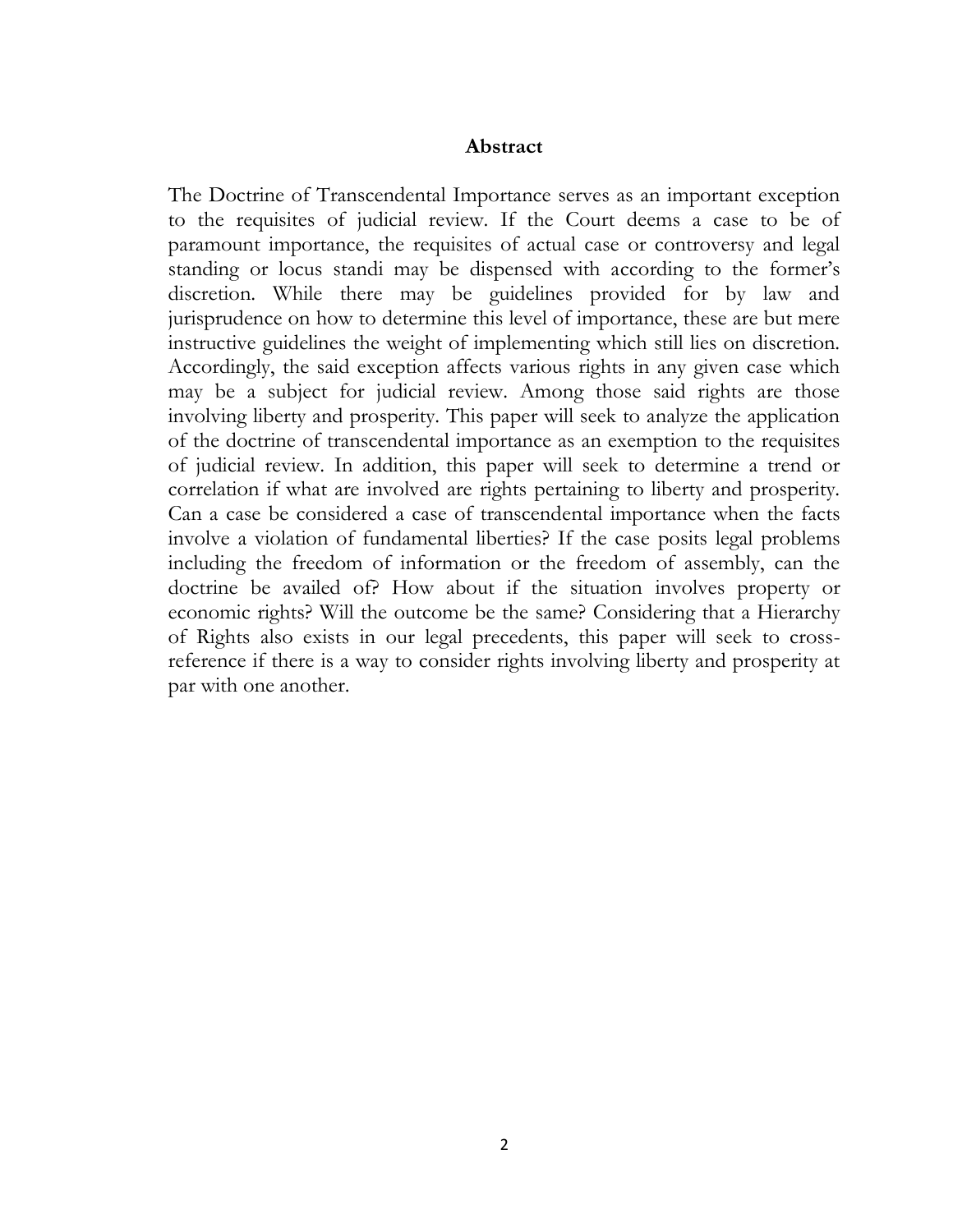### **Outline**

In determining on what constitutes a case of transcendental importance, it is only but fitting to cross-reference the same to rights which may be affected, particularly those which involve liberty and prosperity. This paper will seek to analyze the same and will dwell on the following:

Chapter I will lay down the different elements of the study which shall be highlighted in the Background of the Study, Statement of the Problem, the Significance of the Study, and its respective Objectives.

On the other hand, Chapter II will discuss the basic elements needed in the analysis of the study. Topics such as the constitutional power of judicial review and its respective requisites will be given light. In addition, a basic understanding of the history of the Doctrine of Transcendental Importance in the Philippines will also be discussed. Lastly, the subject rights which involve liberty and prosperity shall also be laid down as subject materiae of the study.

An analysis will then follow, using the basic elements needed in the study cross-referenced with the respective objectives and statement of the problem. By applying the Black Letter Law Analysis, this chapter will first dwell into what are the jurisprudential guidelines for the Doctrine of Transcendental Importance here in the Philippines.

The next analysis would be the application of the Doctrine of Transcendental Importance vis-à-vis rights pertaining to liberty. Here, the study will dwell on fundamental liberties such as the freedom of the press, freedom of information, freedom of expression, and the freedom of assembly. By analyzing selected cases, the study aims to show the correlation of the two distinct but interconnected legal concepts. It will then be followed by the application of the aforementioned doctrine vis-à-vis rights pertaining to prosperity. Here, property and economic rights will be pinpointed in selected cases as well.

Lastly, a summary of the study will be written before its conclusion.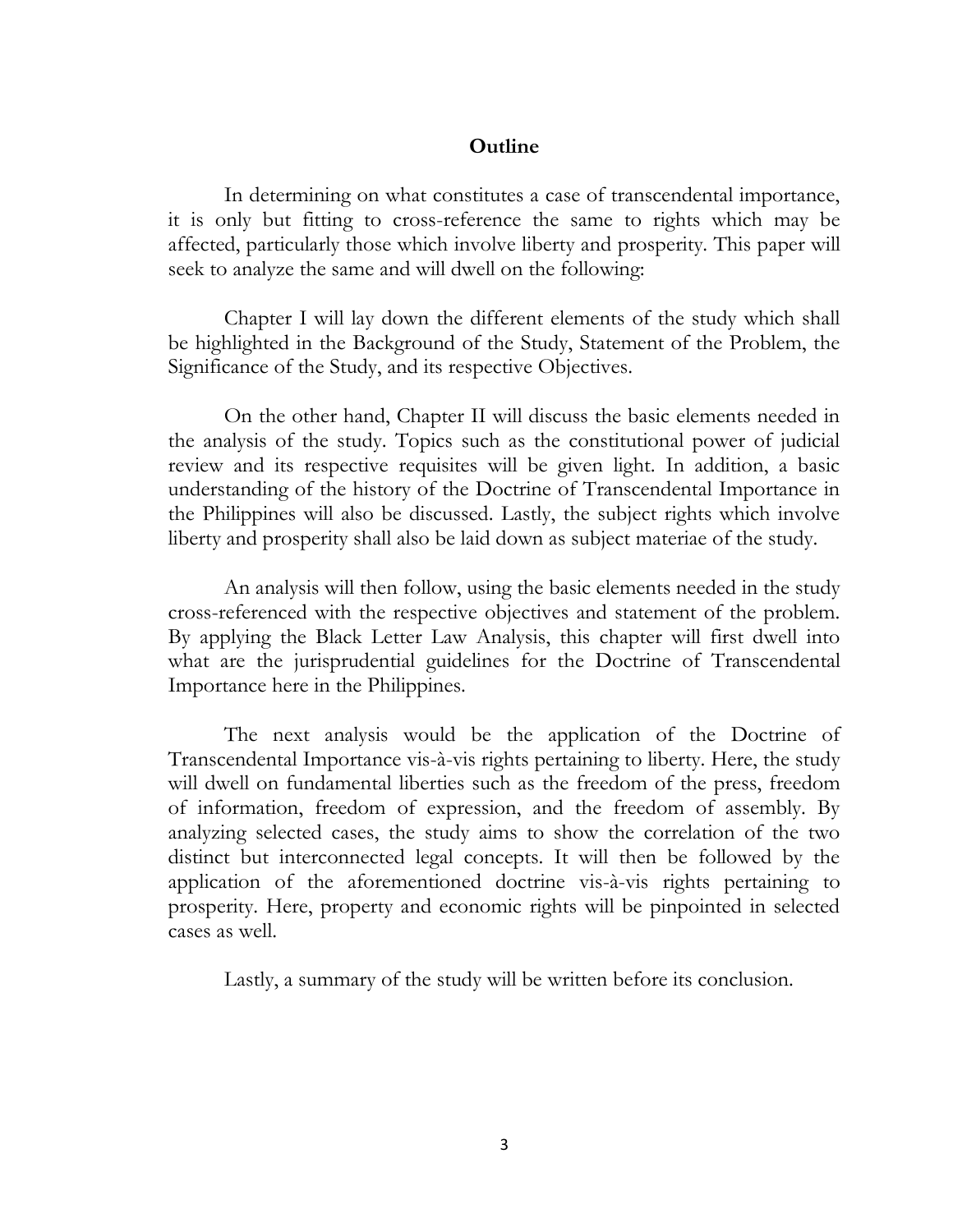## Table of Contents

| Chapter I   | A. Background of the Study                                    | (4)  |
|-------------|---------------------------------------------------------------|------|
| B.          | Statement of the Problem                                      | (9)  |
|             | C. Significance of the Study                                  | (10) |
|             | D. Objectives of the Study                                    | (11) |
| Chapter II  |                                                               |      |
|             | A. Constitutional Power of Judicial Review                    | (12) |
| В.          | Transcendental Importance in the Philippines                  | (16) |
|             | C. Liberty and Prosperity as Subject Materiae                 | (19) |
| Chapter III |                                                               |      |
|             | A. Guidelines for the Doctrine of Transcendental Importance   | (22) |
| В.          | Doctrine of Transcendental Importance vis-à-vis Liberty       | (25) |
|             | A Modern Approach in Traditional Freedom<br>1.                | (26) |
|             | Executive Privilege and a Check in Vested Powers<br>11.       | (28) |
|             | Primacy in Assembly<br>111.                                   | (31) |
|             | Summary<br>1V.                                                | (34) |
|             | C. Doctrine of Transcendental Importance vis-à-vis Prosperity | (35) |
|             | Economic Policies and Deference to Wisdom<br>1.               | (36) |
|             | Summary<br>11.                                                | (39) |
| Chapter IV  |                                                               |      |
|             | A. Recalling Statements of the Problem                        | (40) |
|             | B. Findings                                                   | (40) |
|             | C. Conclusion                                                 | (41) |

Bibliography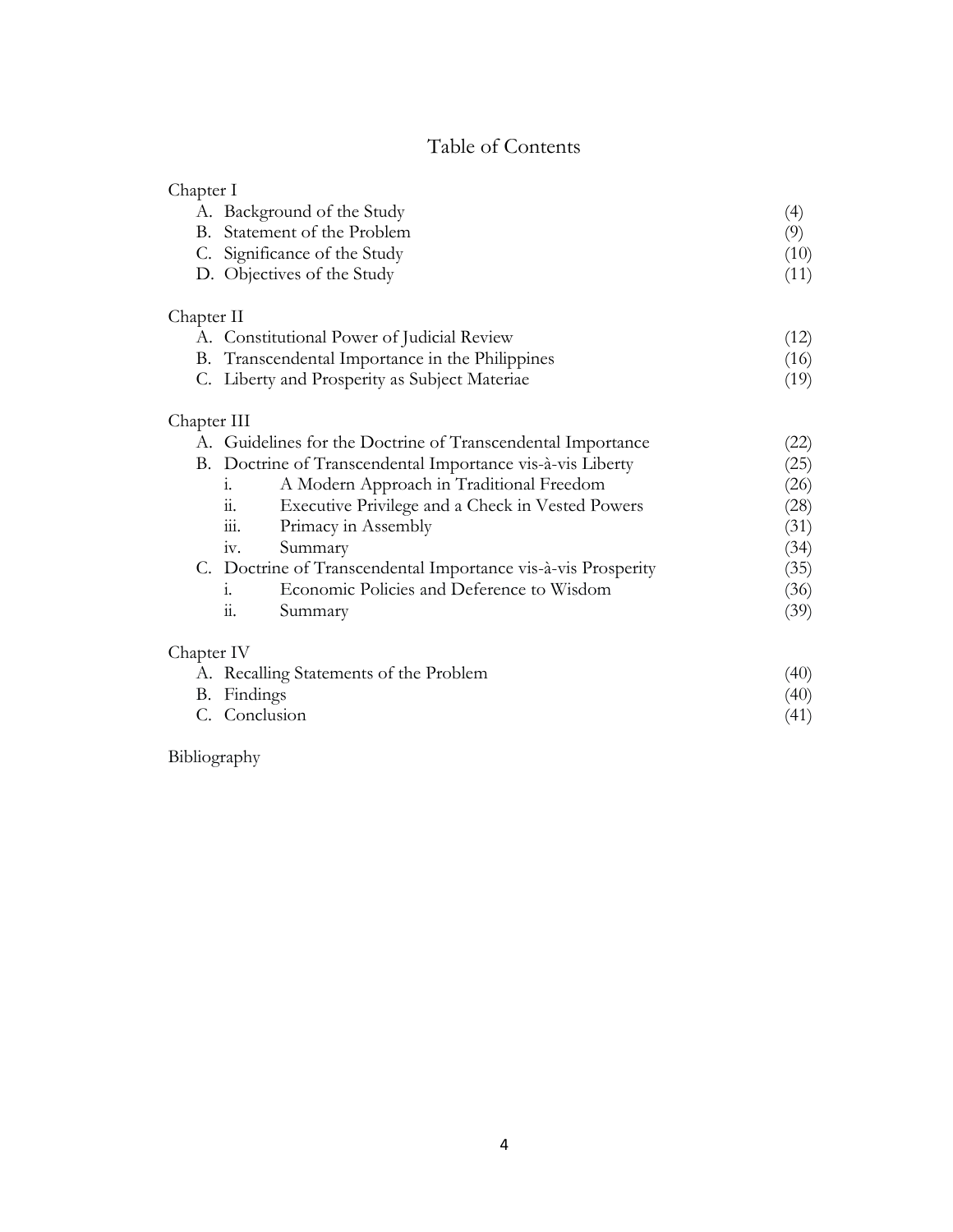## **Chapter I INTRODUCTION**

Fluid as it is, guidelines concerning the exemptions to the requisites of judicial review are ever evolving. All of these are now subject to the matter at hand and the repercussions of today's time may bring. Specifically speaking, while there may be guidelines pertaining to such application, different interpretations of the same still arise nonetheless.

One of these exemptions to the aforesaid requisites of judicial review is when the case is of transcendental importance. However, jurisprudence and legal journals share the same sentiment that what may be considered as a case of transcendental importance is purely discretionary upon the courts of justice. While a party may consider his or her position to be of paramount significance, the same may not be true in the eyes of those who sit behind the bench.

As the cliché goes, one man's poison can be another man's antidote. Amidst all the guidelines set by the laws and the jurisprudence that interpret a multitude of cases, chances are that these will still be subject to the progressive understanding of whose sala a case is presented to. The danger, or the vagueness attached thereto when it comes to the lacking concreteness of guidelines on considering one to be of transcendental importance, must be addressed by the very same courts vested with the power to review them all.

#### **A. Background of the Study**

As provided for in Section 1, Article VIII of the 1987 Constitution, the power to interpret and apply the laws of the land, as well as the Constitution itself, is exclusively vested to the judicial department—specifically that of the Supreme Court and in such lower courts as may be established by law.

The power referred herein is coined as "judicial power" which serves as one of the pillars of the tripartite system of government of the Republic of the Philippines. Accordingly, the same serves as one of the main factors in upholding the concept of checks and balances between the interdependent and co-equal branches of the government.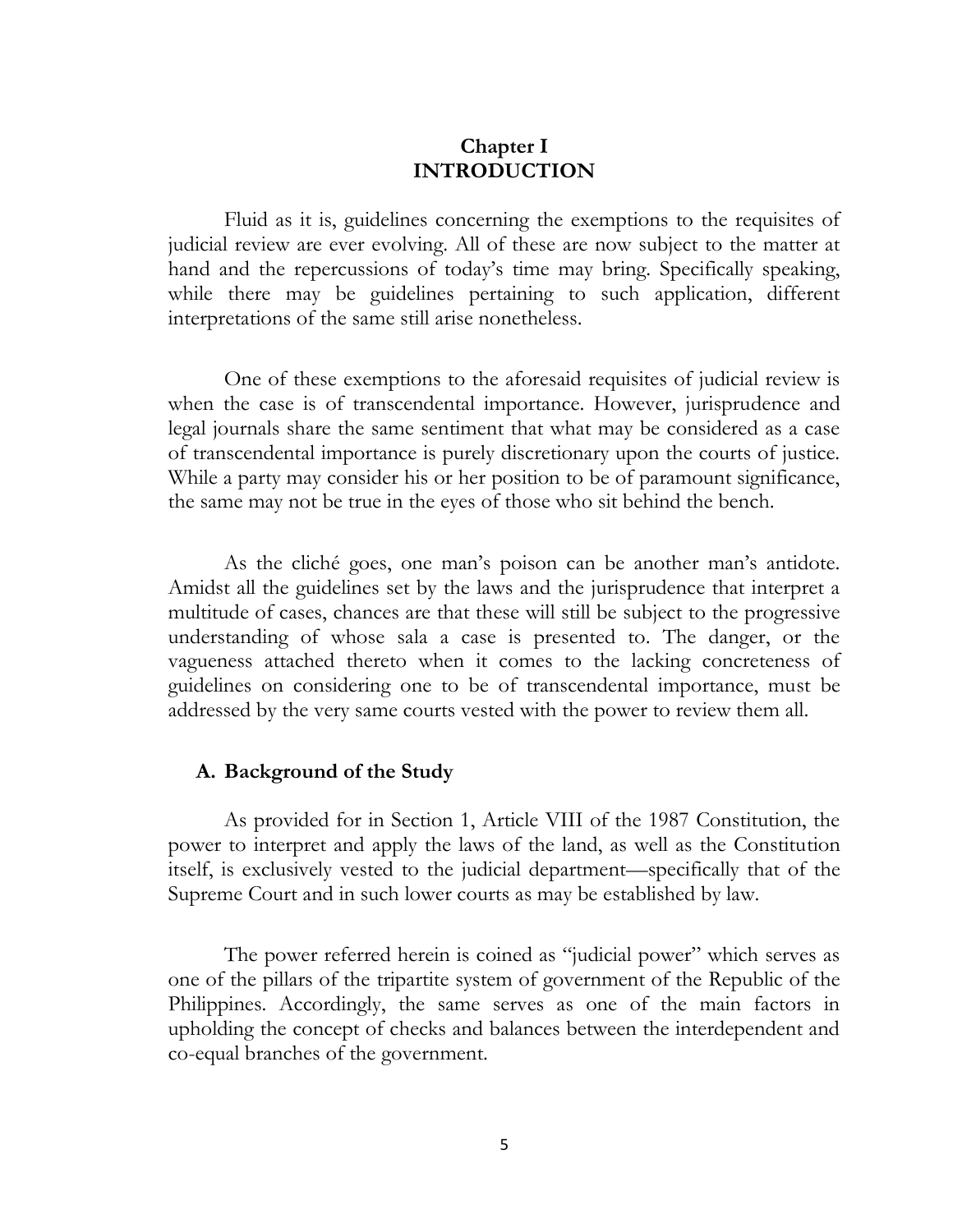While this may be considered as the traditional definition of judicial power, the aforesaid provision also comes with it the courts' expanded power of judicial review. It is stated that "judicial power includes the duty of the courts of justice to settle actual controversies involving rights which are legally demandable and enforceable, and to determine whether or not there has been a grave abuse of discretion amounting to lack or excess of jurisdiction on the part of any branch or instrumentality of the Government."

One of key features of the vested power is the concept of judicial review. The latter is essential for the maintenance and enforcement of the separation of powers and the balancing of powers among the three great departments of government through the definition and maintenance of the boundaries of authority and control between them.<sup>1</sup>

However, the Supreme Court admits that it does not have the unbridled authority to rule on just any and even every claim of constitutional violation.<sup>2</sup> In a plethora of cases, the Court has established four elements for a litigant to comply with before it can be the subject of judicial review:

- 1. the existence of an actual case or controversy;
- 2. that he or she has locus standi;
- 3. the issue of the unconstitutionality of the law is the lis mota of the case; and
- 4. that the issue of unconstitutionality is raised at the earliest possible opportunity $3$

Absent any one of these essential requisites, the courts may elect on not to exercise its mandate of judicial review and dismiss the case. However, it has been provided for us by the same Court that at times, one or some of the said requisites may be dispensed with provided that there is a reasonable ratio on why the case should be decided upon by the Court. For example, it is held in a long line of decided cases that the requirement of locus standi, being a mere

<sup>1</sup> Florentino P. Feliciano, The Application of Law: Some Recurring Aspects Of The Process Of Judicial Review And Decision Making, 37 A MJJUR 17, 24 (1992).

<sup>2</sup> James M. Imbong v. Honorable Executive Secretary Paquito Ochoa, G.R. No. 204819, April 8, 2014.

<sup>3</sup> People v. Vera, No. 45685, 16 November 1937, 65 Phil. 56, 86-89.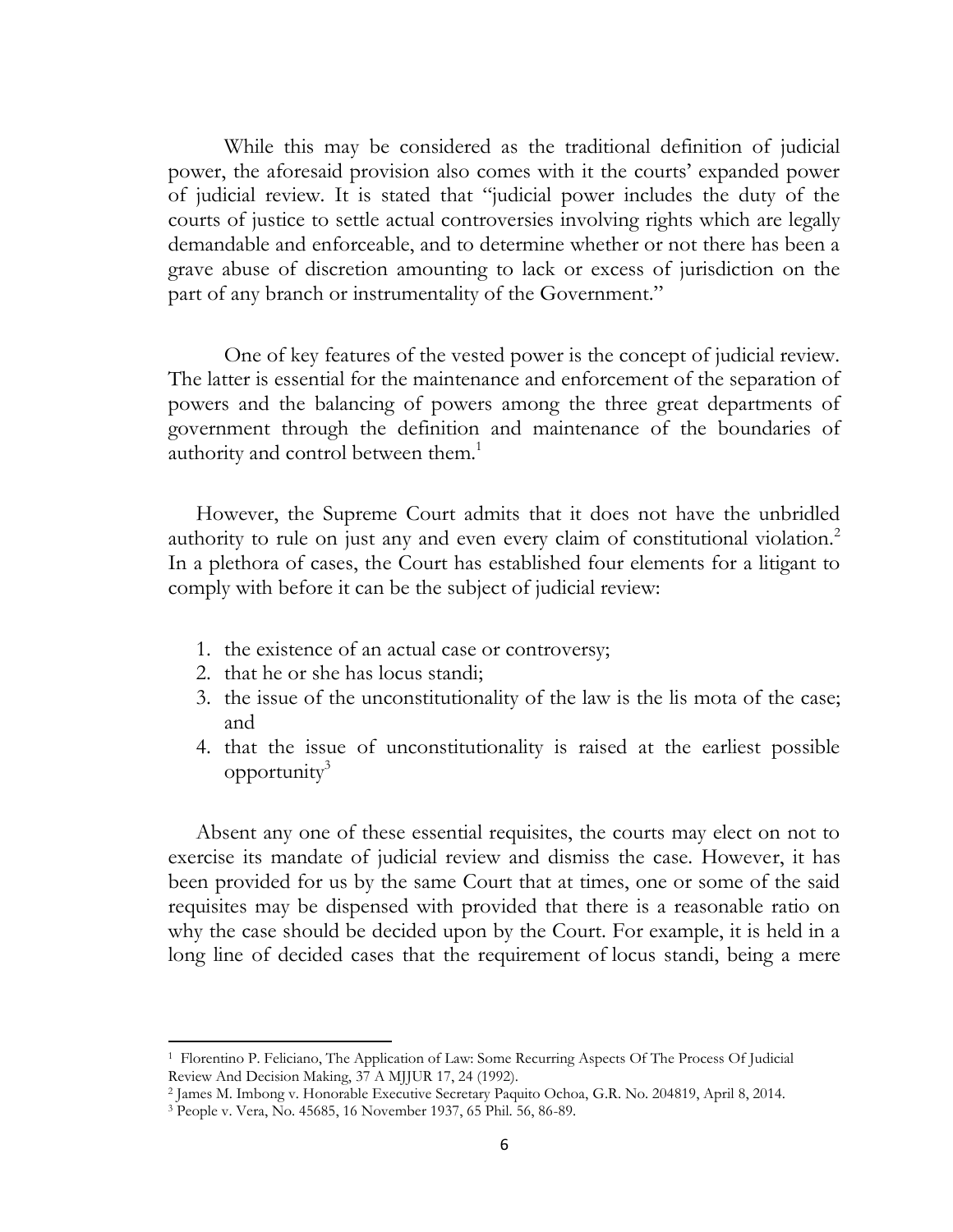procedural technicality, can be waived by the Court in the exercise of its discretion.<sup>4</sup>

The liberal approach has been adopted in several notable cases, permitting ordinary citizens, legislators, and civic organizations to bring their suits involving the constitutionality or validity of laws, regulations, and rulings.<sup>5</sup> It has seemingly become a prominent trend in recent history of decided cases. The Court has taken an increasingly wide-ranging approach to the rule of locus standi, correlating the same to the requirements of "personal injury."

Accordingly, one of the factors considered by the court in applying such liberal approach is when the case to be decided before them is of 'transcendental importance.' In cases of paramount importance where serious constitutional questions are involved, the standing requirements may be relaxed and a suit may be allowed to prosper even where there is no direct injury to the party claiming the right of judicial review.<sup>6</sup>

However, the aforementioned doctrine has yet to provide us a concrete guideline on what can be considered as a case which is of paramount importance. According to Prof. Solomon Lumba, what is of transcendental importance is again a very subjective interpretation in the sense that the probability that reasonable judges will regularly reach different conclusions in substantially similar actions is unacceptably high.<sup>7</sup> It was further opined that the doctrine does not mesh with Court decisions recognizing a public interest in breaches of the rule of law. The same is also adverse with some Court decisions that the Case and Controversy clause of the Constitution requires that those who institute actions must have an interest.

Having no concrete and objective ground on how to interpret a seemingly all-encompassing doctrine, what is of transcendental importance remains a very subjective point for interpretation for Justices to decide. Accordingly, different conclusions regarding specific sets of facts which may also be substantially the same with other actions before the Court will yield different interpretations

 $\overline{\phantom{a}}$ 

<sup>4</sup> *Secretary of Justice v. Lantion, 379 Phil. 165 (2004); Bayan Muna v. Romulo, 656 Phil. 246 (2011).*

<sup>5</sup> Biraogo v. Philippine Truth Commission of 2010, G.R. No. 192935, December 7, 2010

<sup>6</sup> [Bayan \(Bagong Alyansang Makabayan\) v. Zamora,](https://lawphil.net/judjuris/2000/oct2000/138570.htm) G.R. No. 138570, October 10, 2000, 342 SCRA

<sup>449,</sup> *citing* Kilosbayan v. Guingona, Jr., G.R. No. 113375, May 5, 1994, 232 SCRA 110.

<sup>7</sup> Lumba, Solomon, "The Problem of Standing in Philippine Law," ASLI Working Paper, July 2009, <https://law.nus.edu.sg/asli/pdf/WPS003.pdf>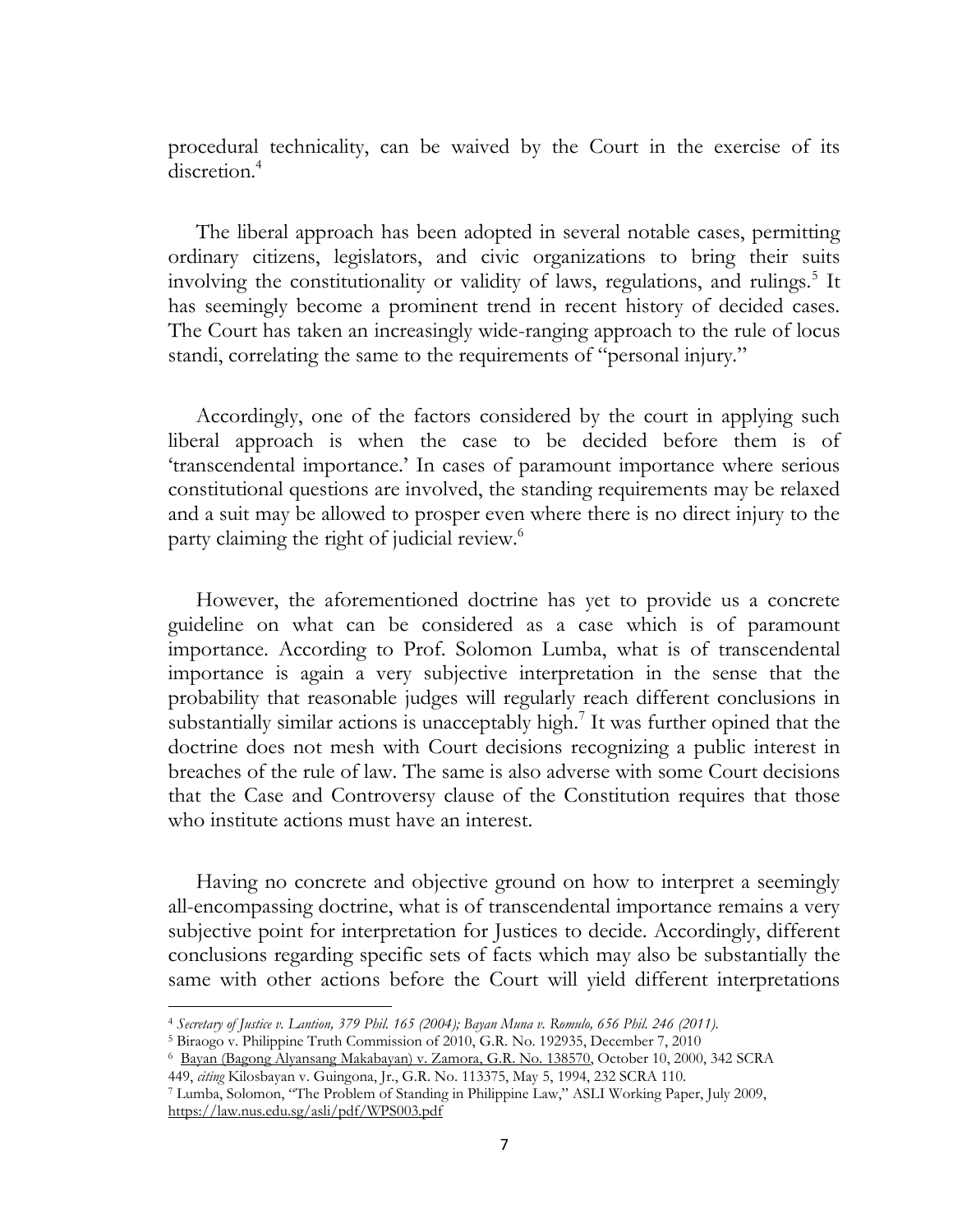lacking any concrete basis for consideration. This, eventually, may lead to dysfunctional interpretations that may affect the rights of individuals applying their respective cases for judicial review.

Some of the rights enunciated by our Constitution and all the prevailing jurisprudence interpreting the same may be subdivided into two categories: those which are referred to as civil and political rights (or rights pertaining to liberty) and social and economic rights (or rights pertaining to prosperity).

Liberty and prosperity embody the twin beacons of justice.<sup>8</sup> First, in cases involving liberty, the scales of justice weigh heavily against government and in favor of the people, especially the poor, the oppressed, the marginalized, the dispossessed and the weak. Laws and actions of government and its instrumentalities come to the court highly suspect in their constitutional validity, should they restrict the fundamental rights of our people. Second, in cases involving prosperity and development issues, deference is accorded to the political branches of government; namely, the Presidency and Congress.<sup>9</sup>

These specific rights form part of an indispensable portion of basic rights. While those rights pertaining to liberty are considered as first generational rights and those pertaining to prosperity are referred to as second generational rights, both categories should nevertheless be protected by the courts. In fact, these form as important parts of the fundamental law since these aim at balancing the power of the government and the various freedoms of the individual.

While fundamental liberties are recognized as self-executing rights enforceable by judicial action without need of further legislation, prosperity is appreciated merely as an aspiration rather than as a right; it requires congressional acts before it could find sanctuary in the courts.<sup>10</sup>

 $\overline{a}$ <sup>8</sup> Artemio V. Panganiban, *Visionary Leadership By Example*, 9th National Ayala Young Leaders Congress, the San Miguel Corporation Management Training Center, Alfonso, Cavite, February 7, 2007, available at https://cjpanganiban.com/2007/02/07/visionary-leadership-by-example-2/.

<sup>9</sup> <sup>9</sup> Artemio V. Panganiban, *Spreading the Gospel of Liberty and Prosperity,* National Forum on "Liberty and Prosperity", held on August 24-25, 2006, at the Manila Hotel, available at

<https://cjpanganiban.com/2006/08/25/spreading-the-gospel-of-liberty-and-prosperity/>

<sup>10</sup> Artemio V. Panganiban, Equality of Rights to Liberty and Prosperity, Philippine Daily Inquirer, April 1, 2018, available at<https://opinion.inquirer.net/112126/equality-rights-liberty-prosperity#ixzz6B4pWhJLj>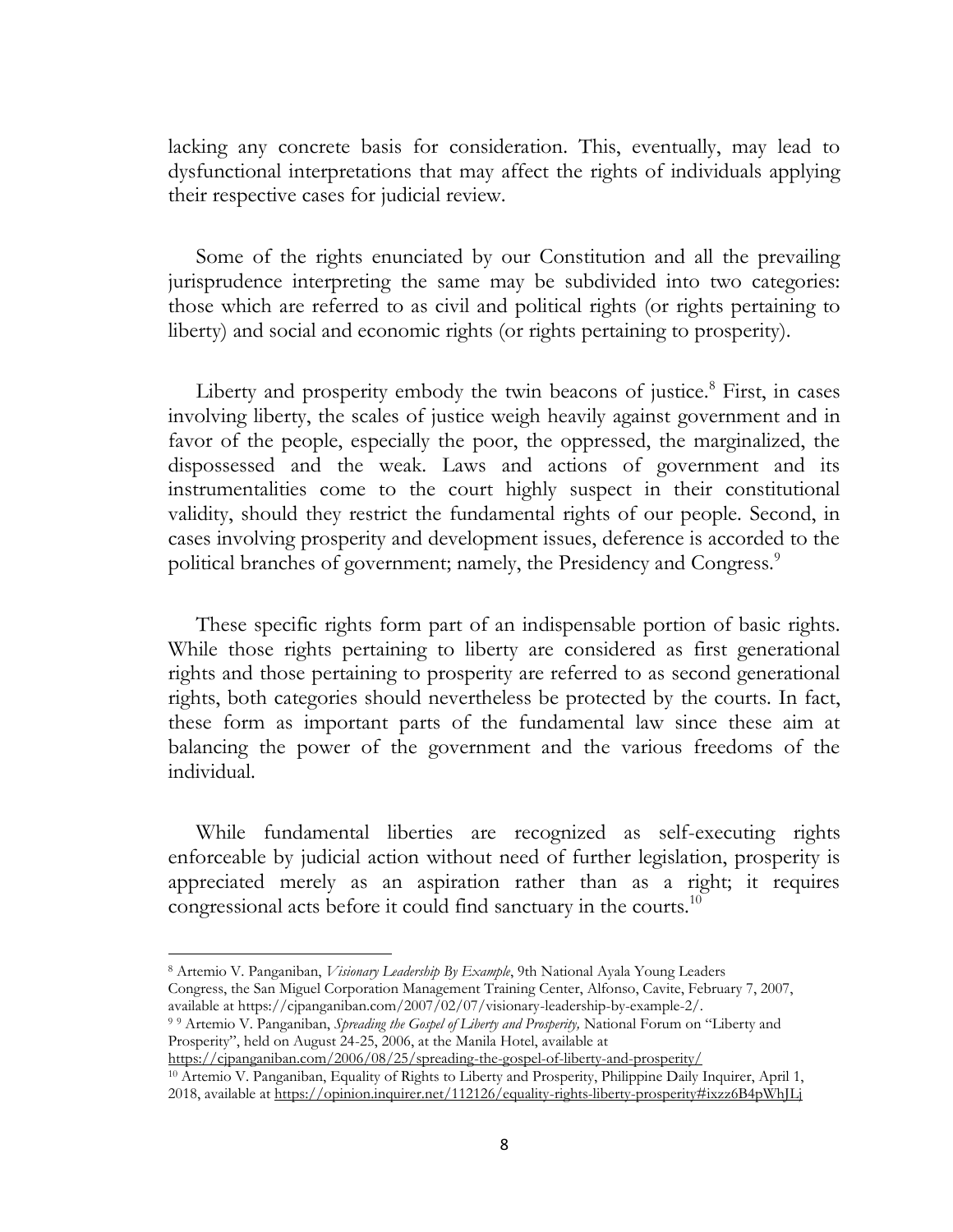If and when these rights cannot be completely accorded to into one category, there must be a method in order to consider these as equal with one another. Cross referencing these to what we call exemptions to particular requisites in judicial review, like that of these instances are of transcendental importance, there will be leeway to consider the same as co-equals among rights protected by the Constitution, the laws, and the decisions of the courts pertaining to such.

Be that as it may, this paper seeks to determine on how the Supreme Court qualifies a case to be of paramount importance. Accordingly, this paper also seeks to determine on how the Supreme Court treats cases involving civil, political, social, and economic rights and determine if all these cases could be considered of paramount or transcendental importance.

#### **B. Statement of the Problem**

Throughout the years, the Supreme Court has now decided a plethora of cases which included developments, different applications, and interpretations when it comes to judicial review. One of the most prominent, however, is when the case before the Court is of paramount importance that the preconditions set by the court to exercise its power of judicial review are dispensed with.

Among the four requisites, the actual case or controversy and the legal standing are considered to be as two of the most important. With which, this research paper aims to determine the basis of the Supreme Court when it applied the Doctrine of Transcendental Importance as an exemption in complying with the requisites of judicial review as provided for by jurisprudence, specifically with regard to the requisites of actual case or controversy and legal standing. In addition, this research paper aims to determine the instances on how the Supreme Court applies the said exemption with regard to cases involving civil, political, social, and economic rights.

Specifically, this research paper seeks to resolve the following questions:

1. How do the present rules and jurisprudence qualify a case to be of transcendental importance?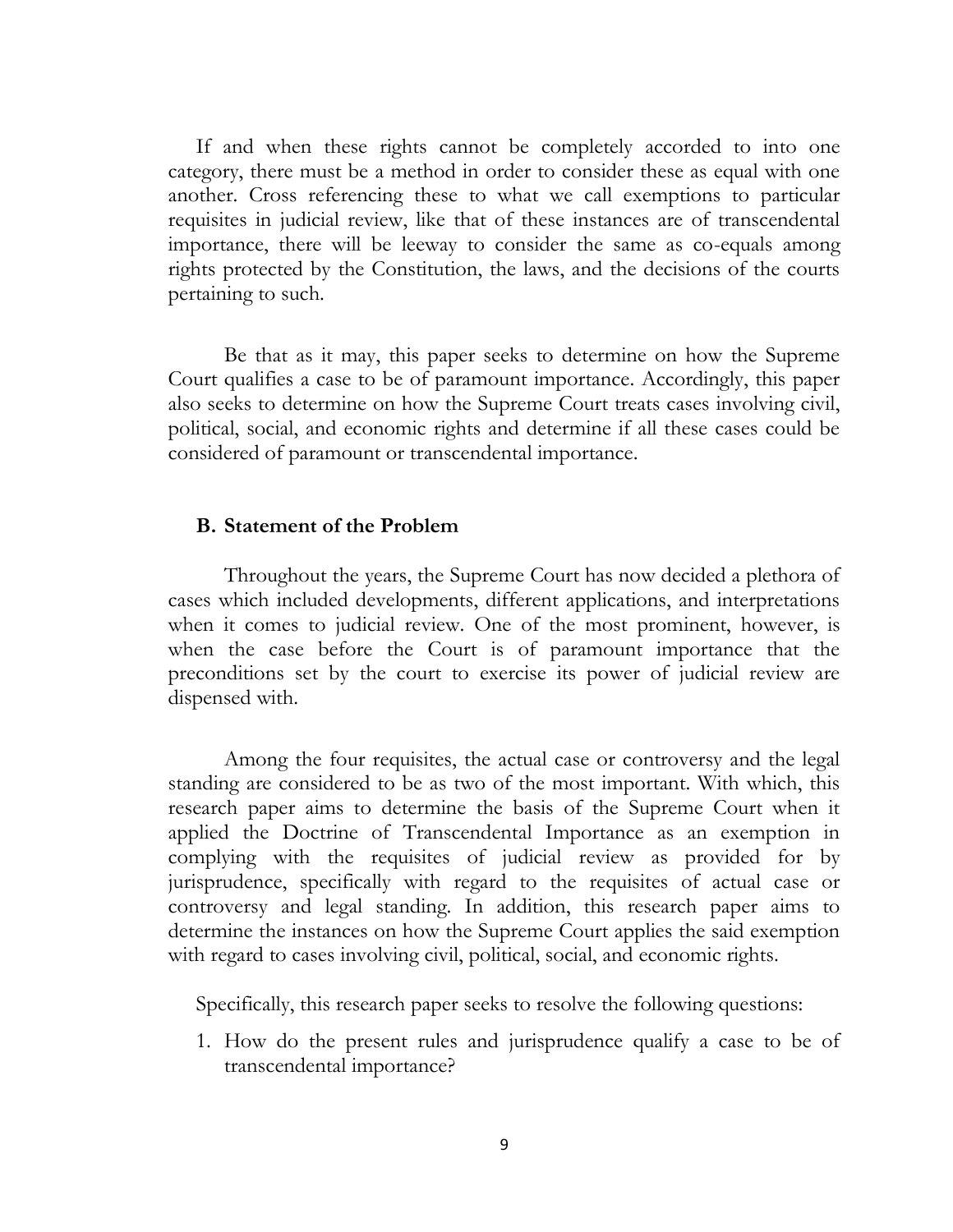- 2. If the case involves civil and political rights—or those pertaining to liberty, can the Doctrine of Transcendental Importance be invoked?
- 3. If the case involves social, and economic rights—or those rights pertaining to prosperity, can the Doctrine of Transcendental Importance be invoked?

#### **C. Significance of the Study**

The Supreme Court's approach towards the liberalization of the rules provided for by the Rules of Court has seemingly become a trend in some of the recently decided cases by the same judicial body. Accordingly, several doctrines have been invoked by the Court to justify the same.

Through a review of the decisions laid down by the Supreme Court, this paper seeks to analyze the advancement of how the judicial body exercises the power of judicial review, as well as how it treats the latter's preconditions and requisites.

This paper aims to dwell on the intricacies of how legal standing and actual case or controversy are deliberated upon by the courts cross referenced with the Doctrine of Transcendental Importance as one of the most used exemptions in today's time. The aim of this paper is not only to give light to one of the said doctrine but as well as to determine on how the Court treats cases involving liberty and prosperity, or those cases involving civil, political, social, and economic rights.

The rights pertained to herein, commonly connoted as those pertaining to liberty and prosperity, have long been divided into the said categories as first and second generational rights. While the first generational rights are often regarded as self-executing and primary rights innate in every individual, the second generational rights meanwhile are considered as mere aspirations requiring enabling legislation to be effective and be availed of.

However, the author respectfully submits and believes that social and economic rights are as important as civil and political rights. The separation or categorization must in fact be eliminated in order for an individual to fully make use or be benefitted of the rights given to him by the laws of the land.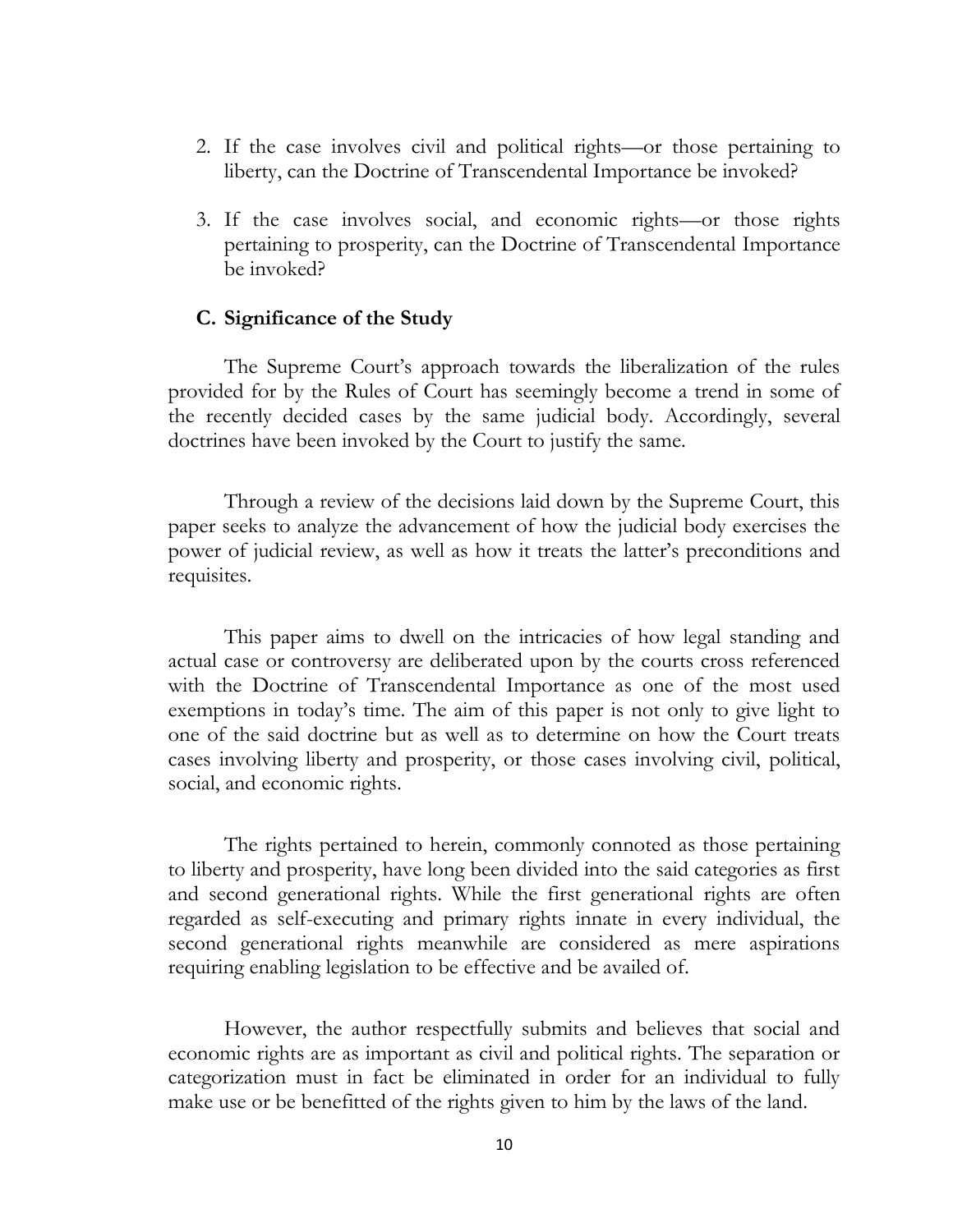This venture can only be made possible with the help of prevailing laws and jurisprudence, connected and analyzed with one another in order to formulate a conclusion which will in fact yield fruits with regard to the rights of individuals pertaining to liberty and prosperity.

## **D. Objectives of the Study**

Jurisprudence, being more progressive and seemingly shifted towards the relaxation of rules pertaining to procedure, now provides us a plethora of cases with different interpretations on several doctrines.

Through an analysis of some of the cases decided by the Court, this paper aims to examine instances on when the Court sees it fit to relax the rules in favor of the one seeking review. Accordingly, with the Doctrine of Transcendental Importance at the helm of it all, this paper seeks to point out instances on how the Supreme Court treats a case as of paramount significance.

The primary aim of this paper is to evaluate the factors considered by the Court in dispensing with the requisites for judicial review. This paper could be used as a benchmark to assess on what factors are considered by the Court for it to determine that a case before it falls under the Doctrine of Transcendental Importance.

This paper intends to help create a parameter to guide practicing lawyers in the field of constitutional litigation. In addition, this paper also seeks to provide a guideline to law students veering through the intricacies of decided cases involving the liberty and prosperity, or those cases involving civil, political, social, and economic rights.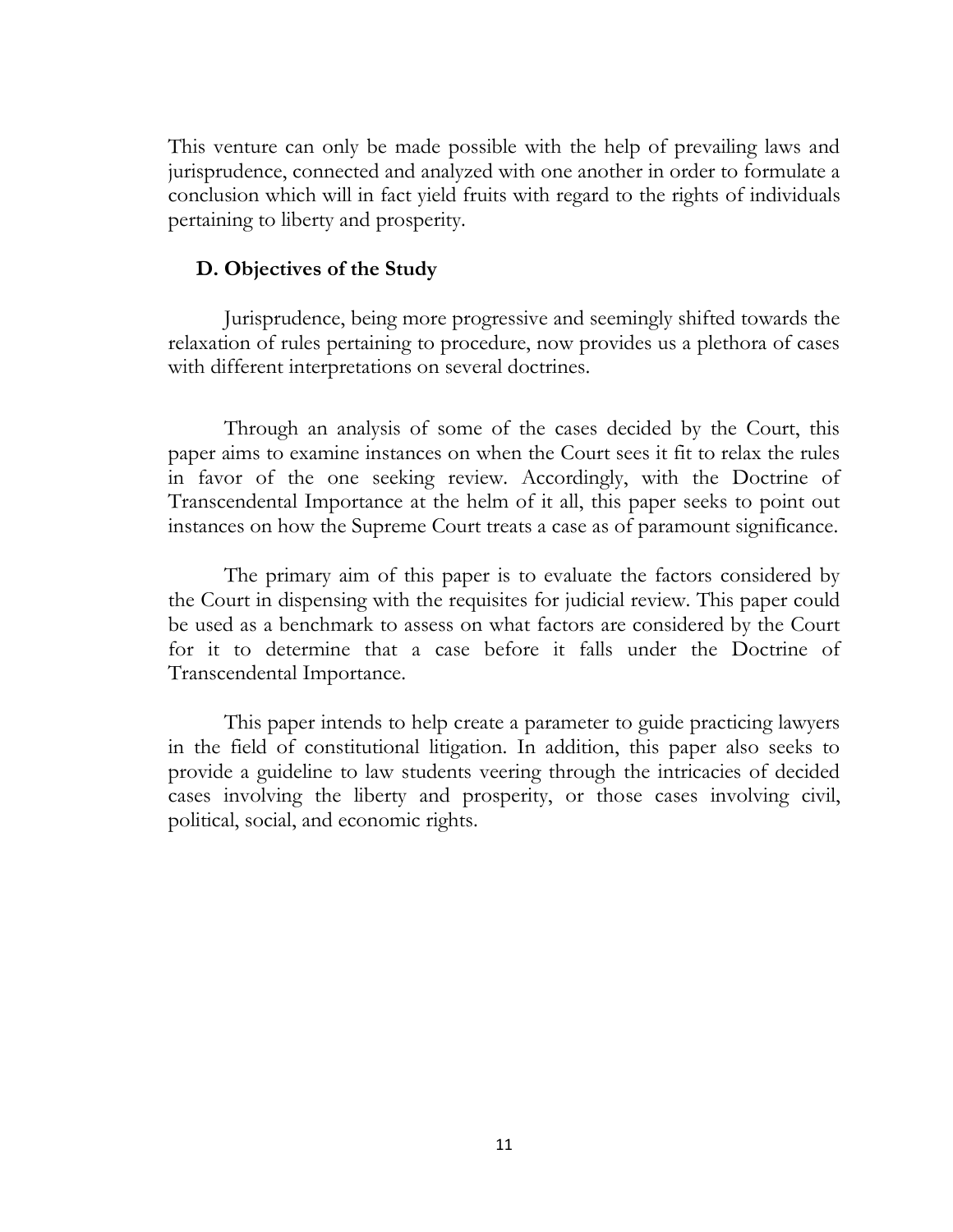## **Chapter II REVIEW OF RELATED LITERATURE**

Contemporary studies and literature relevant to this paper are presented in this chapter to further analyze the application of the Doctrine of Transcendental Importance vis-à-vis cases involving liberty and prosperity—or those cases involving civil, political, social, and economic rights.

#### **A. Constitutional Power of Judicial Review**

Judicial review refers to the power of the courts to test the validity of governmental acts in light of their conformity with prevalent laws promulgated in the country, as well as the Constitution. This power is vested "in one Supreme Court and such lower courts as may be established by law."<sup>11</sup>

However, the judiciary cannot consider this power as an allencompassing access to determine all cases presented before their respective offices. Article VIII, Section 2 of the 1987 Constitution specifically provides that it is the duty of the judicial department to settle actual controversies involving rights which are legally demandable and enforceable. In addition, these courts may also determine whether or not there has been a grave abuse of discretion amounting to lack or excess of jurisdiction on the part of any branch or instrumentality of the Government.

The "limitation on the power of judicial review to actual cases and controversies carries the assurance that "the courts will not intrude into areas committed to the other branches of government."<sup>12</sup> Essentially, the foregoing limitation is a restatement of the political question doctrine which, under the classic formulation of Baker v.  $Carr<sub>13</sub>$  applies when there is found, among others, "a textually demonstrable constitutional commitment of the issue to a coordinate political department," "a lack of judicially discoverable and manageable standards for resolving it" or "the impossibility of deciding without an initial policy determination of a kind clearly for non- judicial discretion."

<sup>11</sup> Phil. Const. Art. VIII, Sec.1

<sup>12</sup> Francisco, Jr. v. Toll Regulatory Board, G.R. No. 166910, October 19, 2010

<sup>13</sup> 369 US 186 82, S. Ct. 691, L. Ed. 2d. 663 [1962].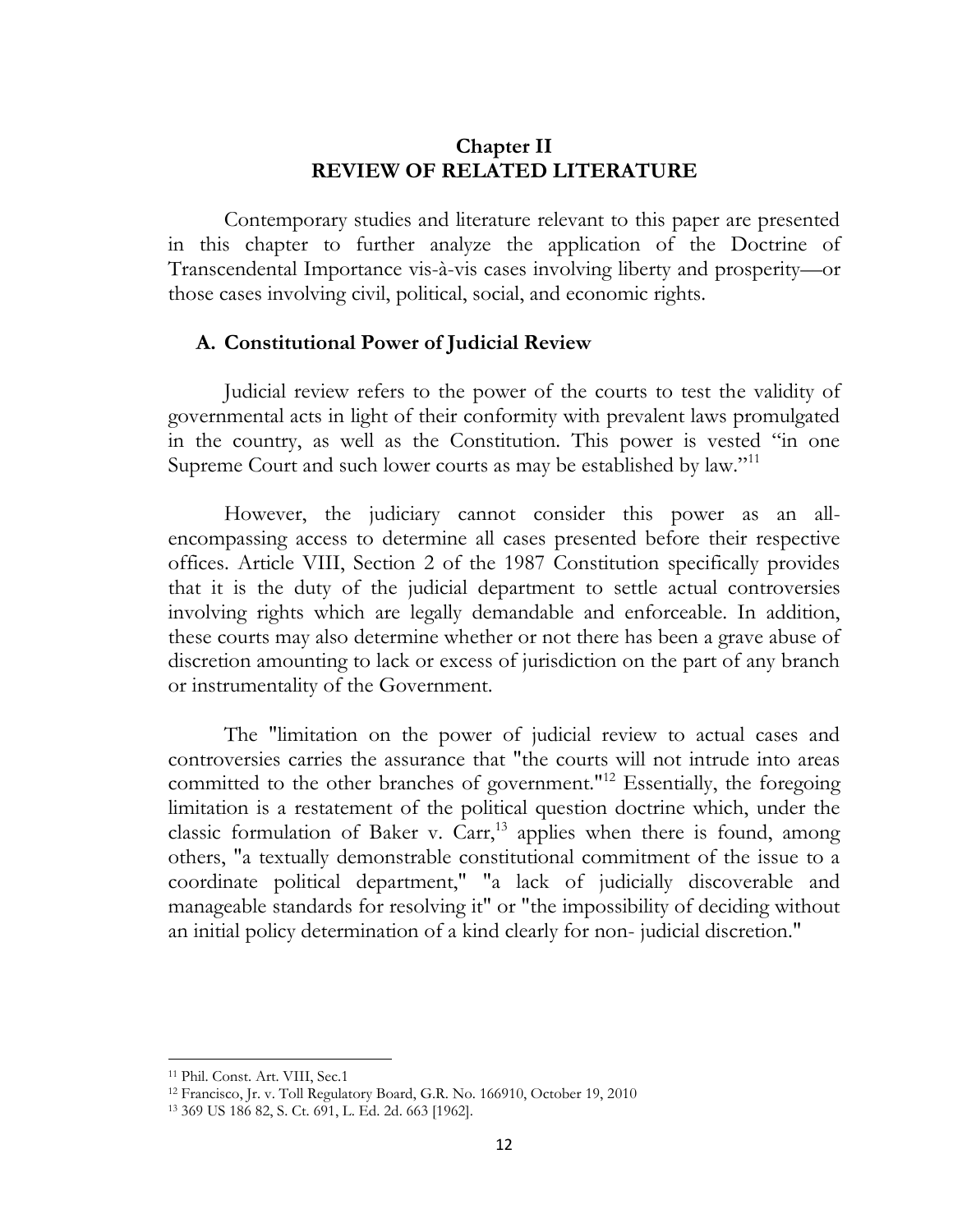As indicated in Angara v. Electoral Commission, <sup>14</sup> judicial review is indeed an integral component of the delicate system of checks and balances which, together with the corollary principle of separation of powers, forms the bedrock of our republican form of government and insures that its vast powers are utilized only for the benefit of the people for which it serves.

However, as decided by the same Court in an abundance of cases, the power of judicial review may not be arbitrarily exercised without any valid and sufficient grounds. It must be noted that certain conditional precedents should still be complied with before the Supreme Court may invoke the said aspect of judicial power.

The Courts' power of judicial review, like almost all powers conferred by the Constitution, is subject to several limitations. In a plethora of cases, the Court has established four elements for a litigant to comply with before it can be the subject of judicial review:

- the existence of an actual case or controversy;
- that he or she has locus standi;
- the issue of the unconstitutionality of the law is the lis mota of the case; and
- that the issue of unconstitutionality is raised at the earliest possible opportunity $15$

When warranted by the presence of indispensable minimums for judicial review, the Court shall not shun the duty to resolve the constitutional challenge that may confront it.<sup>16</sup>

## **i. Actual Case or Controversy**

An actual case or controversy involves a conflict of legal rights, an assertion of opposite legal claims, susceptible of judicial resolution as distinguished from a hypothetical or abstract difference or dispute. It is a prerequisite that something had then been accomplished or performed by either branch before a court may come into the picture, and the petitioner must

l  $14$  id

<sup>15</sup> People v. Vera, No. 45685, 16 November 1937, 65 Phil. 56, 86-89.

<sup>16</sup> Atty. Oliver O. Lozano v. Speaker Prospero C. Nograles. G.R. No. 187883, June 16, 2009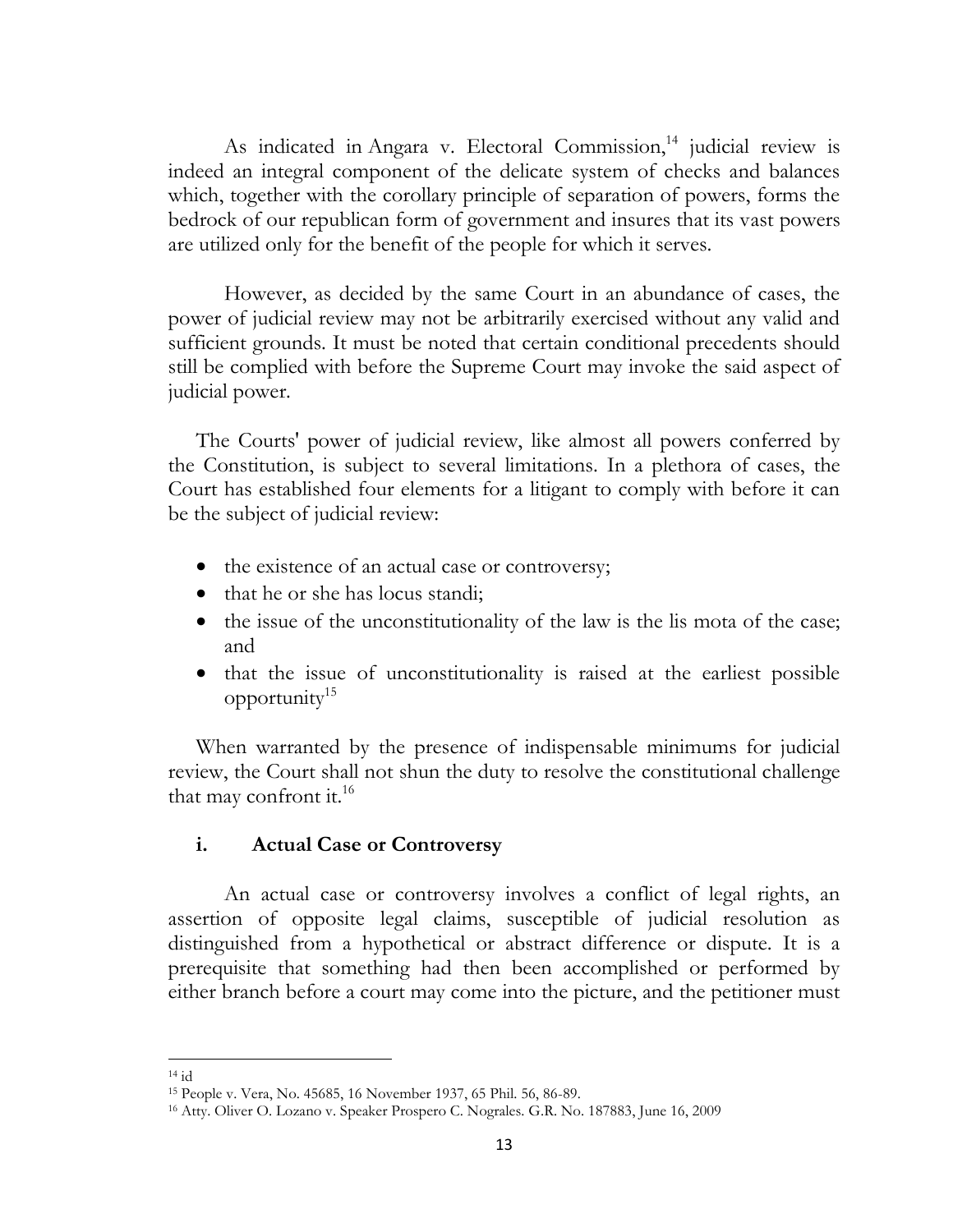allege the existence of an immediate or threatened injury to itself as a result of the challenged action.<sup>17</sup>

Jurisprudence provides that an actual case or controversy is one which "involves a conflict of legal rights, an assertion of opposite legal claims, susceptible of judicial resolution as distinguished from a hypothetical or abstract difference or dispute.<sup>18</sup> In other words, "[t]here must be a contrariety of legal rights that can be interpreted and enforced on the basis of existing law and jurisprudence."<sup>19</sup> Related to the requirement of an actual case or controversy is the requirement of "ripeness," meaning that the questions raised for constitutional scrutiny are already ripe for adjudication. "A question is ripe for adjudication when the act being challenged has had a direct adverse effect on the individual challenging it. It is a prerequisite that something had then been accomplished or performed by either branch before a court may come into the picture, and the petitioner must allege the existence of an immediate or threatened injury to itself as a result of the challenged action."<sup>20</sup> "Withal, courts will decline to pass upon constitutional issues through advisory opinions, bereft as they are of authority to resolve hypothetical or moot questions.<sup>"21</sup>

## **ii. Locus Standi**

Legal standing or locus standi has been defined as a personal and substantial interest in the case, such that the party has sustained or will sustain direct injury as a result of the challenged act. Interest means a material interest in issue that is affected by the questioned act or instrument, as distinguished from a mere incidental interest in the question involved. $^{22}$ 

In private suits, locus standi requires a litigant to be a "real party in interest," which is defined as "the party who stands to be benefited or injured by the judgment in the suit or the party entitled to the avails of the suit."<sup>23</sup> In public suits, this Court recognizes the difficulty of applying the doctrine

<sup>17</sup> Saguisag v. Ochoa, 777 Phil. 280, 349 (2016)

<sup>18</sup> *Province of North Cotabato v. Government of the Republic of the Philippines Peace Panel on Ancestral Domain (GRP),* G.R. Nos. 183591, 183752, 183893, 183951, and 183962, October 14, 2008, 568 SCRA 402, 450.

<sup>19</sup> Id. at 450-451

<sup>20</sup> *Francisco, Jr. v. Toll Regulatory Board,* G.R. No. 166910, 169917, 173630, and 183599, October 19, 2010, 633 SCRA 470, 493, citing *Province of North Cotabato v. Government of the Republic of the Philippines Peace Panel on Ancestral Domain (GRP),* G.R. Nos. 183591, 183752, 183893, 183951, and 183962, October 14, 2008, 568 SCRA 402, 405.

<sup>21</sup> Id. at 492, citing *Muskrat v.* U.S., 219 U.S. 346 (1913)

<sup>22</sup> *Integrated Bar of the Philippines v. Zamora,* citing *Joya v. PCGG,* 225 SCRA 568, 576, August 24, 1993.

<sup>23</sup> Rules of Civil Procedure (1997), Rule 3, Sec. 2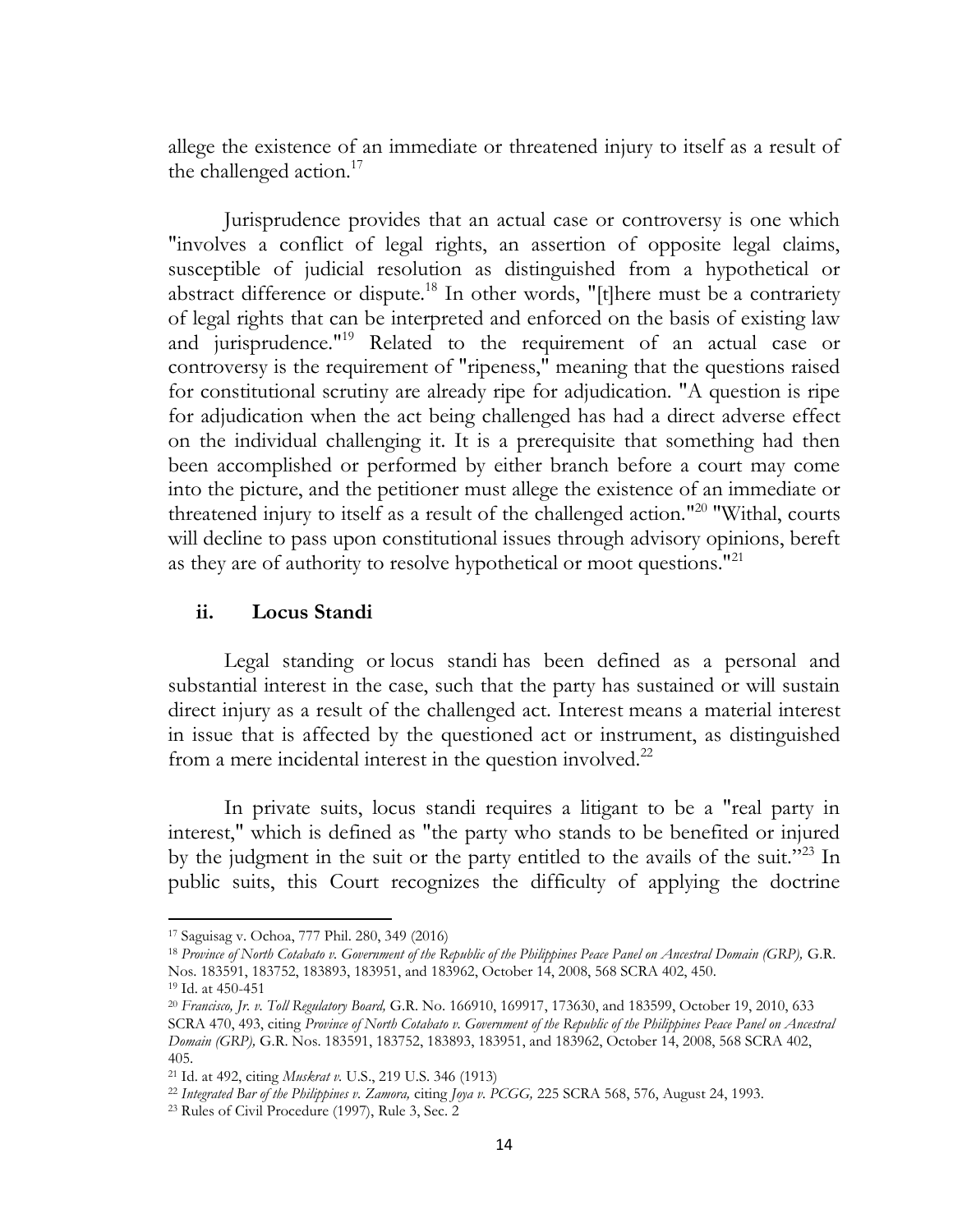especially when plaintiff asserts a public right on behalf of the general public because of conflicting public policy issues.<sup>24</sup>

However, being a mere procedural technicality, it has also been held that locus standi may be waived in the public interest.<sup>25</sup> It must be noted that in a catena of cases involving a subject of transcendental import, the Court has waived or relaxed this particular requisite, thus allowing non-traditional plaintiffs, such as concerned citizens, taxpayers, voters or legislators, to sue in the public interest, albeit they may not have been personally injured by the operation of a law or any other government act. In David, the Court laid out the bare minimum norm before the so-called "non-traditional suitors" may be extended standing to sue, thusly:

- For taxpayers, there must be a claim of illegal disbursement of public funds or that the tax measure is unconstitutional;
- For voters, there must be a showing of obvious interest in the validity of the election law in question;
- For concerned citizens, there must be a showing that the issues raised are of transcendental importance which must be settled early; and
- For legislators, there must be a claim that the official action complained of infringes their prerogatives as legislators.<sup>26</sup>

#### **iii. Lis mota**

 $\overline{\phantom{a}}$ 

Lis mota literally means "the cause of the suit or action." This requisite of judicial review is simply an offshoot of the presumption of validity accorded the executive and legislative acts of our co-equal branches of the government. Ultimately, it is rooted in the principle of separation of powers.

Given the presumed validity of an executive act, the petitioner who claims otherwise has the burden of showing first that the case cannot be resolved unless the constitutional question he raised is determined by the Court. $27$ 

<sup>24</sup> David v. Macapagal-Arroyo, G.R. NOS. 171396, 171409, 171485, 171483, 171400, 171489 & 171424, May 3, 2006, 489 SCRA 160.

<sup>25</sup> David v. Macapagal-Arroyo, G.R. NOS. 171396, 171409, 171485, 171483, 171400, 171489 & 171424, May 3, 2006, 489 SCRA 160.

<sup>26</sup> Funa v. Villar, G.R. No. 192791, April 24, 2012

<sup>27</sup> Luis General v. Alejandro Urro, G.R. No. 181560, March 29, 2011 citing People v. Vera, 65 Phil. 56 (1937).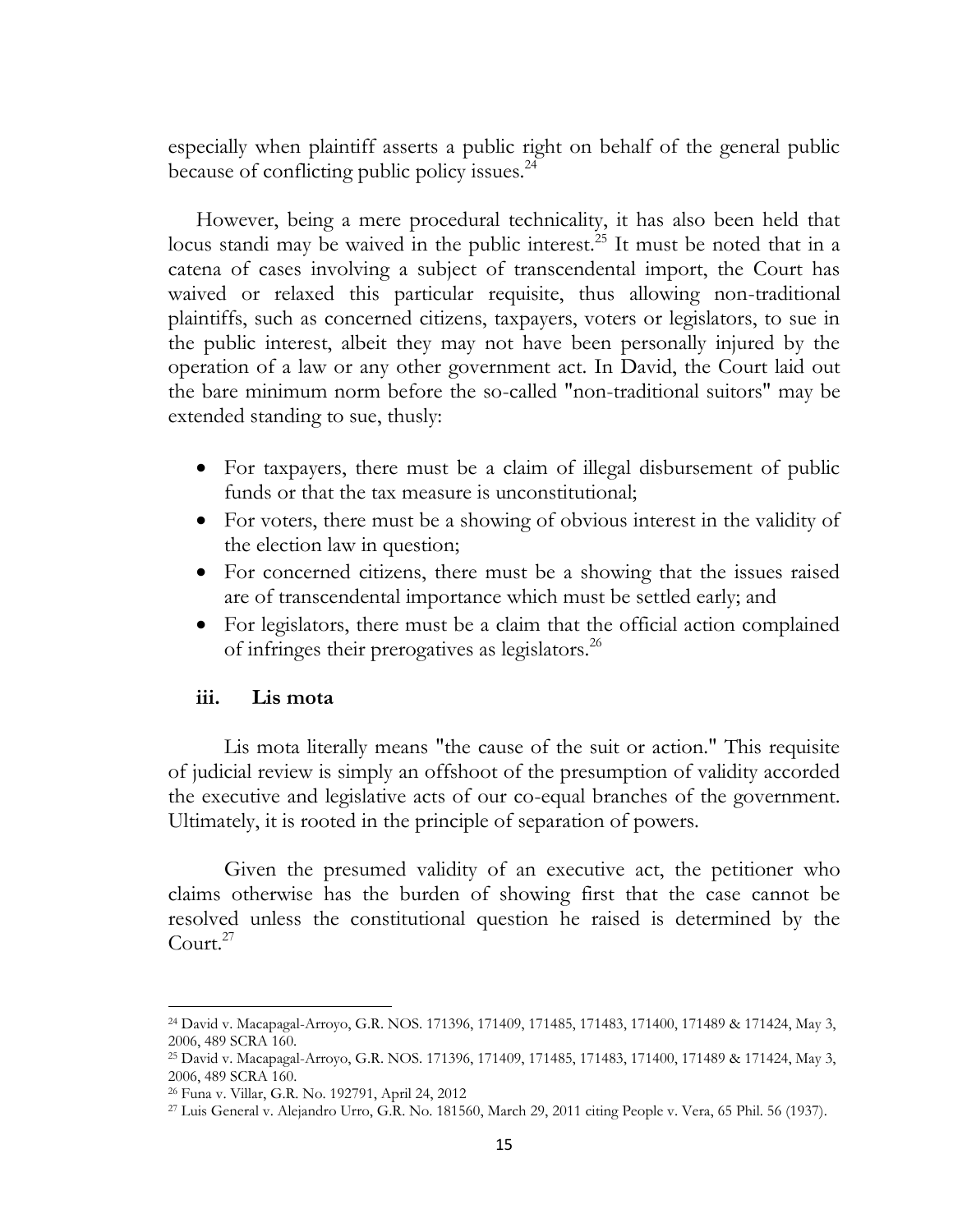## **iv. Earliest Possible Opportunity**

As decided in the case of Arceta v. Hon. Judge Mangrobang, earliest opportunity means that the question of unconstitutionality of the act in question should have been immediately raised in the proceedings in the court below.

Constitutional question must be raised at the earliest possible opportunity, such that if it is not raised in the pleadings, it cannot be considered at the trial, and, if not considered in trial, cannot be considered on appeal. The only exceptions provided for by law are when in criminal cases, the constitutional question can be raised at any time in the discretion of the court. In addition, the constitutional question can be raised at any stage if it is necessary to the determination of the case itself if the case be civil in nature. Lastly, in every case, except where there is estoppel, the constitutional question may be raised at any stage if it involves jurisdiction of the court.<sup>28</sup>

## **B. Transcendental Importance in the Philippines**

The doctrine, not being concrete as to determine factors which will consider a case as one, has been referred to by many names. At some cases, these cases are called "of paramount importance," "of overarching significance to society," "issues raised are of far reaching implications," or "of paramount public interest" among others. However it may be called and referred to by parties, all these terms refer to a case which seek to be exempted from all the requisites of judicial review in order for them to avail of the latter before the Courts of law.

In 1949, the Doctrine of Transcendental Importance was first introduced to our local jurisdiction in the case of Araneta v. Dinglasan. The main issues for resolution in the aforementioned case were: (1) whether Commonwealth Act No. 671 was still in force; and relatedly, (2) whether the executive orders issued pursuant thereto were valid. Specifically, the Committee had to resolve the issue of whether Commonwealth Act No. 671 (and the President's Emergency Powers) continued to be effective after the opening of the regular session of Congress.

 $\overline{a}$ 

<sup>28</sup> Cruz, Philippine Political Law, p. 247 (1995 ed)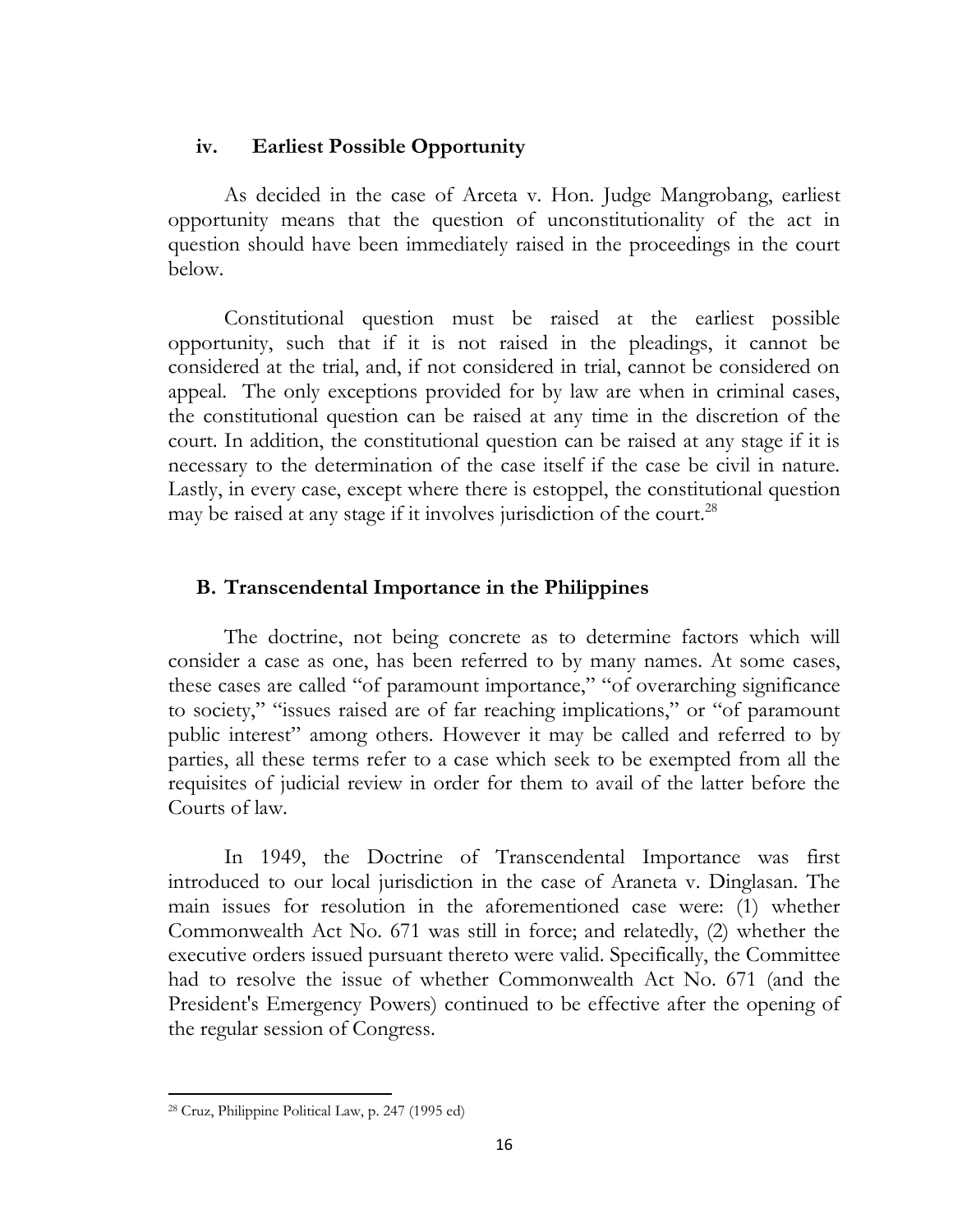In overruling the objection to the personality or sufficiency of the interest of petitioners in bringing the actions as taxpayers, the Court declared that "[a]bove all, the transcendental importance to the public of these cases demands that they be settled promptly and definitely, brushing aside, if we must, technicalities of procedure."<sup>29</sup>

The case of Araneta has since then been followed by a myriad of cases where transcendental importance was cited as basis for setting aside objections on legal standing. However, although this doctrine was originally used to relax the rules on locus standi or legal standing, its application would later be loosely extended as an independent justification for direct recourse to the Court.

In Aquino v. Comelec,<sup>30</sup> this Court resolved to pass upon the issues raised due to the "far-reaching implications" of the petition notwithstanding its categorical statement that petitioner therein had no personality to file the suit.

According to Prof. Lumba, the Doctrine of Transcendental Importance can now be considered as a judicial construct with at least two variants. The first variant states that courts may decide a case even though the person who instituted it has no standing if the issues raised are of transcendental importance, which was further elaborated in the aforementioned case of Araneta.<sup>31</sup>

As held in the case, it was opined that "[W]e will pass up the objection to the personality or sufficiency of interest of the petitioners. No practical benefit can be gained from a discussion of these procedural matters, since the decision in the cases wherein the petitioners' cause of action or the propriety of the procedure followed is not in dispute, will be controlling authority on the others."<sup>32</sup>

The second variant states that if the issues raised are of transcendental importance, courts may recognize a person's standing. It was in Chavez v. Public Estates Authority<sup>33</sup> when, for the first time, it appeared that the transcendental importance doctrine could, apart from its original purpose to

<sup>29</sup> Araneta v. Dinglasan, G.R. Nos. 212426 & 212444, .January 12, 2016, 779 SCRA 241, 321-333.

<sup>30</sup> L-No. 40004, January 31, 1975, 62 SCRA 275.

<sup>31</sup> Lumba, Solomon, "The Problem of Standing in Philippine Law," ASLI Working Paper, July 2009, <https://law.nus.edu.sg/asli/pdf/WPS003.pdf>

<sup>32</sup> G.R. L-2044, August 26, 1949. See also Barredo v. COMELEC, G.R. L-3055-3056, August 26, 1949; Kapatiran v. Tan, G.R. L-81311, June 30, 1988; Association of Small Land Owners v. Secretary <sup>33</sup> G.R. No. 133250, July 9, 2002, 384 SCRA 152.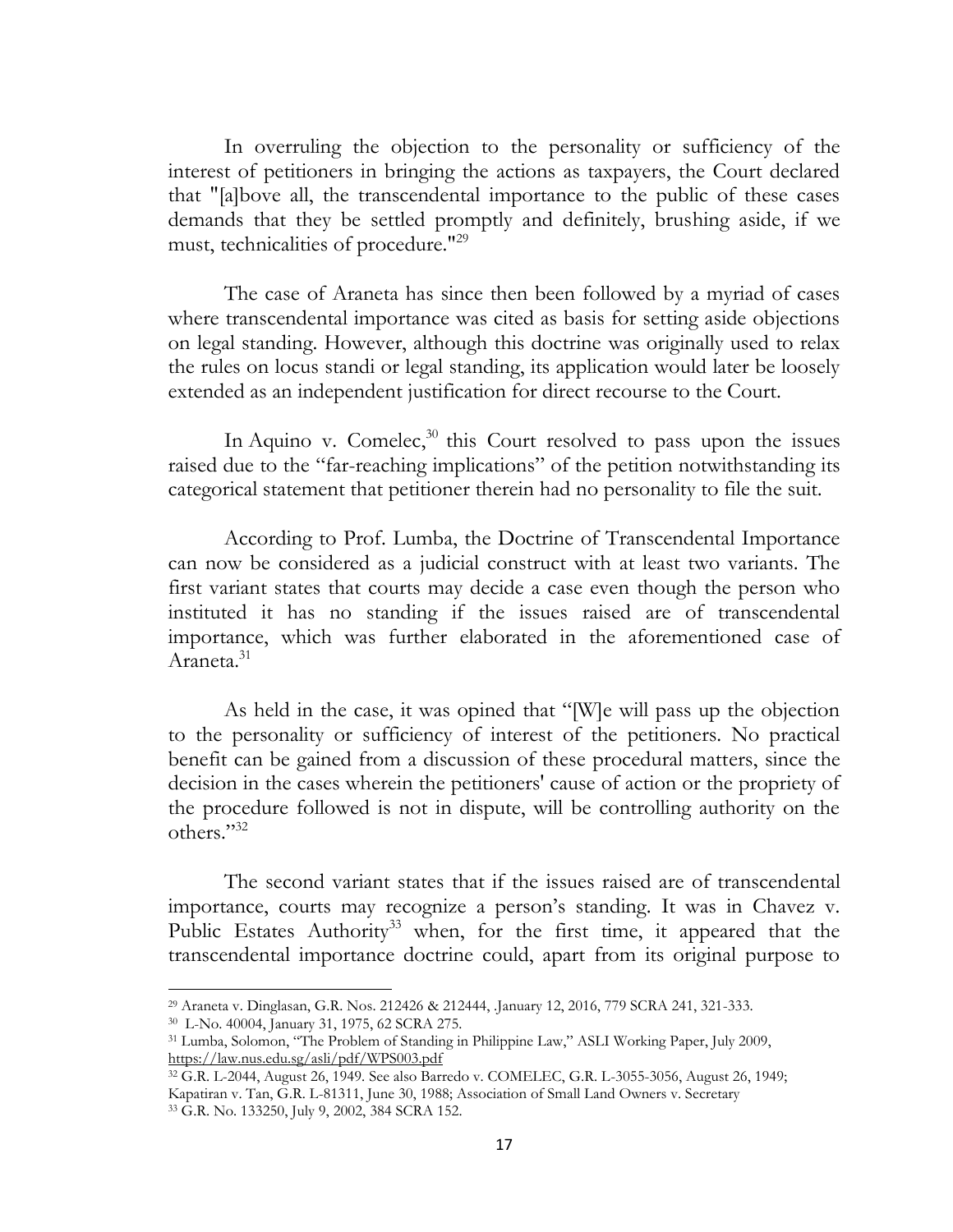overcome objections to standing, stand as a justification for disregarding the proscription against direct recourse to the Court.

On the issue of whether the non-observance of the hierarchy of courts merits the dismissal of the petition, it was ruled by the Court that "the principle of hierarchy of courts applies generally to cases involving factual questions. As it is not a trier of facts, the Court cannot entertain cases involving factual issues. The instant case, however, raises constitutional issues of transcendental importance to the public."<sup>34</sup>

Similarly, in Agan v. PIATCO, the Court held that in "view of the serious legal questions involved and their impact on public interest, we resolve to grant standing to the petitioners."<sup>35</sup> This can be read to mean that transcendental importance is a condition precedent for the recognition of an interest, which recognition will give a person standing. This reading meshes with Court decisions that the Case and Controversy clause of the Constitution requires that those who institute actions must have an interest.<sup>36</sup>

It can be observed that the Court has in fact adopted a liberal attitude on the locus standi of a petitioner where the petitioner is able to craft an issue of transcendental significance to the people, as when the issues raised are of paramount importance to the public. Such liberality does not, however, mean that the requirement that a party should have an interest in the matter is totally eliminated.

The Doctrine of Transcendental Importance, in short, may very well be related to the current trend of the Court in liberalizing standing and other legal requirements needed before one can avail of the privilege of judicial review in a case they want to be heard.

And in the seemingly changing trend of the courts in determining the variance between whether a case is of far-reaching effects or not, the Court has now a wide discretion in treating the same as valid for judicial review.

<sup>34</sup> Id.

<sup>35</sup> G.R. No. 155001, May 5, 2003.

<sup>36</sup> Lumba, Solomon, "The Problem of Standing in Philippine Law," ASLI Working Paper, July 2009, <https://law.nus.edu.sg/asli/pdf/WPS003.pdf>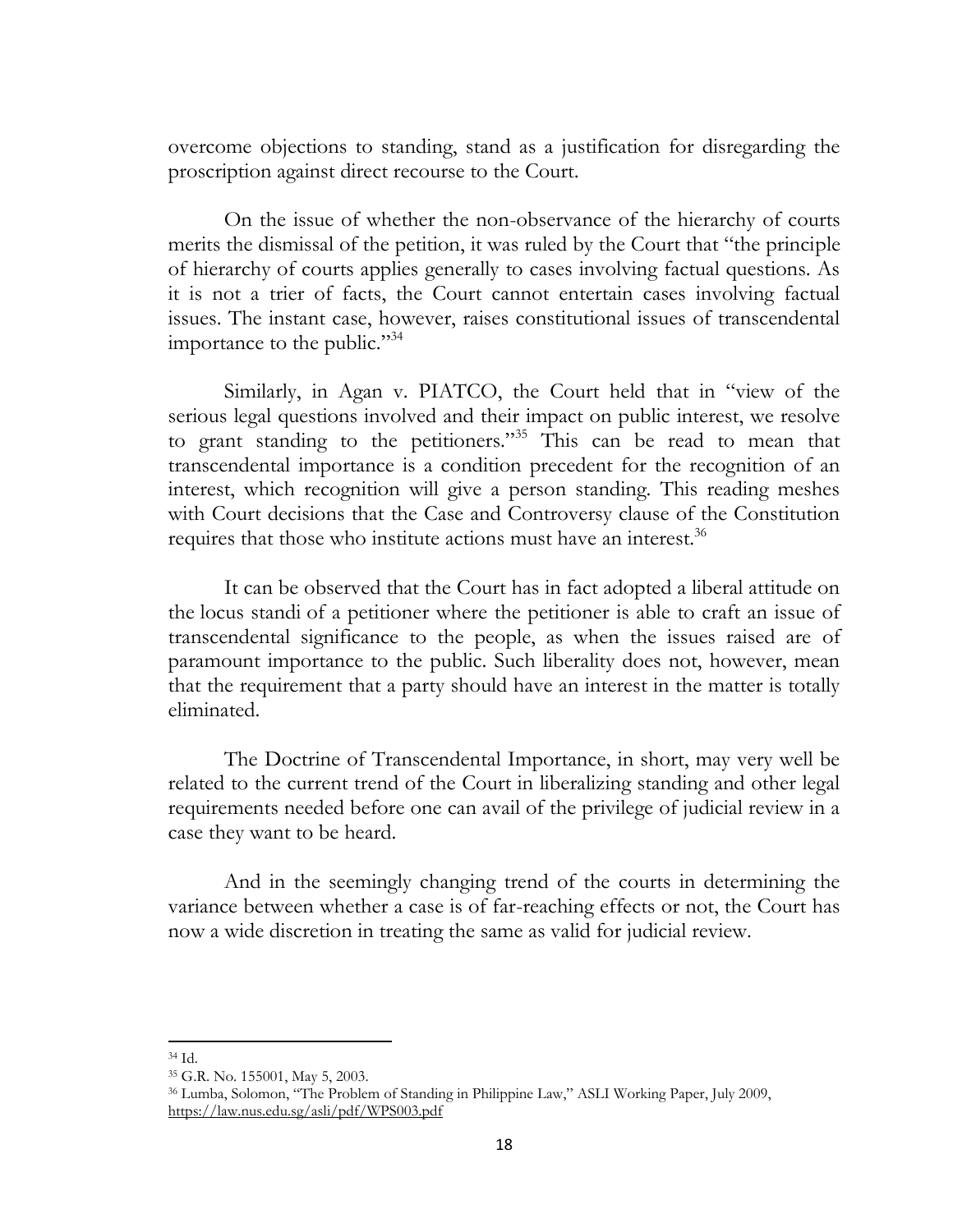## **C. Liberty and Prosperity (Civil, Political, Social, and Economic Rights) as Subject Materiae in Cases for Judicial Review**

It is none other than the Universal Declaration of Human Rights which provide for the importance being "entitled to all the rights and freedoms set forth in this Declaration, without distinction of any kind, such as race, color, sex, language, religion, political or other opinion, national or social origin, property, birth or other status."<sup>37</sup>

Together with the UN International Convention on Civil and Political Rights<sup>38</sup> and the UN International Convention on the Economic, Social and Cultural Rights<sup>39</sup>—these specific references constitute the International Bill of Human Rights. These are the international human rights documents that contain fundamental rights that all humans are presumed to have and are, thus, universally protected.

Accordingly, the Philippines, through its Constitution, has adopted and vied for the protection of these aforesaid rights. The 1987 Constitution explains in detail these rights in order to exemplify the importance of what a citizen may have or may protect whether it be his person, his property, or his liberty, among others.

These rights enumerated in the 1987 Constitution may very well be subdivided into different categories as well. These may be identified according to civil, political, economic, social, and cultural rights.

Civil and political rights pertain to the personal autonomy of the individual, or rights mandates that the State refrain from doing an act that unduly interferes with an individual's exercise of civil and political rights. Thus, the State traditionally performs a negative duty to guarantee the protection of these rights, which are generally self-executory.<sup>40</sup> These rights are also referred to as the "first generation rights," as they were given recognition first in the history of the world.

<sup>37</sup> Art. II, Universal Declaration of Human Rights, Dec. 10, 1948, available at

https://www.refworld.org/docid/3ae6b3712c.ht

<sup>38</sup> International Covenant on Civil and Political Rights, Dec. 16, 1966, available at https://www.refworld.org/docid/3ae6b3aa0.html

<sup>39</sup> International Covenant on Economic, Social and Cultural Rights, Dec. 16, 1966, available at https://www.refworld.org/docid/3ae6b36c0.html

<sup>40</sup> Noel Villaroman, COMPENDIUM OF TERMS AND PHRASES ON HUMAN RIGHTS 114 (2002).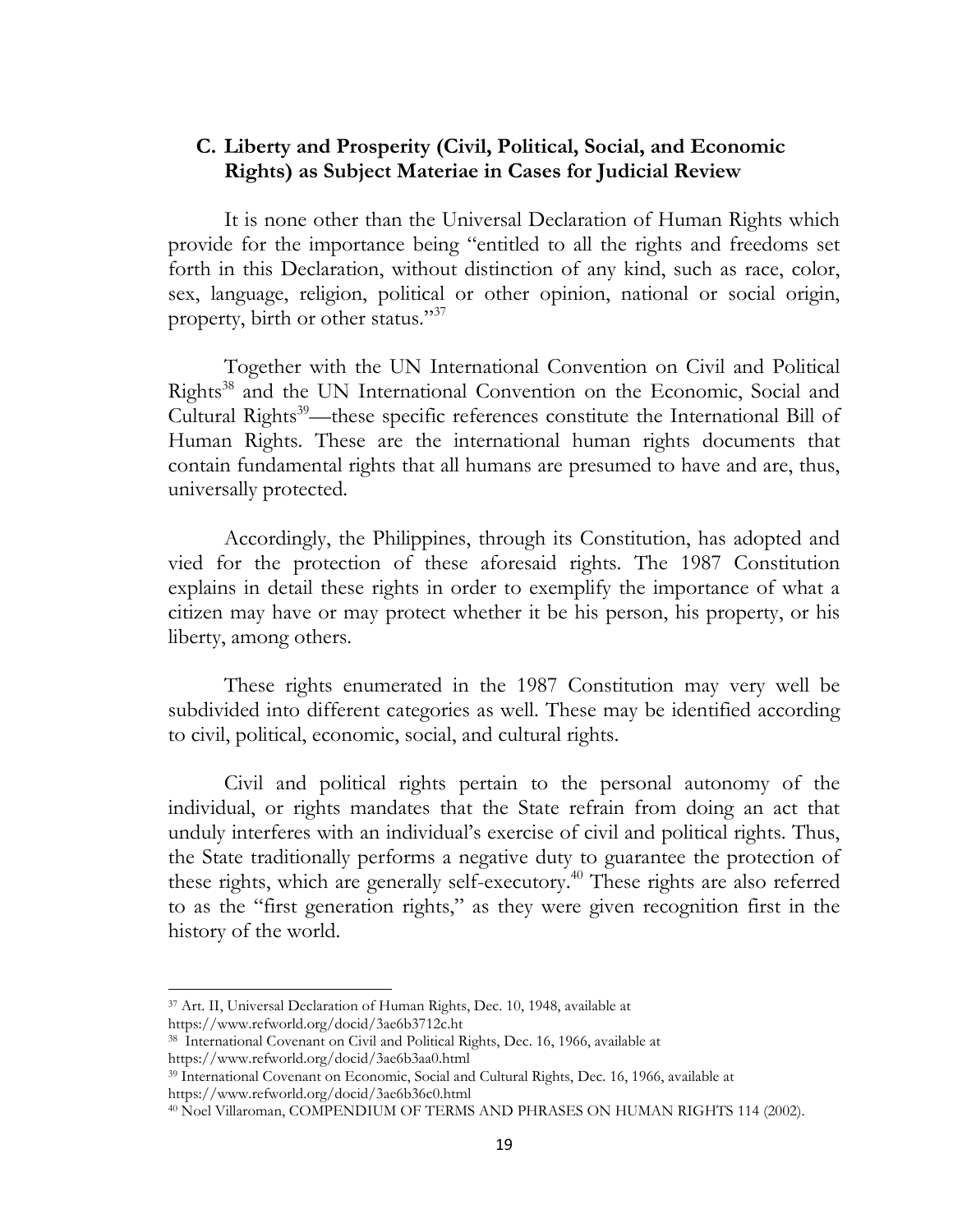Civil and political rights encompass rights to physical integrity, which include the right to life, the right to be free from inhumane or degrading treatment or punishment, freedom from slavery and servitude and freedom from discrimination on the one hand, and rights to individual liberties, inclusive of the right of privacy freedom of thought, conscience, and religion, freedom of opinion and expression and the right of marriage, on the other hand.<sup>41</sup>

These rights are enumerated under Article III of the 1987 Constitution, or collectively known as the Bill of Rights. The aforementioned part of the Constitution includes in itself 22 sections which declare a Filipino citizen's rights and privileges that the Constitution protects at all cost.

It must be noted that the restriction provided in the Bill of Rights is directed against the government, so that it does not govern private relations. As far as the Constitution is concerned, Article III can be invoked only against the government. Nonetheless, with the inclusion of almost all the constitutional rights in Article 32 of the Civil Code, the same may now be invoked in civil cases involving relations between private persons. Thus, the definition above indicates that the bill of rights is a safeguard not just against the abuses of the government but also of individuals or group of individuals.

Meanwhile, economic, social, and cultural rights seek to promote a better quality of living and insure the wellbeing and economic security of the individual. These are referred to as the "second generation rights," and the State has to intervene through legislation to create an institutional system that allows their realization. $42$ 

The 1987 Constitution contains multiple and specific provisions on socio-economic rights. Some are found in Article II (Declaration of Principles and State Policies), others in Articles XIII (Social Justice and Human Rights), XIV (Education, Science and Technology, Arts, Culture, and Sports), and XV (The Family). $43$ 

Though there is reference to first and second generation rights, all human rights are intrinsically connected and cannot be viewed in isolation from

 $\overline{a}$ 

<sup>41</sup>Aguiling-Pangalangan, PARENTS AND CHILDREN: WHEN LAW AND TECHNOLOGY UNBUNDLE TRADITIONAL IDENTITIES

<sup>42</sup> Noel Villaroman, COMPENDIUM OF TERMS AND PHRASES ON HUMAN RIGHTS 114 (2002)

<sup>43</sup> Diane A. Desierto, Justiciability of Socio-Economic Rights: Comparative Powers, Roles, and Practices in the Philippines and South Africa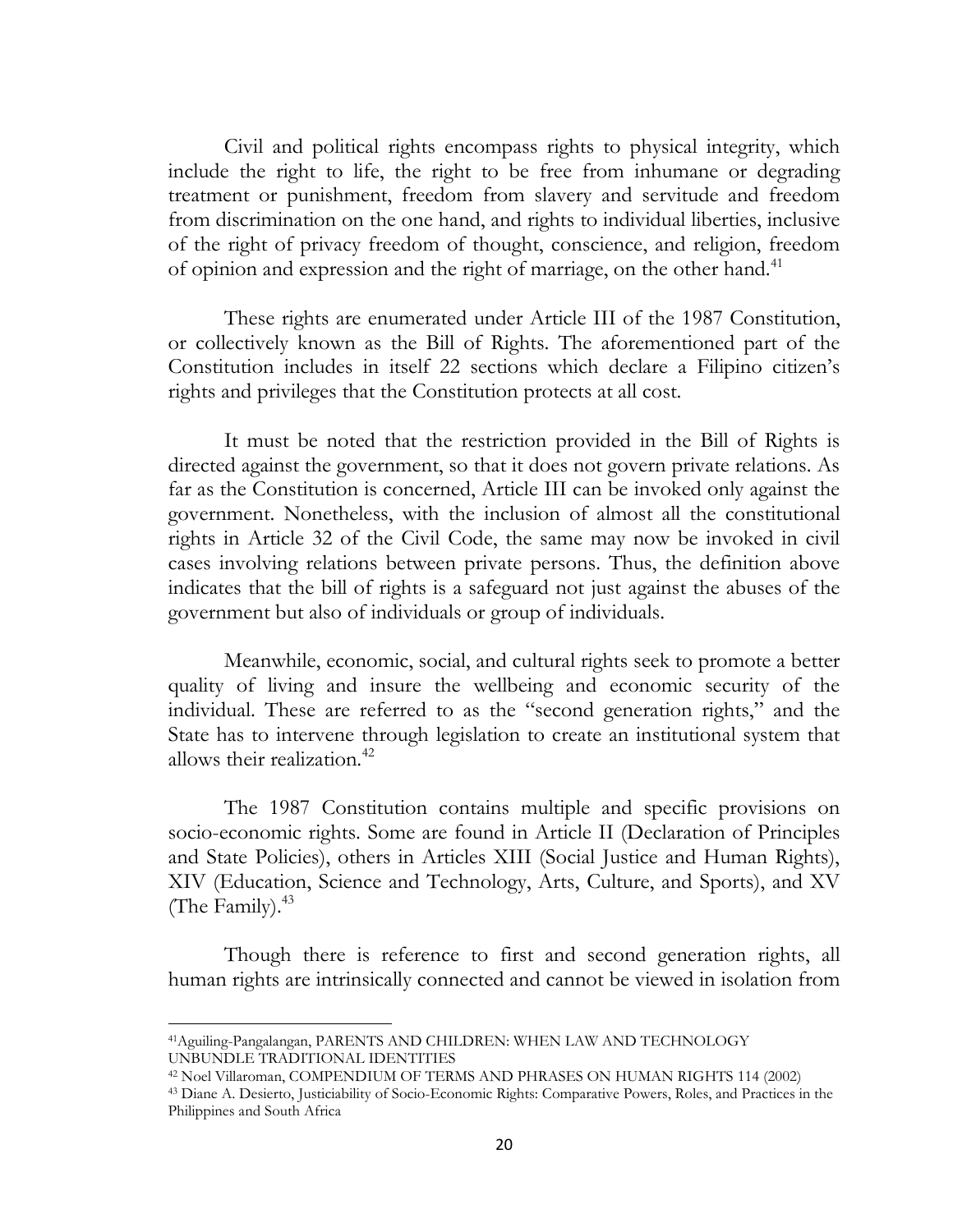each other. The indivisibility and interdependence of human rights improves the enjoyment of one right and facilitates the advancement of other rights.<sup>44</sup>

According to Fr. Bernas, there exist three concepts of rights under the Philippine constitutional framework: civil liberties, political freedoms, and economic freedoms. These rights were delineated by a thin but dividing line by the Constitutional Commission of 1986. In his book, Fr. Bernas emphasized that "[t]o civil liberties belong freedom from arbitrary confinement, inviolability of the domicile, freedom from arbitrary searches and seizures, privacy of correspondence, freedom of movement, free exercise of religion and free choices involving family relations.

Political freedoms include the freedoms involving participation in the political process, freedom of assembly and association, the right to vote, the right of equal access to office, the freedom to participate in the formation of public opinion, and also non-establishment of religion or what is popularly called separation of church and state.

Economic freedom covers everything that comes under the heading of "economic self-determination," free pursuit of economic activity; in general, free choice of profession, free competition and free disposal of property. It should be emphasized, however, that in the hierarchy of freedom under existing jurisprudence, economic freedom ranks the lowest and it is the freedom whose reasonable invasion by the state is easily allowed."<sup>45</sup>

In the Philippine setting, various cases involving human rights have already been decided upon by the Supreme Court itself. In most cases, the decisions referred therein have been based on not only local, domestic, or municipal laws pertaining to the rights of individuals. Some are still reliant to the internationally accepted principles in international law which have been adopted through the principle of incorporation. While there are numerous standards which can be held as basis in determining what cases involving human rights are apt and ripe for judicial review, it is still the Courts which will have the final say in determining if such cases are to be so.

<sup>44</sup> U.N. Human Rights Office of the High Commissioner, What are Human Rights?, at https://www.ohchr.org/en/issues

<sup>45</sup> JOAQUIN G. BERNAS, S.J., THE 1987 PHILIPPINE CONSTITUTION (Rex, 2011)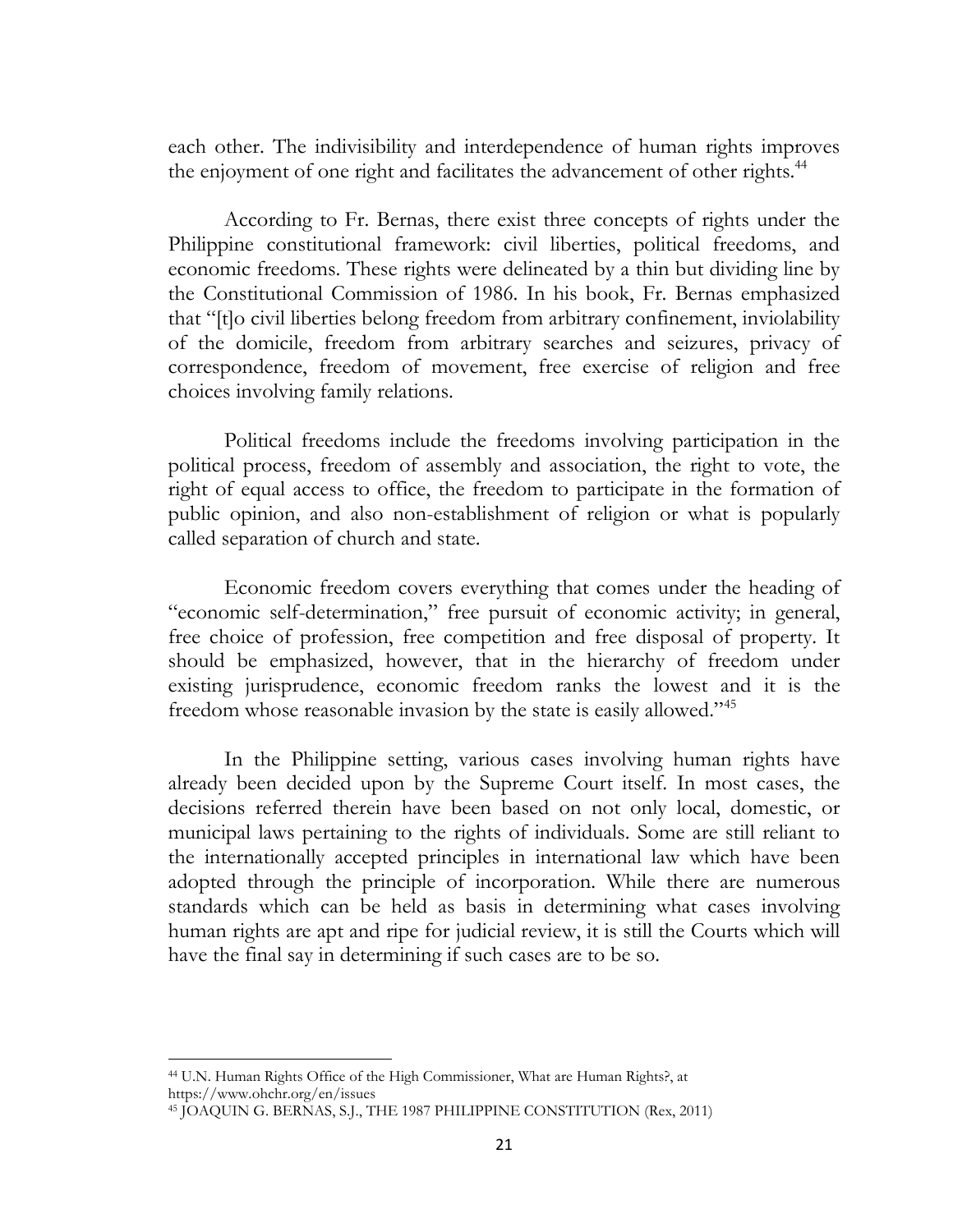## **Chapter III ANALYSIS AND DISCUSSION**

This chapter discusses the analysis and relevant discussion of selected cases, codal provisions, and other pertinent laws and legal basis pertaining to the application of the Doctrine of Transcendental Importance vis-à-vis liberty and prosperity. The subject materie used are selected in accordance with the general and specific objectives of the study, as well as its statements of the problem and the concurrent scope and limitation mentioned in the previous chapters.

#### **A. Guidelines for the Doctrine of Transcendental Importance**

Transcendental Importance is not defined in our jurisprudence. However, in the case of Francisco v. House of Representatives  $46$ , it was opined that there being no doctrinal definition of transcendental importance, the following instructive determinants formulated by former Supreme Court Justice Florentino P. Feliciano are instructive:

- a. the character of the funds or other assets involved in the case;
- b. the presence of a clear case of disregard of a constitutional or statutory prohibition by the public respondent agency or instrumentality of the government; and
- c. the lack of any other party with a more direct and specific interest in raising the questions being raised.<sup>47</sup>

In addition to the determinants set in the aforementioned case, it must also be shown that there is a clear or imminent threat to fundamental rights. As provided for in an opinion in Imbong v. Ochoa, <sup>48</sup> it was elaborated that "the transcendental importance of the issues they want us to decide will be better served when we wait for the proper parties suffering real, actual, or more imminent injury.<sup>49</sup>"

Accordingly, before a party may avail of any relief or remedy pertaining to his or her case, he or she must have a substantial interest in issue that is

 $\overline{\phantom{a}}$ 

<sup>46</sup> 460 Phil. 830 (2003) [Per J. Carpio Morales, En Banc]

<sup>47</sup> *Francisco v. Nagmamalasakit na mga Manggagawang Pilipino, Inc.*, citing *Kilosbayan, Incorporated v. Guingona*, *Jr.*, 232 SCRA 110 (1994)

<sup>48</sup> G.R. No. 204819, et al., April 8, 2014 [Per J. Mendoza, En Banc]

<sup>49</sup> J. Leonen, dissenting opinion in Imbong v. Ochoa, G.R. No. 204819, et al., April 8, 2014 [Per J. Mendoza, En Banc]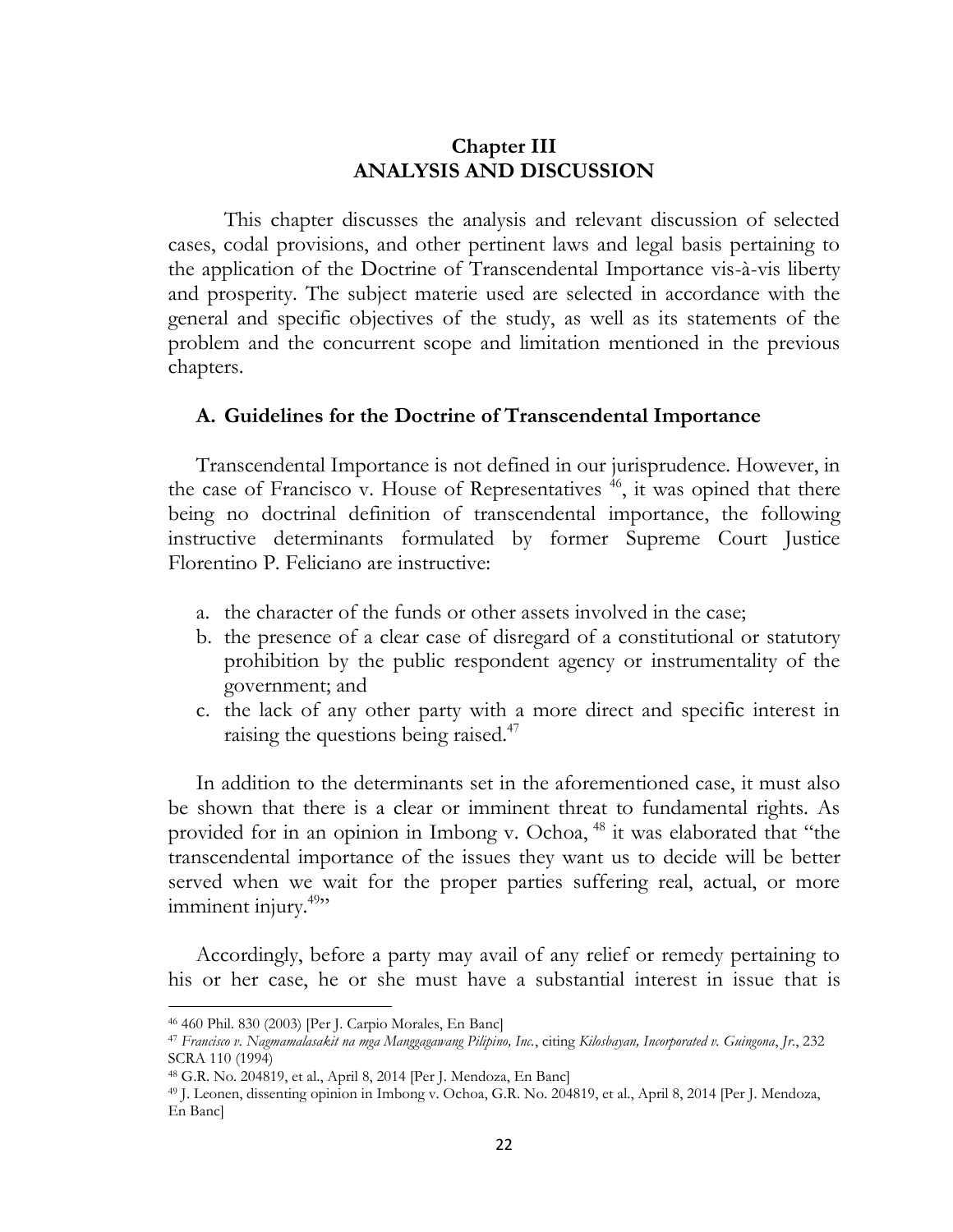affected by the questioned act or instrument, as distinguished from a mere incidental interest in the question involved. As evaluated in the case of David v. Arroyo<sup>50</sup>, the Court has adopted a rule that even where the petitioners have failed to show direct injury, they have been allowed to sue under the principle of "transcendental importance."

Pertinent to the instances of applying the Doctrine of Transcendental Importance are the following cases:

- a. Chavez v. Public Estates Authority,*<sup>51</sup>* where the Court ruled that the enforcement of the constitutional right to information and the equitable diffusion of natural resources are matters of transcendental importance which clothe the petitioner with locus standi;
- b. Bagong Alyansang Makabayan v. Zamora,*<sup>52</sup>* wherein the Court held that "given the transcendental importance of the issues involved, the Court may relax the standing requirements and allow the suit to prosper despite the lack of direct injury to the parties seeking judicial review" of the Visiting Forces Agreement;
- c. Lim v. Executive Secretary, <sup>53</sup> while the Court noted that the petitioners may not file suit in their capacity as taxpayers absent a showing that "Balikatan 02-01" involves the exercise of Congress' taxing or spending powers, it reiterated its ruling in Bagong Alyansang Makabayan v. Zamora,*<sup>54</sup>* that in cases of transcendental importance, the cases must be settled promptly and definitely and standing requirements may be relaxed.

By way of summary, the following rules may be culled from the cases decided by this Court. Taxpayers, voters, concerned citizens, and legislators may be accorded standing to sue, provided that the following requirements are met:

a. the cases involve constitutional issues;

 $\overline{a}$ 

<sup>50</sup> G.R. No. 171396, May 3, 2006

<sup>51</sup> G.R. No. 133250, July 9, 2002, 384 SCRA 152.

<sup>52</sup> G.R. Nos. 138570, 138572, 138587, 138680, 138698, October 10, 2000, 342 SCRA 449.

<sup>53</sup> G.R. No. 151445, April 11, 2002, 380 SCRA 739.

<sup>54</sup> *Supra.*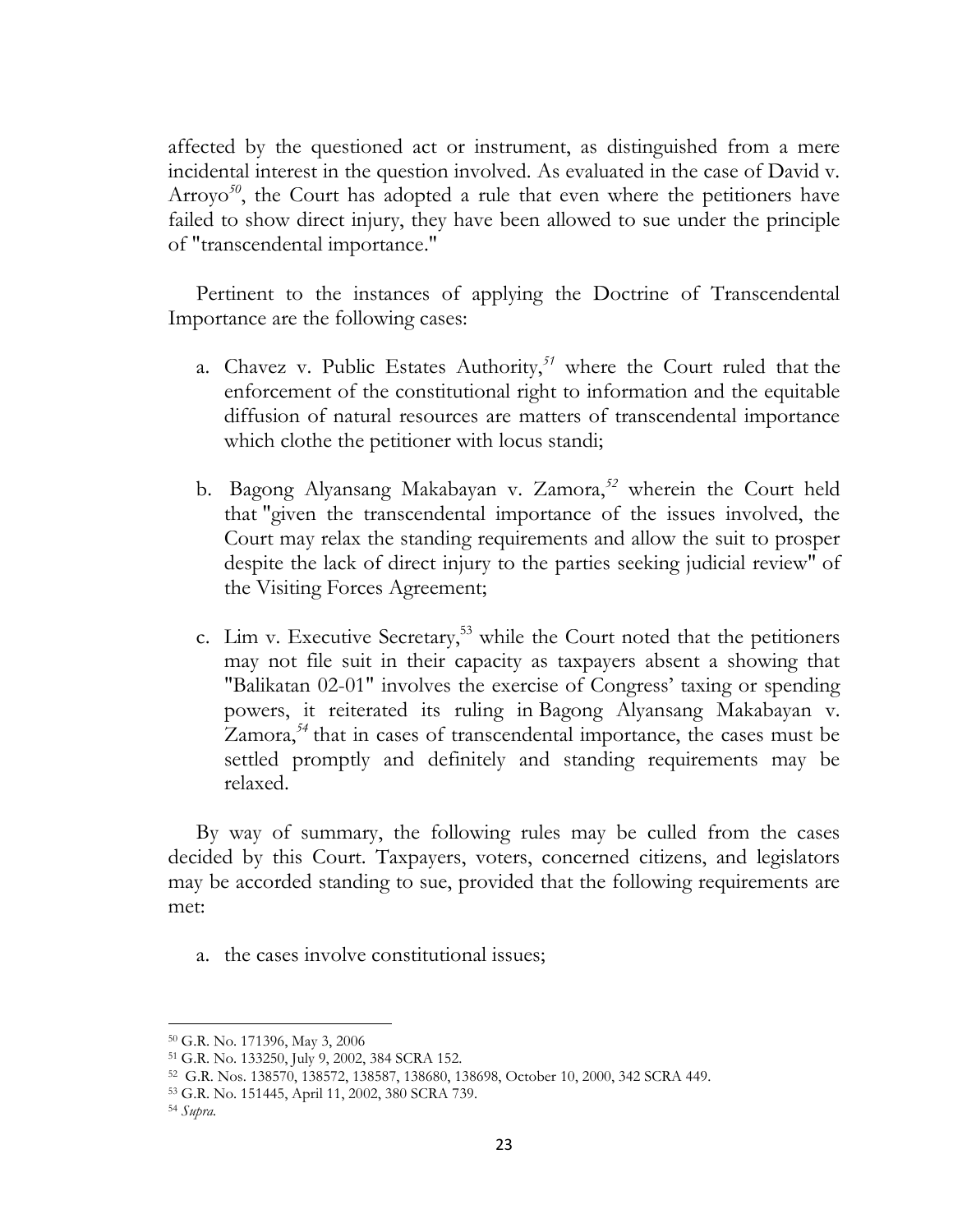- b. for taxpayers, there must be a claim of illegal disbursement of public funds or that the tax measure is unconstitutional;
- c. for voters, there must be a showing of obvious interest in the validity of the election law in question;
- d. for concerned citizens, there must be a showing that the issues raised are of transcendental importance which must be settled early; and
- e. for legislators, there must be a claim that the official action complained of infringes upon their prerogatives as legislators.<sup>55</sup>

The rule on locus standi is, after all, a procedural technicality which the Court has, on more than one occasion, waived or relaxed, thus allowing nontraditional plaintiffs, such as concerned citizens, taxpayers, voters or legislators, to sue in the public interest, albeit they may not have been directly injured by the operation of a law or any other government act. The Court cannot, and should not, exercise judicial restraint at this time when rights enshrined in the Constitution are being imperiled to be violated.<sup>56</sup>

Verily, a mere invocation of transcendental importance in the pleading is not enough for the court to set aside procedural rules. The events in a petition cannot be merely speculative and conjectural<sup>57</sup>. Whether an issue is of transcendental importance is a matter determined by this court on a case-tocase basis. An allegation of transcendental importance must be supported by the proper allegations<sup>58</sup>.

It must again be noted that the guidelines set forth by Justice Feliciano are merely instructive. Accordingly, it must also be considered that while there are already guidelines pertaining to the same, we must also prioritize the most basic and fundamental rights of all—those which involve liberty and prosperity among individuals. Civil, political, social, and economic rights must come into place above all other rights that may be ripe for judicial review.

<sup>55</sup> David v. Arroyo, G.R. No. 171396, May 3, 2006

<sup>56</sup> Imbong v. Ochoa, G.R. No. 204819, April 8, 2014

<sup>57</sup> In the Matter Of: Save the Supreme Court Judicial Independence and Fiscal Autonomy Movement v.

Abolition of Judiciary Development Fund (JDF) and Reduction of Fiscal Autonomy, UDK-15143, January 21, 2015 [Per J. Leonen]

<sup>58</sup> J. Leonen, concurring and dissenting opinion in Social Justice Society (SJS) Officers v. Lim, G.R. No 187836, November 25, 2014 34-35 [Per J. Perez, En Banc].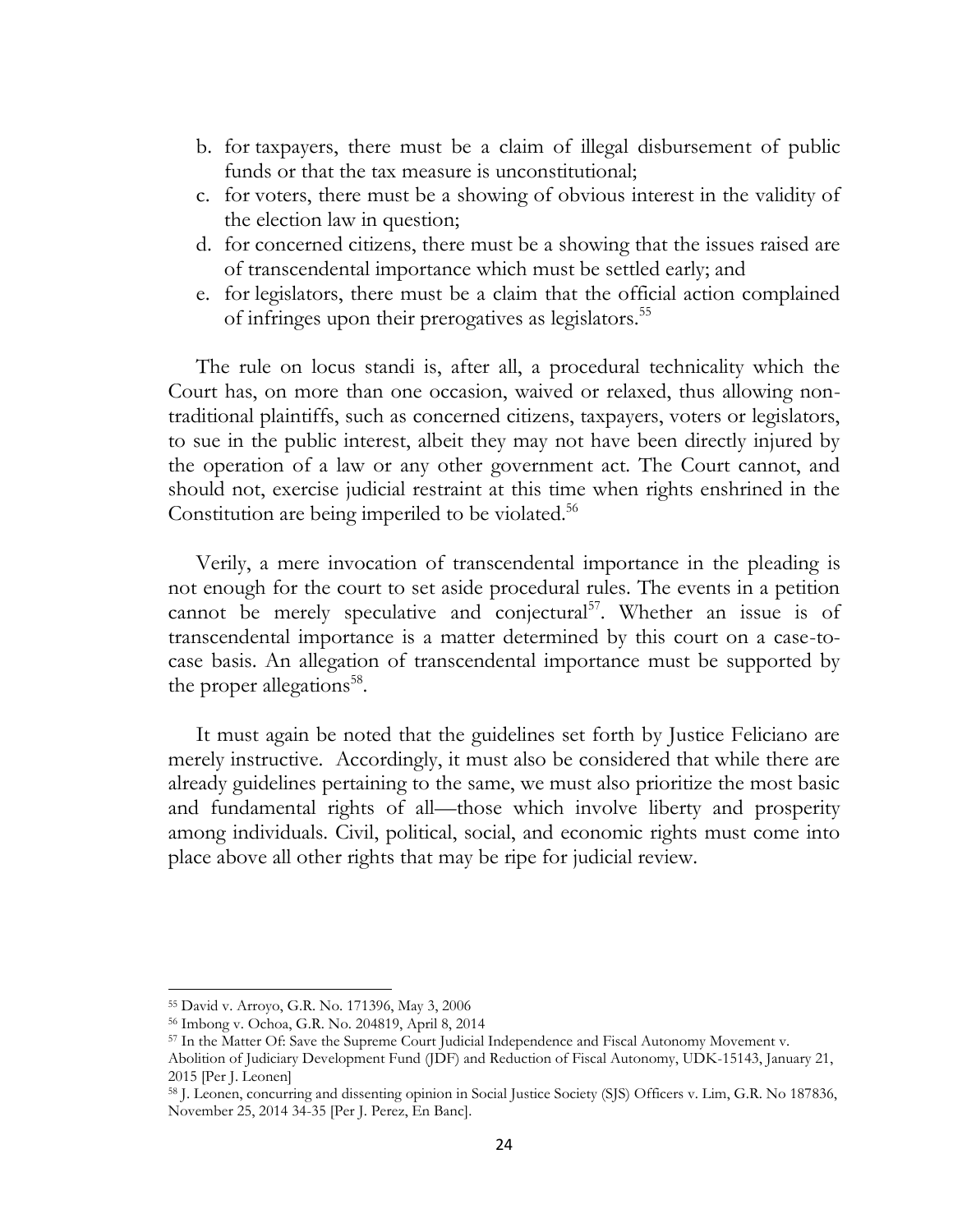#### **B. Doctrine of Transcendental Importance vis-à-vis Liberty**

Fundamental liberties, wherever an individual may be, are inalienable rights which are protected at all times. In the Philippines, it is none other than the Constitution which provide for its modes and methods of protection against certain abuses. Article III of the 1987 Constitution provide for our country's Bill of Rights which outlines the basic rights that a citizen possess.

Accordingly, these rights are those in which the government cannot infringe upon and serves as an enumeration of the rights against the abuses which may be committed by the actors of the State. With which, all governmental acts are limited and confined to the bounds of what are provided for in the Bill of Rights when confronted with conflict relating to personal rights. It can then be referred that the role of the government in such a situation is to weigh in the fundamental rights enunciated in Article III of the Constitution together with how the State should act upon the same.

The purpose of the Bill of Rights is to "withdraw certain subjects from the vicissitudes of political controversy, to place them beyond the reach of majorities and officials, and to establish them as legal principles to be applied by the courts."<sup>59</sup>

However, several philosophies and beliefs regarding the concepts of liberties and government action have been made which are mainly in favor of an individual's plight. According to Ret. Chief Justice Aretmio J. Panganiban, "in cases involving liberty, the scales of justice should weigh heavily against the government and in favor of the poor, the oppressed, the marginalized, the dispossessed and the weak. Laws and actions that restrict fundamental rights, like freedom of expression and of the press, come to the courts with a heavy presumption against their validity. This policy is commonly referred to as "heightened" or "strict" scrutiny."<sup>60</sup>

In his sponsorship speech to the Bill of Rights during the deliberation of the Constitutional Commission, Father Joaquin G. Bernas, S.J. classified,

 $\overline{a}$ 

<sup>59</sup> Philippine Blooming Mills Employees Organization v. Philippine Blooming Mills Co. Inc., 51 SCRA 182, 202 (1973).

<sup>60</sup> Visionary Leadership by Example, Keynote address delivered on the opening day of the 9th National Ayala Young Leaders Congress (AYLC 2007) on February 7-9, 2007, at the San Miguel Corporation Management Training Center, Alfonso, Cavite.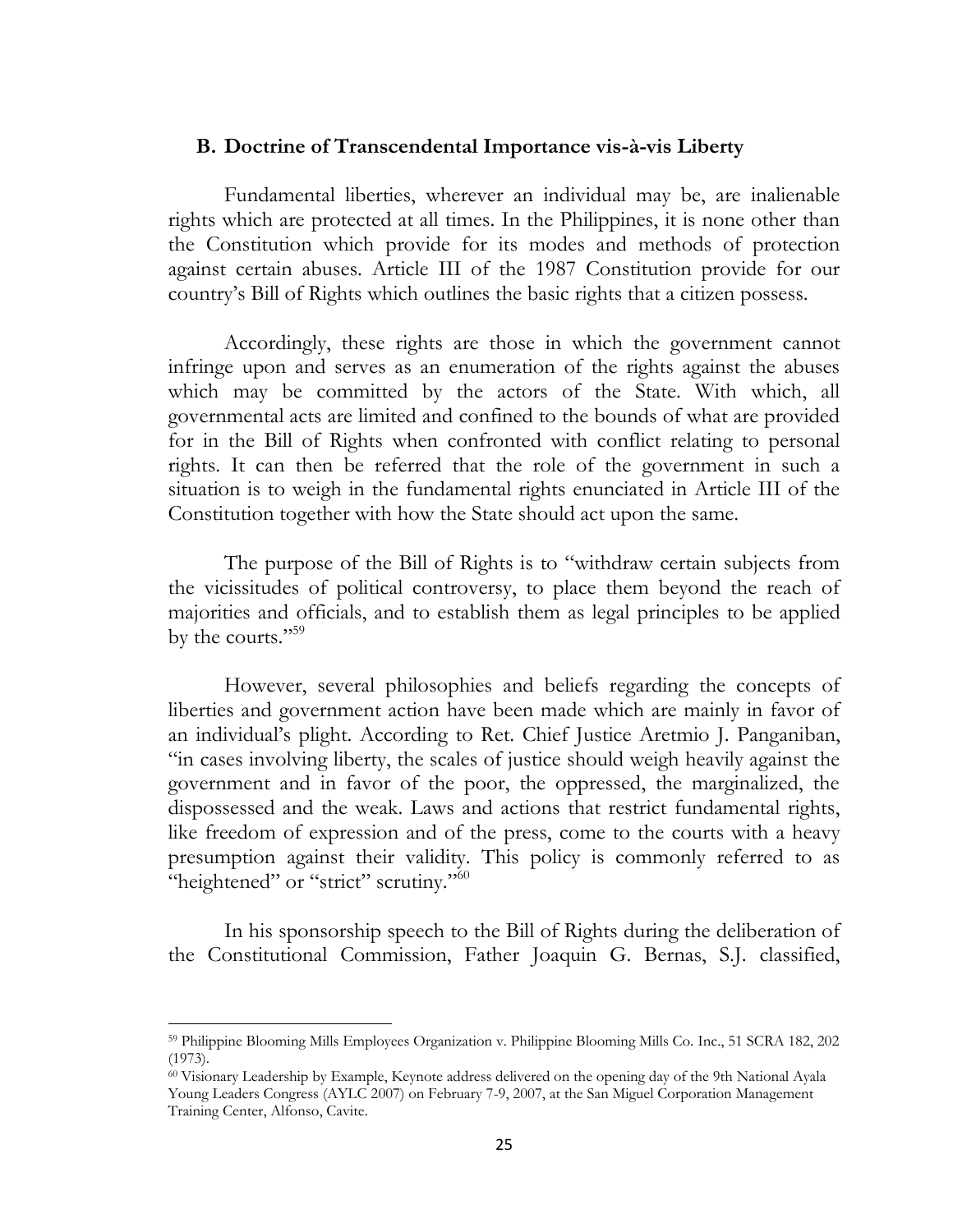though the distinction may be thin, three traditional freedoms protected by the constitution: civil liberties, political freedoms, and economic freedoms.<sup>61</sup>

Under the first classification, civil liberties include freedom from arbitrary confinement, inviolability of the domicile, freedom from arbitrary searches and seizures, privacy of correspondence, freedom of movement, free exercise of religion, and free choices involving family relations. Under the second classification, political freedoms include the freedoms involving participation in the political process, freedom of assembly and association, the right to vote, the right of equal access to office, the freedom to participate in the formation of public opinion, and the non-establishment of religion. Lastly, economic freedoms include free choice of profession, free competition, free disposal of property, and free pursuit of economic activity. <sup>62</sup>

With which, it can be averred that those which categorize as freedom of speech, press, and assembly for redress of grievances against the government can be classified as civil liberties.

## **i. A Modern Approach in Traditional Freedom**

In the case of ABS-CBN Broadcasting Corporation v. Commission on Elections<sup>63</sup>, the fundamental rights of freedom of expression and the freedom of the press was highlighted in the age of modernization. In this case, a restraining order to stop ABS-CBN or any other groups, its agents or representatives was issued. It ordered the subject company to refrain from conducting exit polls and surveys.

The electoral body believed that such project might conflict with the official count and results coming from the COMELEC. In addition, it was believed that it will also show conflict with the unofficial quick count of the National Movement for Free Elections (NAMFREL) as well. It also noted that it had not authorized or deputized Petitioner ABS-CBN to undertake the exit survey.

With regard its procedural issues, the Office of the Solicitor General (OSG) contended that the petition is moot and academic and that there is no longer an actual controversy before the court. The OSG further contended that

<sup>61</sup> I Record of the Constitutional Commission 674 (1986)

<sup>62</sup> Id.

<sup>63</sup> G.R. No. 133486, January 28, 2000 [Per J. Panganiban]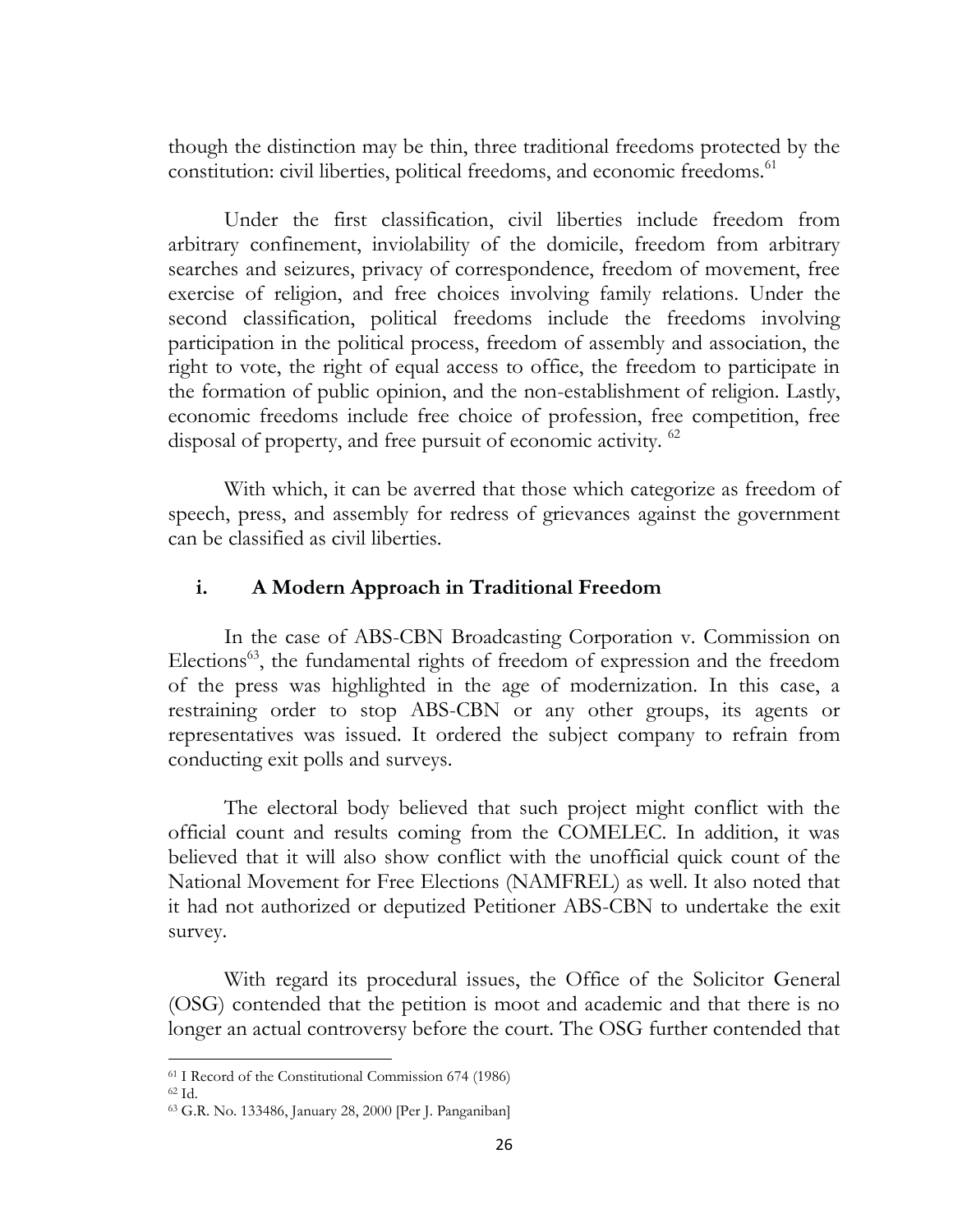the Petition should be dismissed for petitioner's failure to exhaust available remedies before the issuing forum, specifically the filing of a motion for reconsideration.

It was held by the Court that the issue was not totally moot. According to which, the implications of the assailed resolution not only refers to the past elections. It transcends the latter because the holding of periodic elections is a necessary part of the country's government as per the Constitution.

In Salonga v. Cruz Paño,<sup>64</sup> the Court had occasion to reiterate that it "also has the duty to formulate guiding and controlling constitutional principles, precepts, doctrines, or rules. It has the symbolic function of educating bench and bar on the extent of protection given by constitutional guarantees." Because the fundamental freedoms of speech and of the press are among the main issues therein, it was then resolved by the Court to determine whether the given situation likewise protect the holding of exit polls and the dissemination of data derived therefrom.

However, amidst the contention, the Court opined that the procedural requirement may be glossed over to prevent a miscarriage of justice. According to the Court, these procedural requirements may be relaxed when the issue involves the principle of social justice or the protection of labor, when the decision or resolution sought to be set aside is a nullity, or when the need for relief is extremely urgent and certiorari is the only adequate and speedy remedy available. The petition in the case at bar, according to the Court, involved transcendental constitutional issues. The direct resort to the court through a special civil action for certiorari was therefore justified.

Regarding the validity of conducting exit polls, it was decided by the court "that the holding of exit polls and the nationwide reporting their results are valid exercises of the freedoms of speech and of the press." The freedom of expression is a fundamental principle of our democratic government. It "is a 'preferred' right and, therefore, stands on a higher level than substantive economic or other liberties. . . . [T]his must be so because the lessons of history, both political and legal, illustrate that freedom of thought and speech is the indispensable condition of nearly every other form of freedom."<sup>65</sup>

 $\overline{\phantom{a}}$ 

<sup>64</sup> G.R. No. 59525, February 18, 1985, per J. Gutierrez Jr.

<sup>65</sup> Id.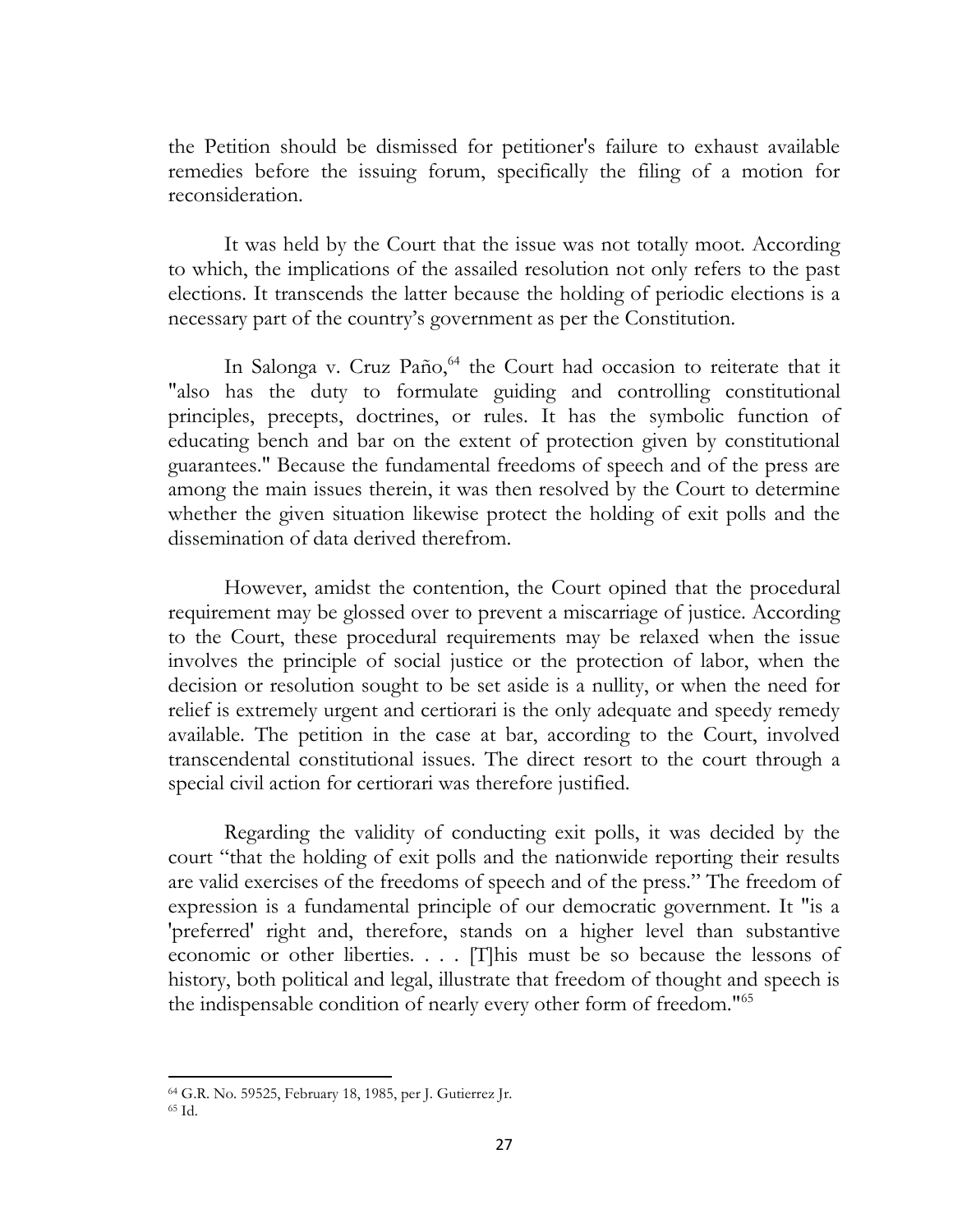The freedoms of speech and of the press should all the more be upheld when what is sought to be curtailed is the dissemination of information meant to add meaning to the equally vital right of suffrage.<sup>66</sup> When faced with borderline situations in which the freedom of a candidate or a party to speak or the freedom of the electorate to know is invoked against actions allegedly made to assure clean and free elections, the Court shall lean in favor of freedom.<sup>67</sup>

It can be averred in which that the fundamental liberty of free speech and expression were given weight and due course as opposed to governmental primacy. Because of the preferred status of the constitutional rights involved in the said case, a resolution or even a law prohibiting or hindering in any form or manner then mode of expression more or less would be invalidated. Accordingly, because what is involved is an electoral body and the right of an individual relating to the preferred right, it is also considered as a case of transcendental importance.

## **ii. Executive Privilege and a Check in Vested Powers**

In the case of Senate v. Ermita,<sup>68</sup> the President issued E.O. 464, "Ensuring Observance of the Principle of Separation of Powers, Adherence to the Rule on Executive Privilege and Respect for the Rights of Public Officials Appearing in Legislative Inquiries in Aid of Legislation Under the Constitution, and For Other Purposes," which, pursuant to Section 6 thereof, took effect immediately.

In essence, E.O. 464 barred any official hailing from the executive branch, as well as some military ranks and personnel, to appear before Senate Committee hearings without any authorization or confirmation coming from the President. With which, the senators spearheading the proceedings assailed E.O. 464 as unconstitutional. According to them, the executive order barred the legislature from performing their functions and duties properly. Specifically, they argued that E.O. 464 violated the following provisions of the 19787 Constitution: Article VI, Sections 1, 21, and 22; Article XI, Section 1; Article III, sections 4 and 7; Article XIII, Section 13; and Article II, Section 28.

Among others, some of those constitutional provisions which were raised to be violated involved those included in the Bill of Rights. According to

<sup>66</sup> Mutuc v. COMELEC, 36 SCRA 228, 233-34, November 26, 1970; per J. Fernando

<sup>67</sup> Id.

<sup>68</sup> G.R. No. 169777, April 6, 2006, Per J. Carpio-Morales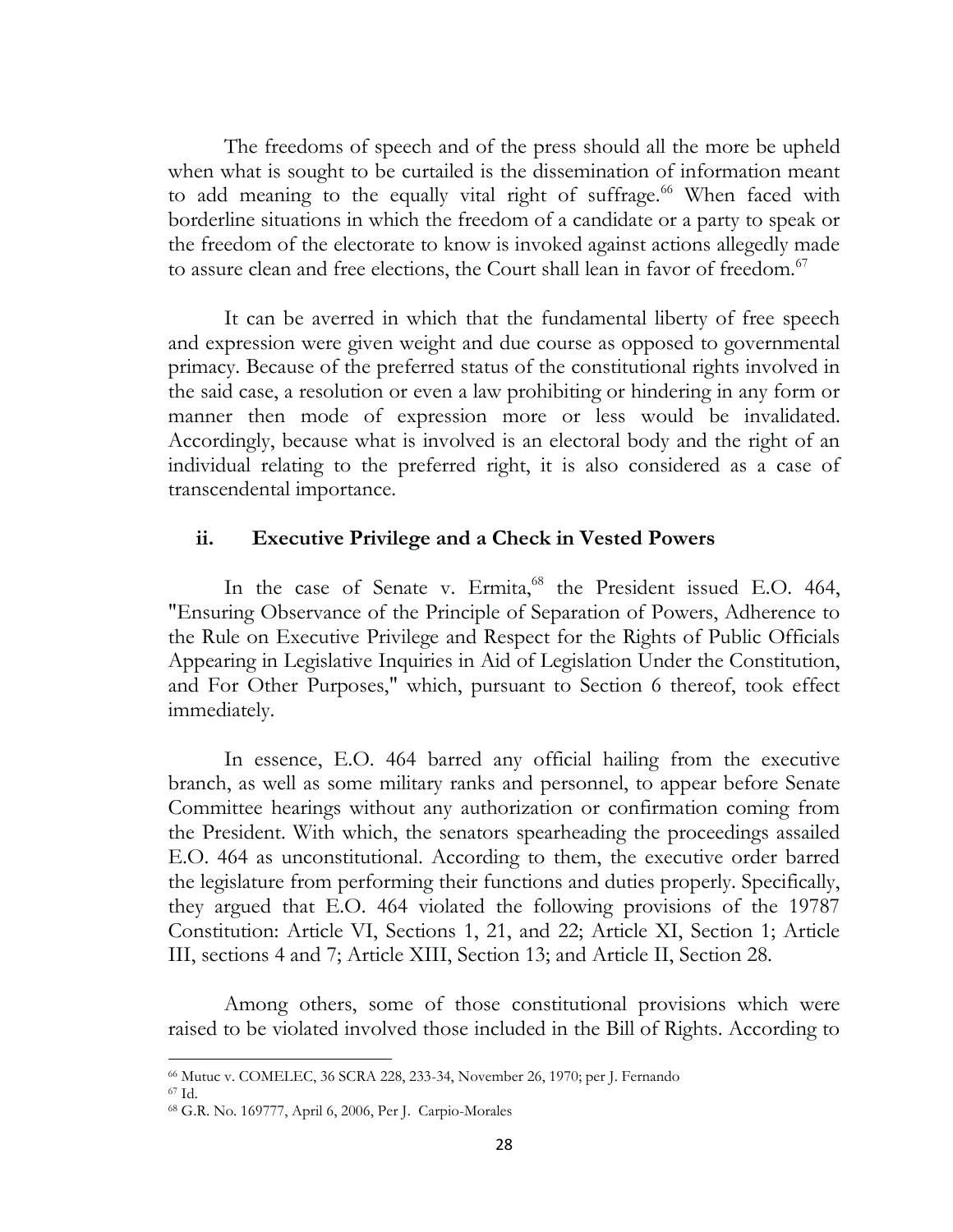Section 4 of the said Article, "no law shall be passed abridging the freedom of speech, of expression, or of the press, or the right of the people peaceably to assemble and petition the government for redress of grievances."<sup>69</sup> In addition, Sec. 7 of the same Article provides that "the right of the people to information on matters of public concern shall be recognized. Access to official records, and to documents, and papers pertaining to official acts, transactions, or decisions, as well as to government research data used as basis for policy development, shall be afforded the citizen, subject to such limitations as may be provided by law."70

With regard the procedural issues, the requisites before the power of judicial review may be exercised were determined if present. Regarding the legal standing of the petitioners, the Court ruled that the individual members of the Senate, as well as the Senate as an entity, have a substantial and direct interest in the outcome of the controversy. Accordingly, it was held that they are the proper party to assail the constitutionality of EO 464. It is well-settled that when suing as a citizen, the interest of the petitioner in assailing the constitutionality of laws, presidential decrees, orders, and other regulations, must be direct and personal. In Francisco v. House of Representatives,<sup>71</sup> the Court held that when the proceeding involves the assertion of a public right, the mere fact that he is a citizen satisfies the requirement of personal interest.

It was averred by the Court that members of the legislature had the standing "to maintain as inviolate the prerogatives, powers and privileges vested by the Constitution in their offices; and they were allowed to sue to question the validity of any official action that allegedly infringed upon their prerogatives as legislators."<sup>72</sup>

In the same vein, the Party-List Representatives submitting their respective petitions also had legal standing to question the constitutionality of E.O. 464. According to the Court, it was sufficient that the said executive order infringed on their constitutional rights and duties as members of Congress to conduct investigations in aid of legislation and to perform oversight functions in the implementation of laws.

<sup>69</sup> Article III, Section 4, 1987 Constitution.

<sup>70</sup> Article III, Section 7, 1987 Constitution.

<sup>71</sup> 460 Phil. 830 (2003) [Per J. Carpio Morales, En Banc]

<sup>72</sup> Id.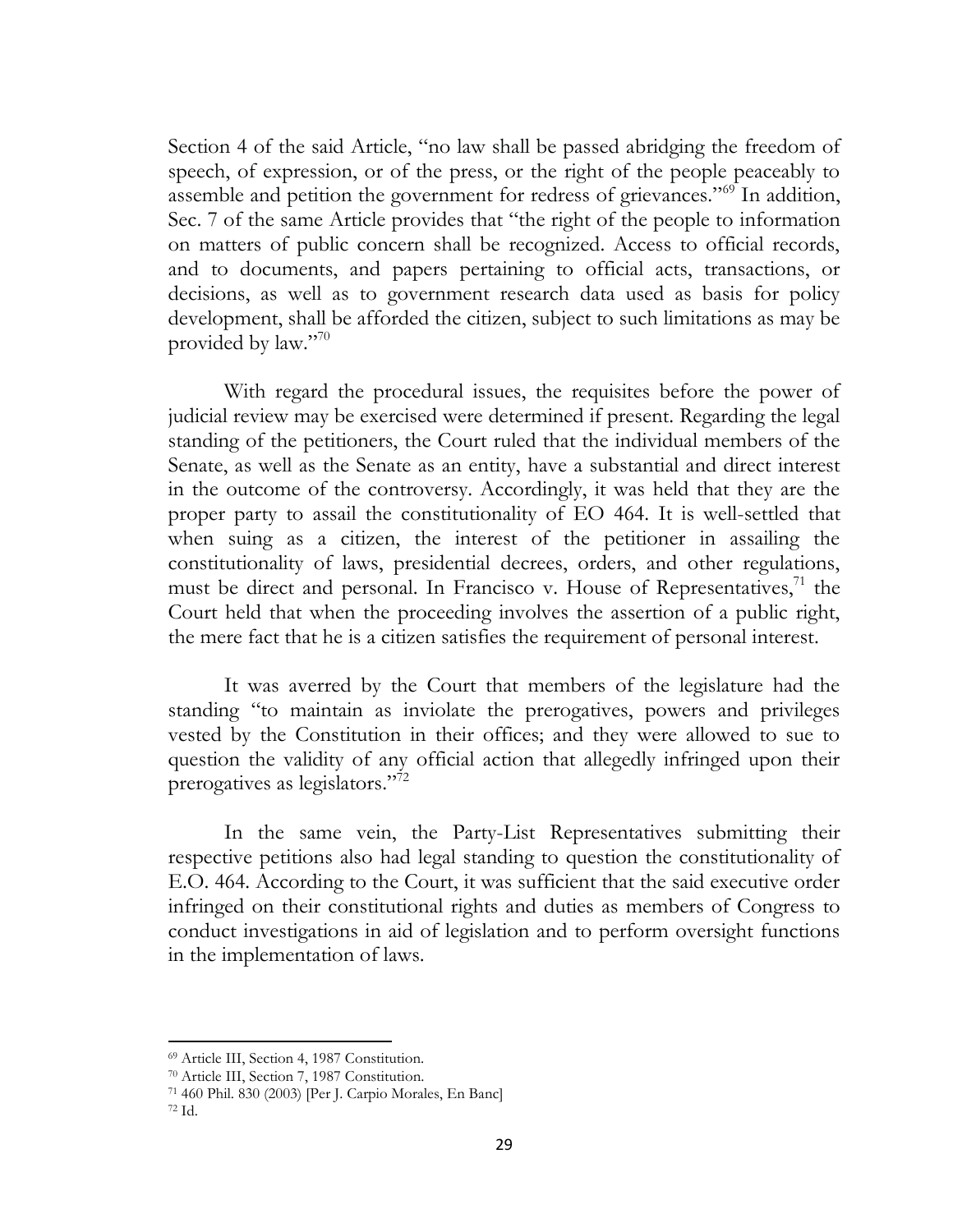As for petitioner PDP-Laban, it asseverates that it is clothed with legal standing in view of the transcendental issues raised in its petition which this Court needs to resolve in order to avert a constitutional crisis. For it to be accorded standing on the ground of transcendental importance, however, it must establish (1) the character of the funds (that it is public) or other assets involved in the case, (2) the presence of a clear case of disregard of a constitutional or statutory prohibition by the public respondent agency or instrumentality of the government, and (3) the lack of any party with a more direct and specific interest in raising the questions being raised.

It was, however, decided by the Court that the first and last determinants not being present as no public funds or assets are involved and petitioners in G.R. Nos. 169777 and 169659 have direct and specific interests in the resolution of the controversy, petitioner PDP-Laban is bereft of standing to file its petition.

Regarding the substantive issues, what stands out the most regarding civil liberties is whether E.O. 464 violates the right of the people to information on matters of public concern. Executive Order 464 concerns only the demands of Congress for the appearance of executive officials in the hearings conducted by it, and not the demands of citizens for information pursuant to their right to information on matters of public concern. The demand of citizens for the production of documents pursuant to their right to information does not have the same obligatory force as a subpoena duces tecum issued by Congress. Neither does the right to information grant citizens the power to exact testimony from government officials. These powers belong only to Congress and not to an individual citizen.

Thus, while Congress is composed of representatives elected by the people, it does not follow, except in a highly qualified sense, that in every exercise of its power of inquiry, the people are exercising their right to information. Investigations in aid of legislation, though, are generally conducted in public. To the extent that any executive issuance tending unduly to limit disclosures of information in those investigations necessarily deprives the people of information that, being in aid of legislation, is presumed to be a matter of public concern.

The citizens are thereby denied access to information which they can use in formulating their own opinions on the matter before Congress — opinions which they can then communicate to their representatives and other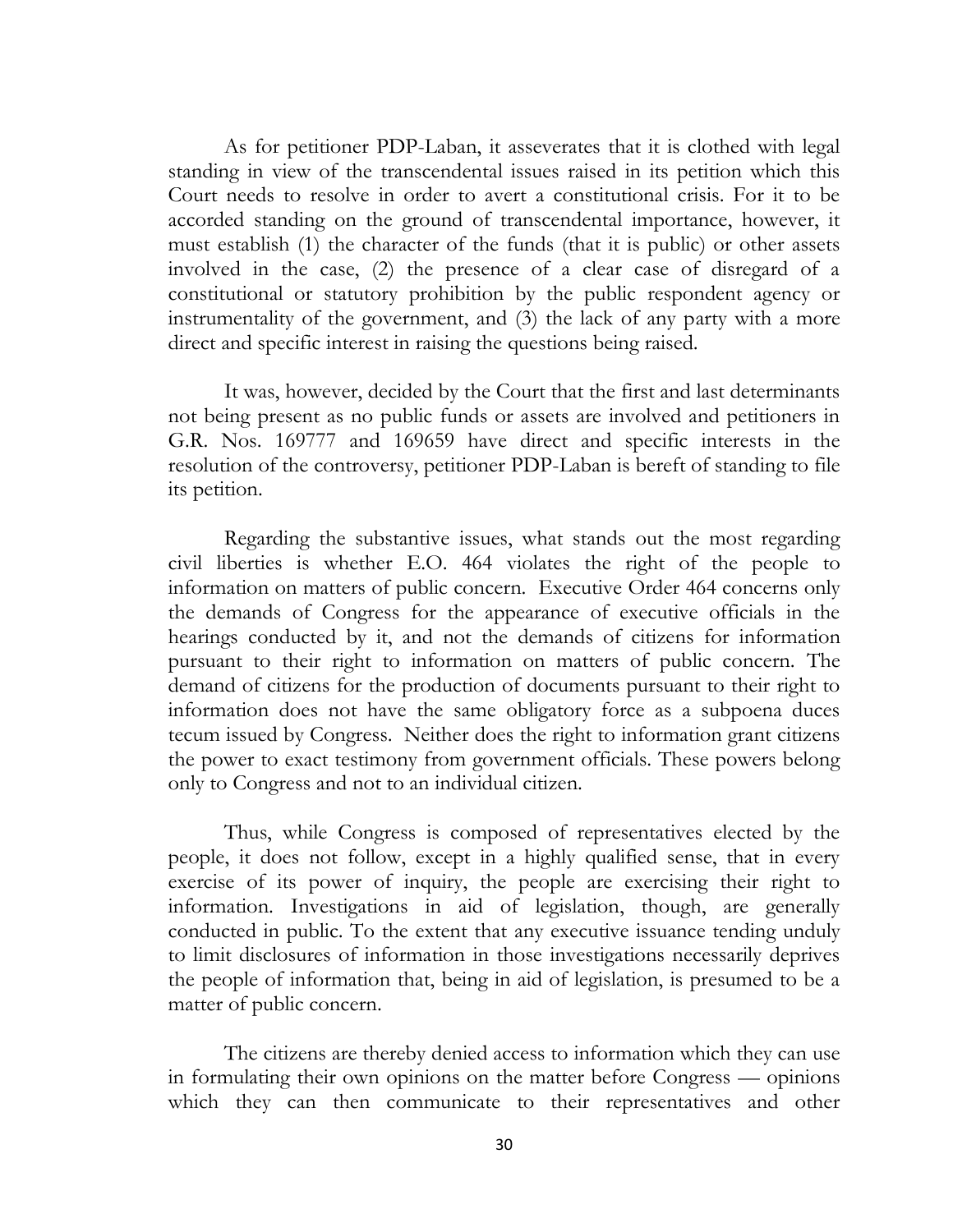government officials through the various legal means allowed by their freedom of expression. The impairment of the right of the people to information as a consequence of E.O. 464 is, therefore, in the sense explained above, just as direct as its violation of the legislature's power of inquiry.

## **iii. Primacy in Assembly**

In the case of Bayan v. Ermita,<sup>73</sup> the petitioners herein contested and questioned the constitutionality of Batas Pambansa 880 and the so-called policy of "Calibrated Preemptive Response" or CPR.

Summarized according to their substantive portions, Batas Pambansa 880 (also known as the Public Assembly Act of 1985), is a law which governs and lays down guidelines pertaining to the holding of public assemblies or rallies. The said guidelines include the process of application before a permit may be issued, actions to be taken for the latter, the permissible conduct of law enforcement authorities regarding the same, and the prohibited acts and their accompanying penalties.

The CPR, on the other hand, was a policy announced in a Malacañang press release dated September 21, 2005. In essence, the following reflect that of its substantive and important portion: "The rule of calibrated preemptive response is now in force, in lieu of maximum tolerance. The authorities will not stand aside while those with ill intent are herding a witting or unwitting mass of people and inciting them into actions that are inimical to public order, and the peace of mind of the national community."

Bayan, et al. alleged that they are citizens and taxpayers of the Philippines and that their rights as organizations and individuals were violated when the rally they participated in on October 6, 2005 was violently dispersed by policemen implementing Batas Pambansa (B.P.) No. 880.

KMU, et al., claimed that on October 4, 2005, a rally KMU cosponsored was to be conducted at the Mendiola bridge but police blocked them along C.M. Recto and Lepanto Streets and forcibly dispersed them, causing injuries to several of their members.

 $\overline{a}$ <sup>73</sup> G.R. No. 169838, April 25, 2006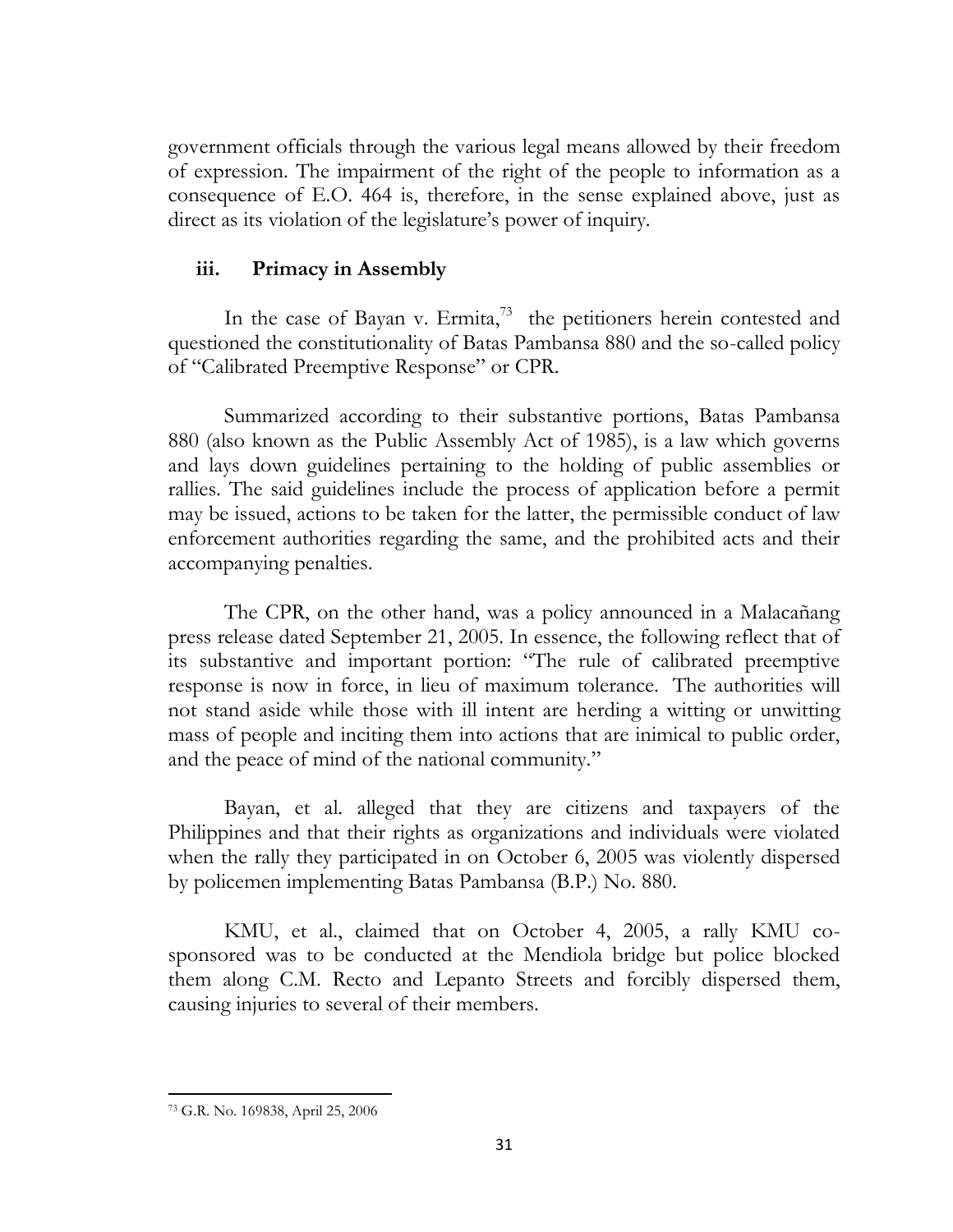All petitioners assail that Batas Pambansa No. 880, some of them in toto and others only Sections 4, 5, 6, 12, 13(a), and 14(a), as well as the policy of CPR, are unconstitutional. They seek to stop violent dispersals of rallies under the "no permit, no rally" policy and the CPR policy recently announced.

It was averred by the petitioners that Batas Pambansa 880 in fact violated the Constitution because it required a permit before one could stage a public assembly. They even added that the said law was repugnant to the freedom-of-expression clause. This is because Batas Pambansa 880 curtailed the choice of venue and that it was not allegedly not content-neutral.

The issues concerning the case at bar both revolve around the constitutionality of Batas Pambansa 880 and the CPR Policy. Regarding the procedural aspect, it was held by the Court that the standing of the petitioners cannot be seriously challenged. The legal standing of the said petitioners is present because what are directly affected are their rights as citizens to engage in peaceful assembly and to petition for the redress of grievances, as guaranteed by the Constitution, particularly Sections 4 and 8 of Article III, Section 2(5) of Article IX, and Section 3 of Article XIII.

As held in the case, primacy is given to the right to assemble peaceably and petition for redress of grievances in the realm of constitutional protection; as well as to exercise freedoms of speech, of expression, and of the press. These rights constitute the very basis of a functional democratic polity, without which all the other rights would be meaningless and unprotected.

To be clear, the Court reiterated that the first point to mark is that the right to peaceably assemble and petition for redress of grievances is, together with freedom of speech, of expression, and of the press, a right that enjoys primacy in the realm of constitutional protection. For these rights constitute the very basis of a functional democratic polity, without which all the other rights would be meaningless and unprotected.

However, it was opined by the same Court that while there is primacy in the freedom of speech and in the freedom of assembly, such freedoms are never absolute. As held in the case of Primicias v. Fugoso,  $^{74}$  "The right to freedom of speech, and to peacefully assemble and petition the government for redress of grievances, are fundamental personal rights of the people recognized

 $\overline{a}$ 

<sup>74</sup> G.R. No. L-1800, January 27, 1948, Per J. Feria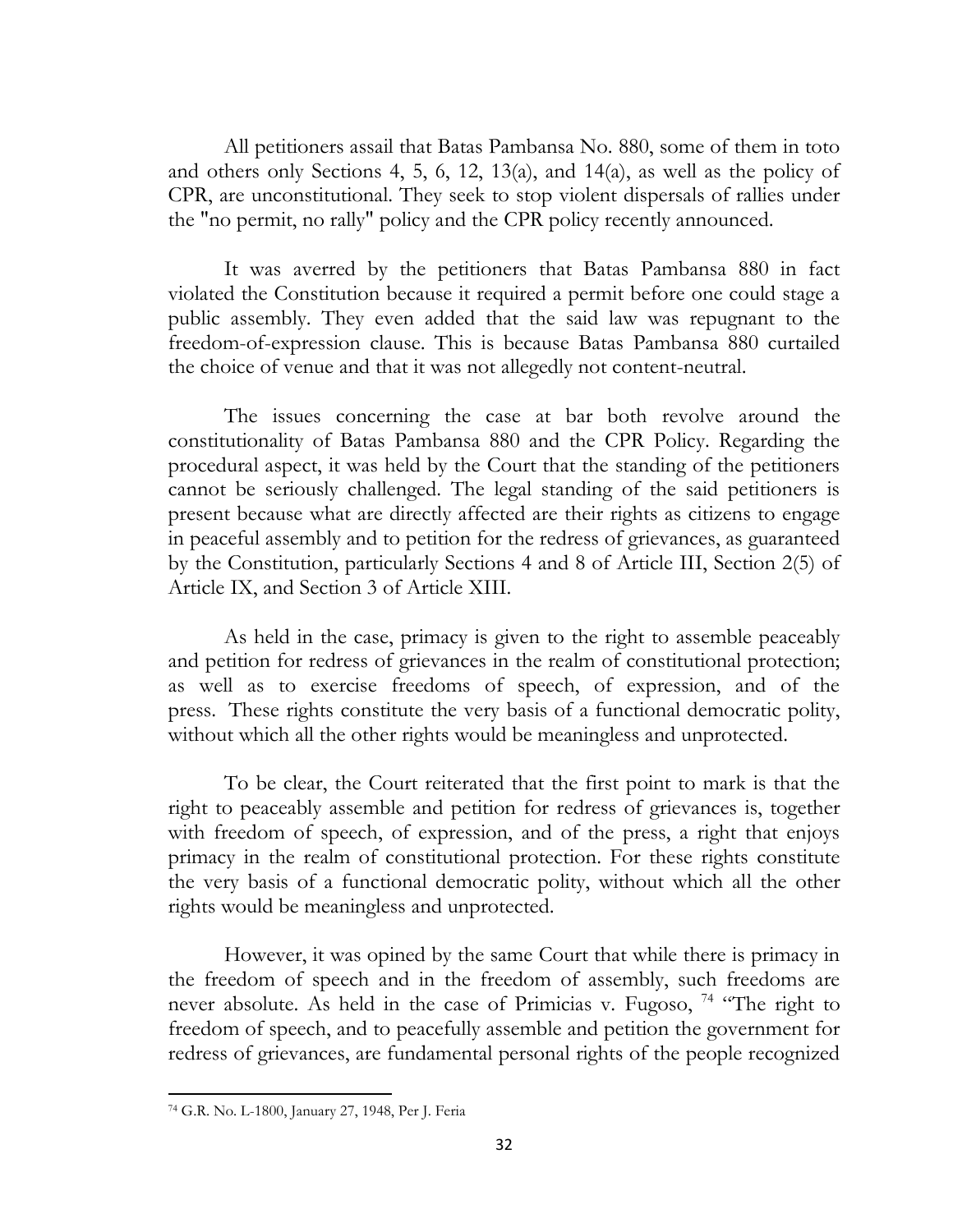and guaranteed by the constitutions of democratic countries. But it is a settled principle growing out of the nature of well-ordered civil societies that the exercise of those rights is not absolute for it may be so regulated that it shall not be injurious to the equal enjoyment of others having equal rights, nor injurious to the rights of the community or society.

In addition, the Court held that Batas Pambansa 880 was enacted after the former rendered its decision in the case of Reyes v. Bagatsing.<sup>75</sup> In the aforementioned case, it was summarized that before the applicants may file for a permit to hold an assembly, they should inform the licensing authority of the date, the public place where and the time when it will take place.

It is an indispensable condition to such refusal or modification that the clear and present danger test be the standard for the decision reached. If he is of the view that there is such an imminent and grave danger of a substantive evil, the applicants must be heard on the matter. Thereafter, his decision, whether favorable or adverse, must be transmitted to them at the earliest opportunity. Thus if so minded, they can have recourse to the proper judicial authority.

This jurisprudential guideline was codified in Sections 4, 5, and 6 of Batas Pambansa 880. It was asserted that Batas Pambansa 880 is not an absolute ban on public assemblies. The same law merely regulates the time, place, and manner on how assemblies are conducted. This was adverted to in Osmeña v. Comelec,<sup>76</sup> where the Court referred to it as a "content-neutral" regulation of the time, place, and manner of holding public assemblies.

However, it was decided that the CPR policy was declared null and void insofar as the policy purported to differ from or to be applied in line with the maximum tolerance which shall be strictly observed by the respondents.

The Court ruled that CPR served no valid purpose if it meant the same as the maximum tolerance mandated by the said law; otherwise, the policy was illegal. Maximum tolerance meant the highest degree of restraint that the military, police and other peace-keeping authorities should observe during the holding or the dispersal of a public assembly. Accordingly, such tolerance should be followed, as mandated by the law itself. As provided for in the case,

 $\overline{\phantom{a}}$ 

<sup>75</sup> G.R. No. L-65366, November 9, 1983, 125 SCRA 553, 569

<sup>76</sup> G.R. No. 132231, March 31, 1998, per J. Mendoza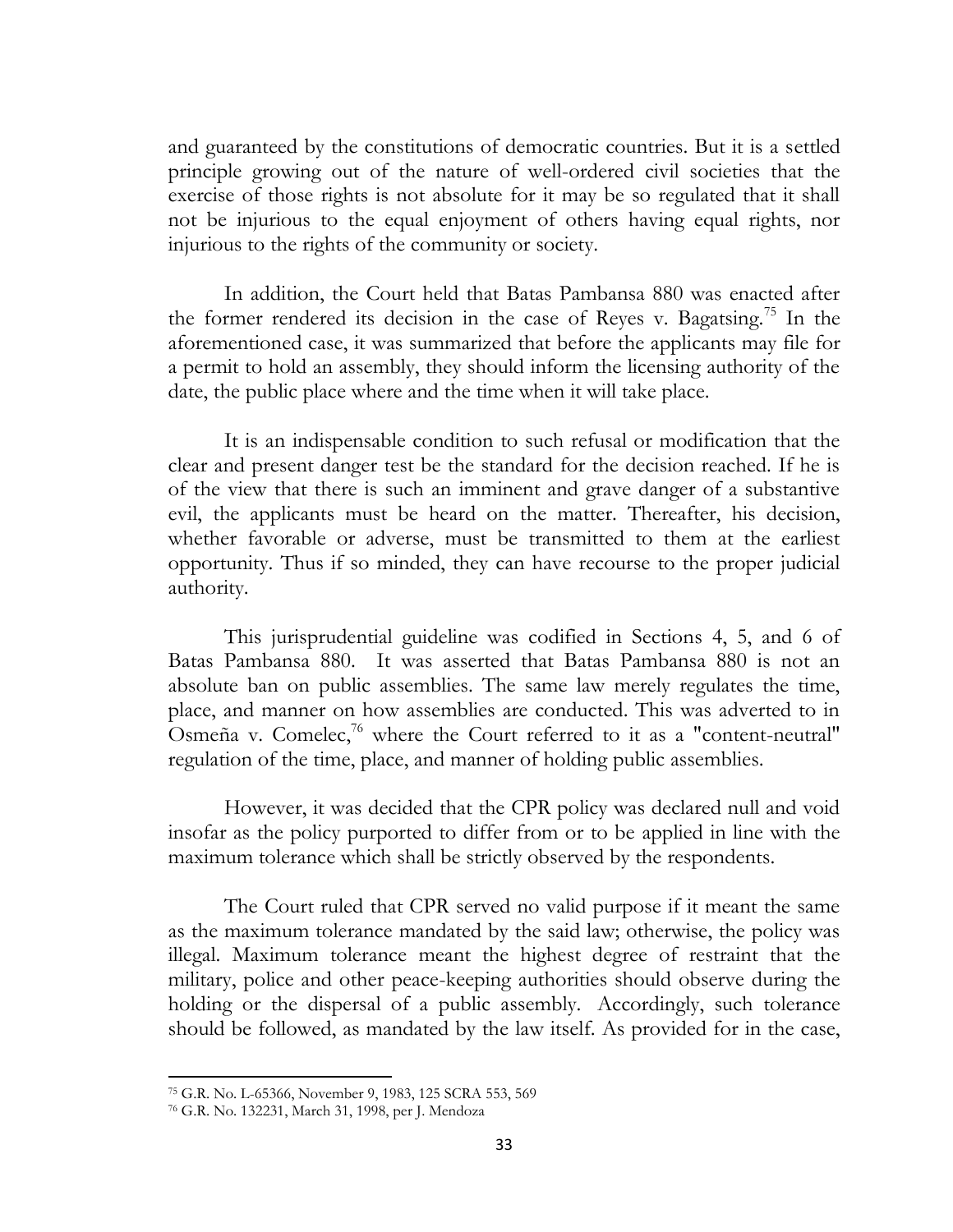it was held that the one of the Court's basic policy is the upholding of the fundamental rights of the people, especially freedom of expression and freedom of assembly.

It was elaborated in the same case that "the so-called calibrated preemptive response policy has no place in our legal firmament and must be struck down as a darkness that shrouds freedom. It merely confuses our people and is used by some police agents to justify abuses.

On the other hand, B.P. No. 880 cannot be condemned as unconstitutional; it does not curtail or unduly restrict freedoms; it merely regulates the use of public places as to the time, place and manner of assemblies. Far from being insidious, "maximum tolerance" is for the benefit of rallyists, not the government. The delegation to the mayors of the power to issue rally "permits" is valid because it is subject to the constitutionally-sound "clear and present danger" standard.

## **iv. Summary**

In summary, it can be averred that if and when what is involved are rights pertaining to civil liberties, the Doctrine of Transcendental Importance is often invoked by the Court. The guidelines set by Justice Florentino P. Feliciano are followed and that the liberalization when it comes to procedure is also observed. This is true especially when what is invoked is a provision provided for by the Bill of Rights, especially those mentioned and specified under Article III, Section 4. As may be observed in the discussion, if the case primarily involves a violation of the freedom of speech, expression, of the press, or of the right to peaceably assemble, these cases are mostly decided upon even if there may be lapse in procedural requisites.

One must be able to cross-reference the list provided for by Justice Feliciano regarding what may be considered as a case of transcendental importance to the traditional civil liberties provided for by the Constitution. With which, it may be observed that for as long as what is violated is a right under the Bill of Rights, or those specifically pertaining to the fundamental civil liberties of speech, expression, and assembly, these situations must be considered as those which transcend ordinary legal problems.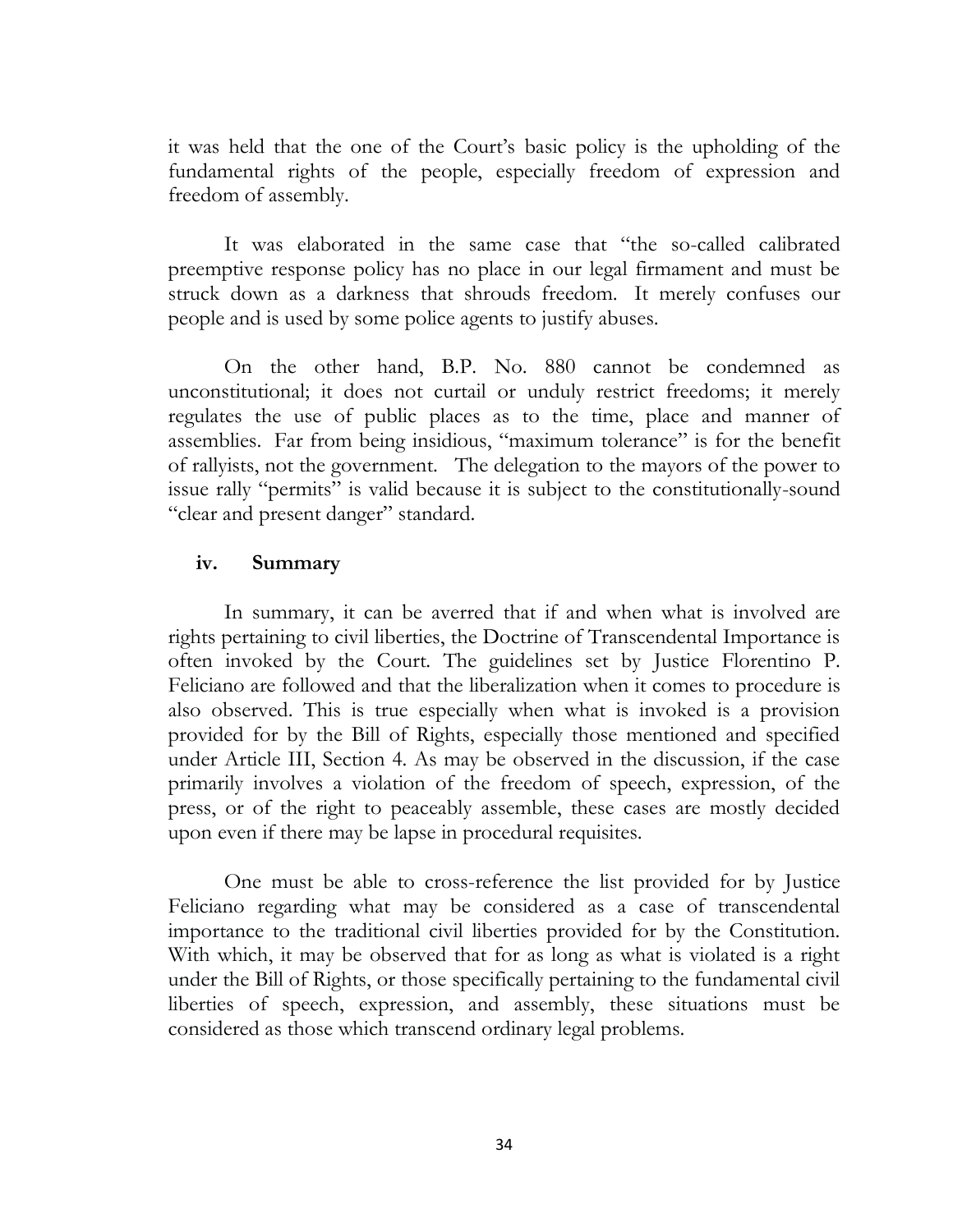#### **C. Doctrine of Transcendental Importance vis-à-vis Prosperity**

Under another classification of rights, economic liberties include the free choice of profession, free competition, free disposal of property, and free pursuit of economic activity.<sup>77</sup> These may be regarded as property rights according to the Hierarchy of Rights.

According to the Constitution, "no person shall be deprived of life, liberty, or property without due process of law, nor shall any person be denied the equal protection of the laws."<sup>78</sup> While the protection of property is mentioned and observed in the Bill of Rights, there still lies a primacy between its different categories.

In addition, these rights are those in which the government cannot infringe upon and serves as an enumeration of the rights against the abuses which may be committed by the actors of the State. With which, all governmental acts are limited and confined to the bounds of what are provided for in the Bill of Rights when confronted with conflict relating to personal rights. It can then be referred that the role of the government in such a situation is to weigh in the fundamental rights enunciated in Article III of the Constitution together with how the State should act upon the same.

As explained by the Court in one of its cases, the primacy of human rights is recognized over property rights. According to the Court, these freedoms are delicate and vulnerable, as well as supremely precious in our society. Human rights are imprescriptible, while property and the rights attached to which can be lost through prescription. In the hierarchy of civil liberties, the rights of free expression and assembly occupy a preferred position, as they are essential to the preservation and vitality of civil and political institutions. The superiority of these freedoms over property rights is underscored by the fact that a mere reasonable or rational relation between the means employed by the law and its object or purpose—that the law is neither arbitrary nor discriminatory, nor oppressive—would suffice to validate a law which restricts or impairs property rights.<sup>79</sup>

<sup>77</sup> Record of the Constitutional Commission 674 (1986)

<sup>78</sup> Section 1, Article III, 1987 Constitution

<sup>79</sup> Philippine Blooming Mills Employees Organization v. Philippine Blooming Mills Co. Inc., 51 SCRA 182, 202 (1973).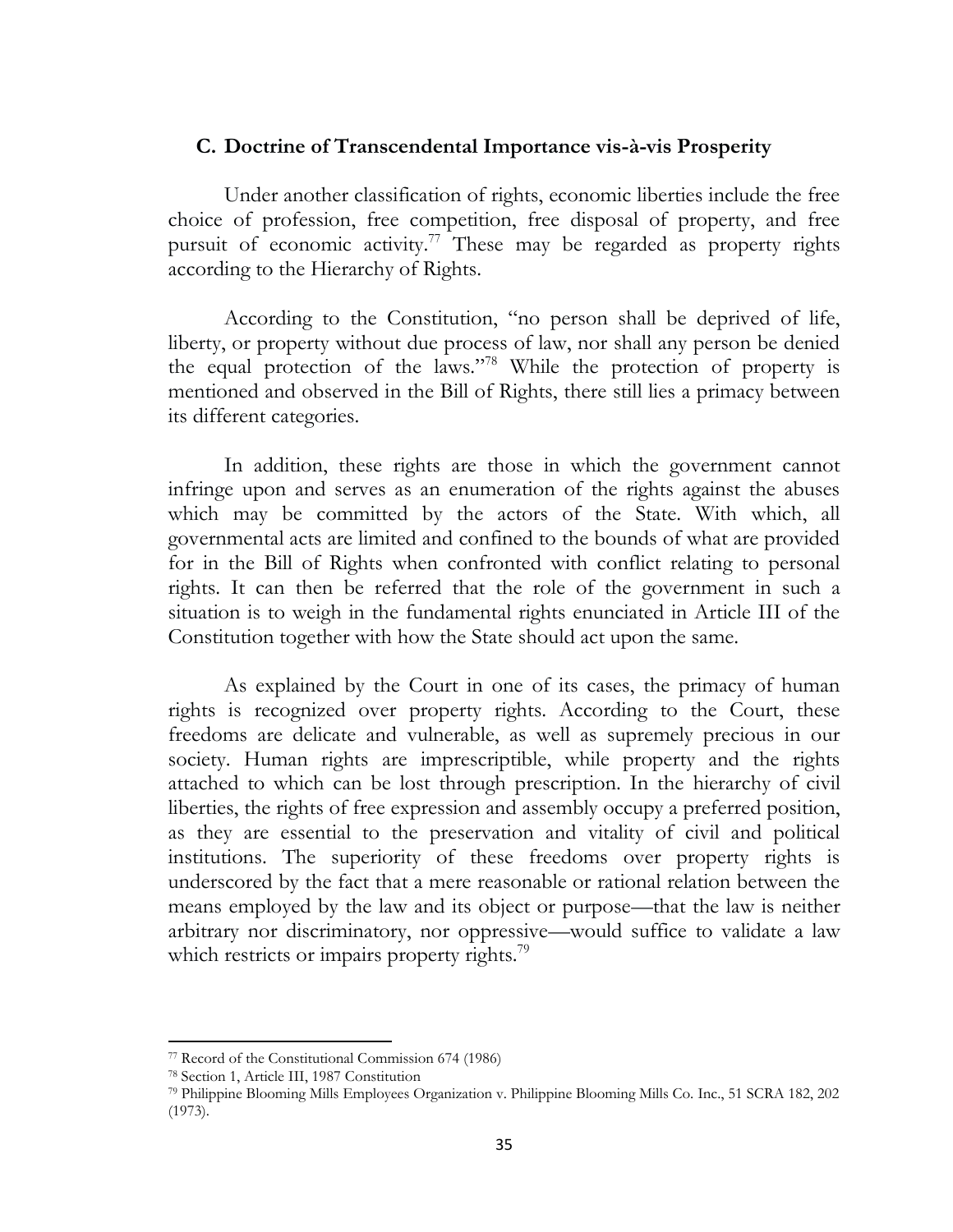However, the imposition of the Doctrine of Hierarchy of Rights does not mean that property rights should not be protected at all. In his commentary, Father Bernas stated that "Property is as important as life and liberty. The reason for the regulation of property is to make it beneficial to all. Under the Constitution, property is protected because it portrays a social function. Property is more closely regulated not in order to oppress the owner but in order to impress upon him the social character of what he holds."<sup>80</sup>

#### **i. Economic Policies and Deference to Wisdom**

In the case of Tanada v. Angara,<sup>81</sup> then Sen. Wigberto Tanada along with other lawmakers, taxpayers, and various Non-Government Organizations (NGOs), filed a petition to nullify the Philippine ratification of the World Trade Organization (WTO) Agreement.

The petitioners in the case at bar believed that the act of ratification by the Senate was detrimental to the growth of the country's economy. In addition, they averred that such ratification was against the "Filipino First" policy.

In addition, the petitioners contended that the agreement was in fact in contravention of what the Constitution provides. It was specifically averred that the agreement was in fact an assault on the sovereign powers of the Philippines because it meant that Congress could not pass legislation that would not be good for the national interest and general welfare if such legislation would not conform to the WTO Agreement.

In such a situation, the Court deemed it fit to answer the issues on whether or not the Philippine Constitution prohibits Philippine participation in worldwide trade liberalization and economic globalization. In addition, the Court also deemed it fit to answer on whether or not the Constitution proscribes Philippine integration into a global economy that is liberalized, deregulated and privatized.

During its deliberations on the case, the Court noted that the respondents did not question the locus standi of petitioners. Hence, they are also deemed to have waived the benefit of such issue. They probably realized that grave constitutional issues, expenditures of public funds and serious

 $\overline{\phantom{a}}$ 

<sup>80</sup> Bernas Commentary, Father Joaquin Bernas

<sup>81</sup> G.R. No. 118295, May 2, 1997, Per J. Panganiban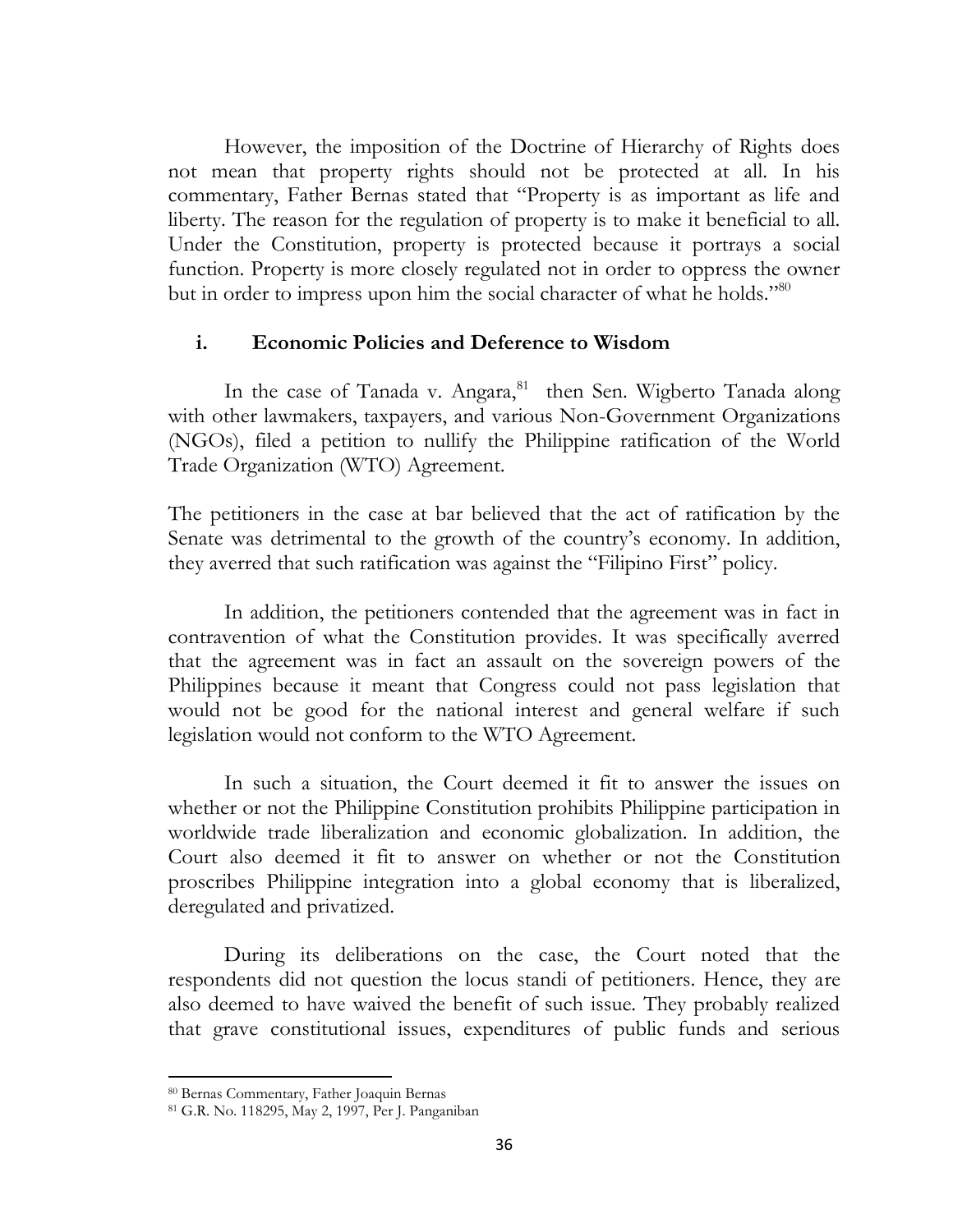international commitments of the nation are involved here, and that transcendental public interest requires that the substantive issues be met head on and decided on the merits, rather than skirted or deflected by procedural matters.

Regarding the issue of economic nationalism, the Court first discussed the "national treatment" and the "parity provisions" of the WTO Agreement. It was the petitioners' position that the provisions allegedly render meaningless the phrase "effectively controlled by Filipinos." According to them, the constitutional conflict becomes more manifest when viewed in the context of the clear duty imposed on the Philippines as a WTO member to ensure the conformity of its laws, regulations and administrative procedures with its obligations as provided in the annexed agreements.

On the other hand, respondents through the Solicitor General counter (1) that such Charter provisions are not self-executing and merely set out general policies; (2) that these nationalistic portions of the Constitution invoked by petitioners should not be read in isolation but should be related to other relevant provisions of Art. XII, particularly Secs. 1 and 13 thereof; (3) that read properly, the cited WTO clauses do not conflict with Constitution; and (4) that the WTO Agreement contains sufficient provisions to protect developing countries like the Philippines from the harshness of sudden trade liberalization.

The Court reiterated that by its very title, Article II of the Constitution is merely a "declaration of principles and state policies." The principles in Article II are not intended to be self-executing principles ready for enforcement through the courts. They are used by the judiciary as aids or as guides in the exercise of its power of judicial review, and by the legislature in its enactment of laws.

As held in the leading case of Kilosbayan, Incorporated vs. Morato,<sup>82</sup> the principles and state policies enumerated in Article II and some sections of Article XII are not "self-executing provisions, the disregard of which can give rise to a cause of action in the courts. They do not embody judicially enforceable constitutional rights but guidelines for legislation."

In addition, it was opined that the reasons for denying a cause of action to an alleged infringement of board constitutional principles are sourced from

 $\overline{a}$ 

<sup>82</sup> G.R. No. 118910, November 16, 1995, per J. Mendoza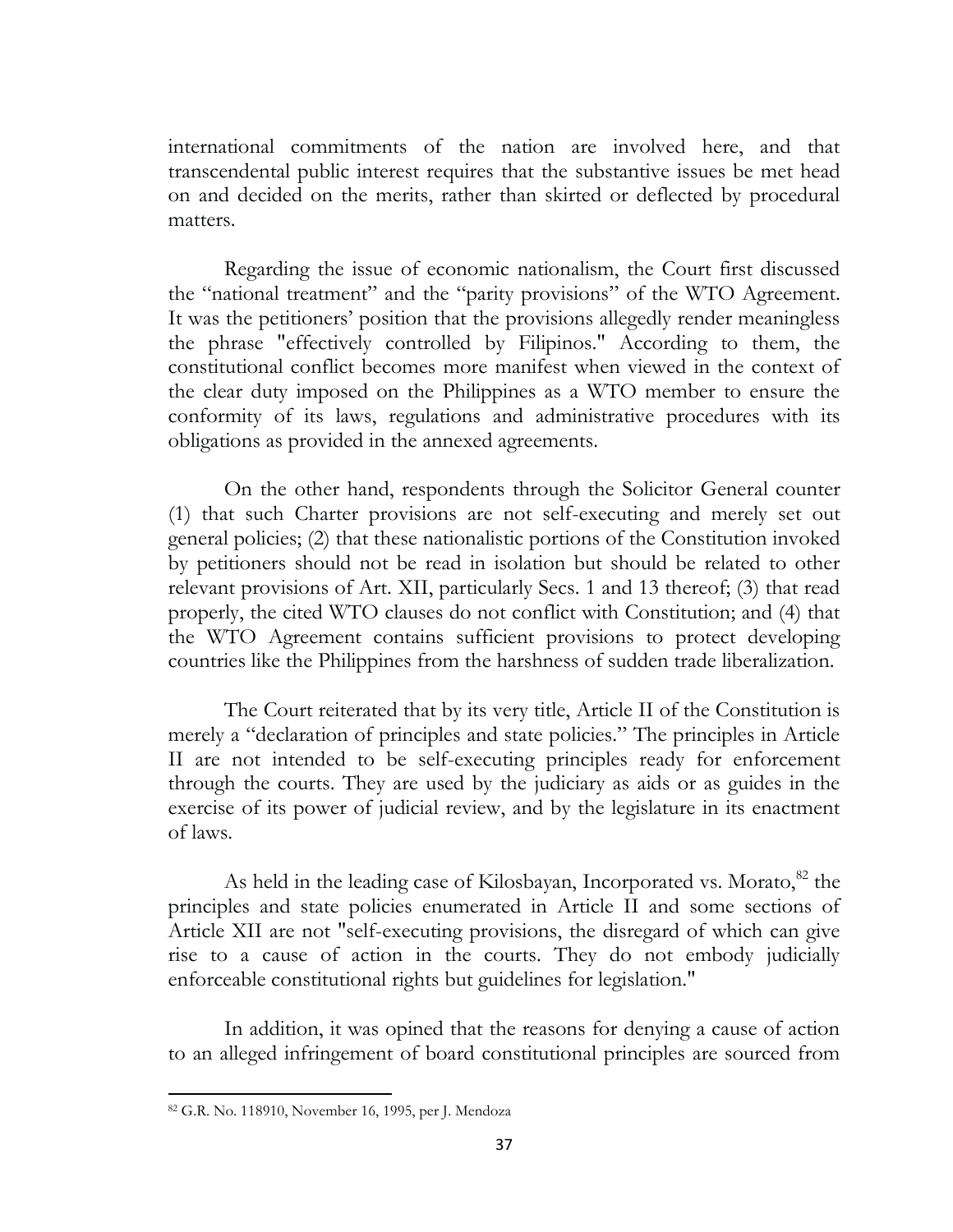basic considerations of due process and the lack of judicial authority to wade "into the uncharted ocean of social and economic policy making."<sup>83</sup>

On the other hand, Sections 10 and 12 of Article XII, apart from merely laying down general principles relating to the national economy and patrimony, should be read and understood in relation to the other sections in said article. Economic nationalism should be read with other constitutional mandates to attain balanced development of economy.

All told, while the Constitution indeed mandates a bias in favor of Filipino goods, services, labor and enterprises, at the same time, it recognizes the need for business exchange with the rest of the world on the bases of equality and reciprocity and limits protection of Filipino enterprises only against foreign competition and trade practices that are unfair.

In other words, the Constitution did not intend to pursue an isolationist policy. It did not shut out foreign investments, goods and services in the development of the Philippine economy. While the Constitution does not encourage the unlimited entry of foreign goods, services and investments into the country, it does not prohibit them either. In fact, it allows an exchange on the basis of equality and reciprocity, frowning only on foreign competition that is unfair.

Furthermore, the constitutional policy of a "self-reliant and independent national economy" does not necessarily rule out the entry of foreign investments, goods and services. It contemplates neither "economic seclusion" nor "mendicancy in the international community." The WTO reliance on "most favored nation," "national treatment," and "trade without discrimination" cannot be struck down as unconstitutional as in fact they are rules of equality and reciprocity that apply to all WTO members.

While the Court may have deferred from questioning the wisdom behind the policy to which the Senate concurred to, the Court nonetheless considered the case of paramount importance that it relaxed its procedural requirements in order to decide upon the substantive aspects of the case. In addition, while what were involved were economic rights, the same was still considered as a case of transcendental importance. Even if there exists the Hierarchy of Rights

 $\overline{a}$ <sup>83</sup> Oposa v. Factoran, G.R. No. 101083, July 30, 1993, per J. Davide Jr.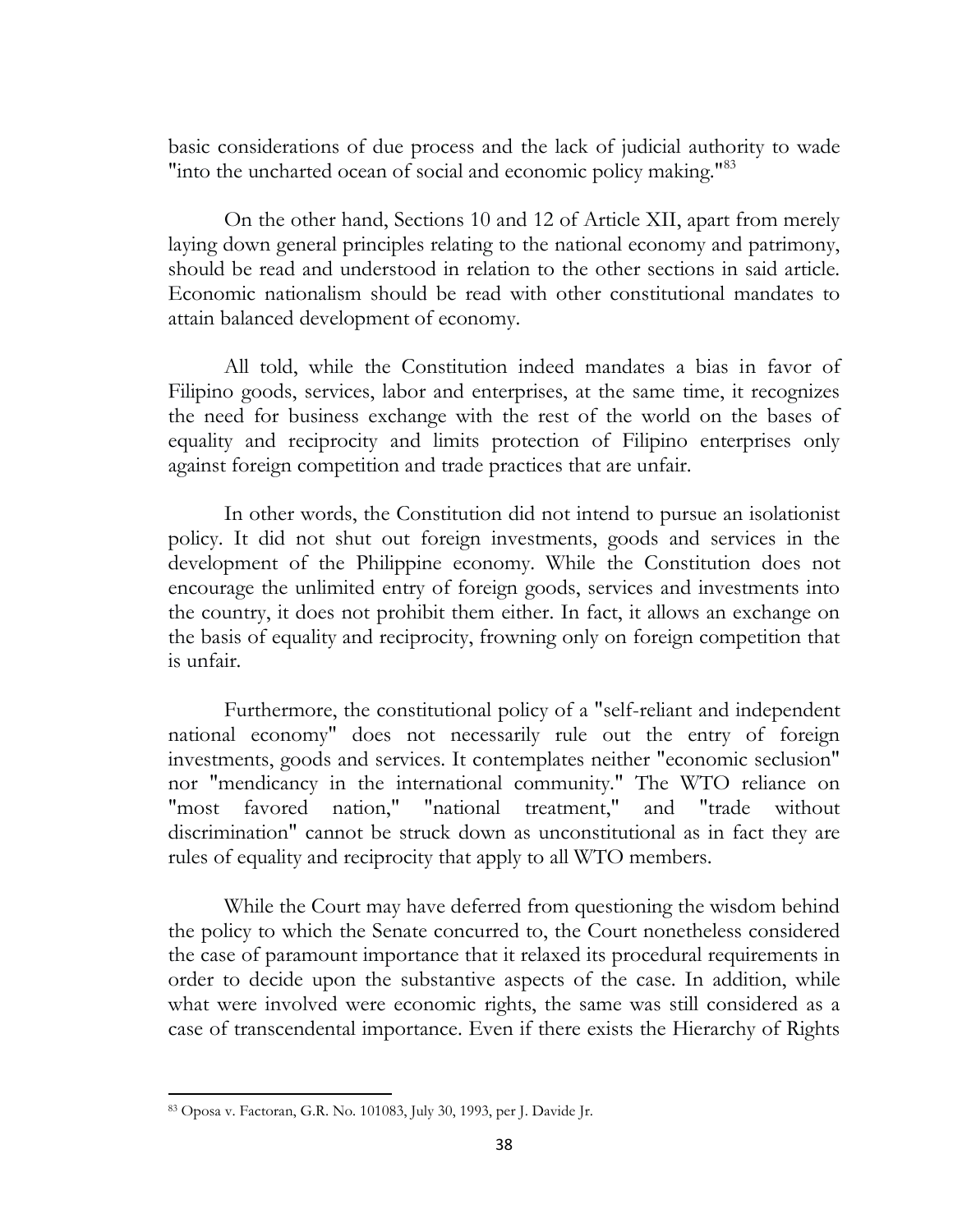were property rights are below traditional liberties, the Court still opined that the issues of the case require foremost attention.

## **ii. Summary**

While a hierarchy among rights as well as preference of the same exists, it still cannot be denied that all of those rights mentioned in Article III of the Constitution may be subject to or even grounds before a case may be considered as a case of transcendental importance. Whether it be traditional liberties, political liberties, or those pertaining to economic rights such as properties, all these can still be cases considered by the Court as important. Accordingly, when these rights are involved, the liberalization and relaxing of procedural requirements may be observed as well. With which, it can be observed that while there may be rights which are given primacy over the other, rights pertaining to liberty and prosperity may be considered as equally important if they are branded as elements of transcendental importance.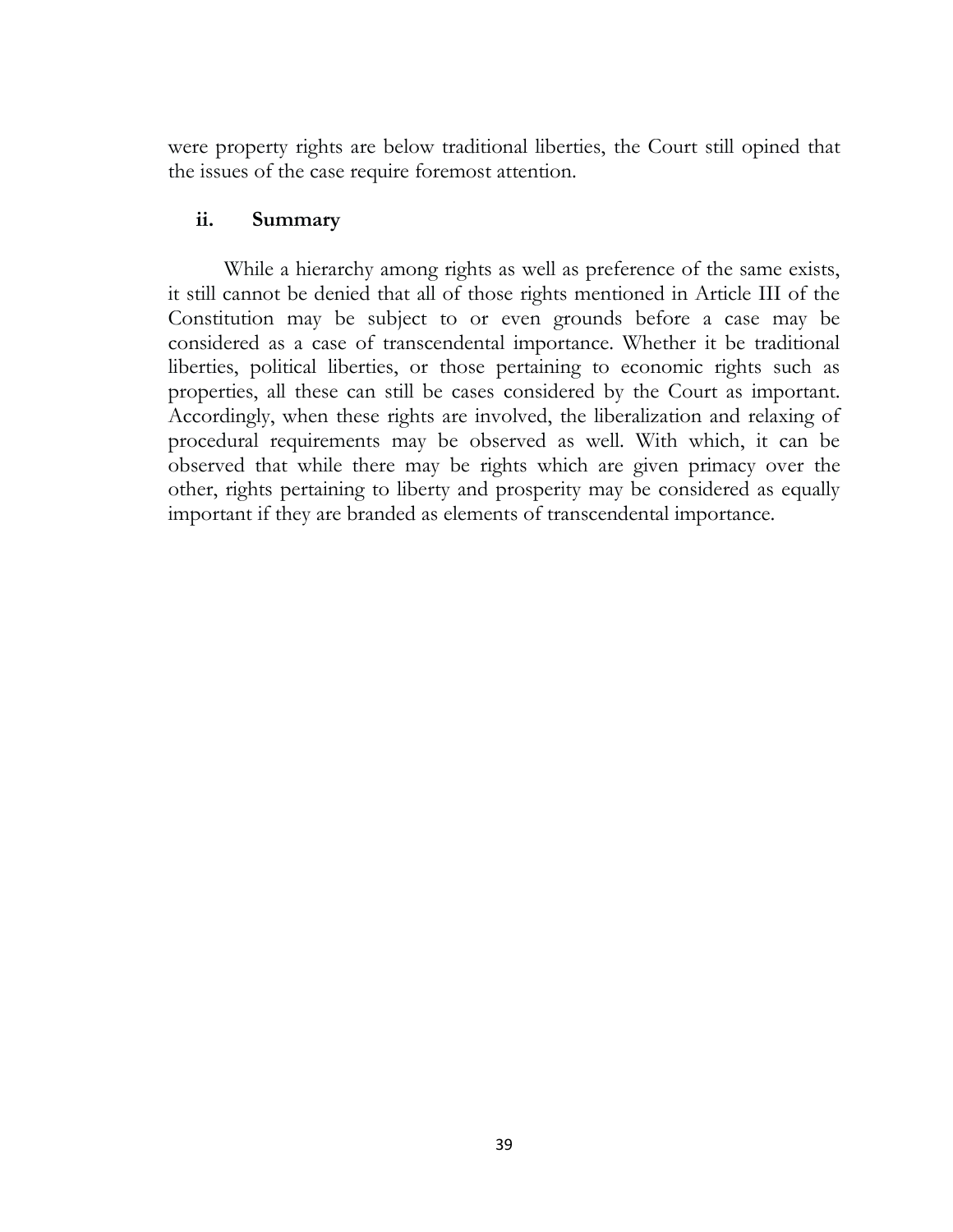## **Chapter IV: FINDINGS AND CONCLUSION**

This chapter includes the summary of the qualitative study, conclusions per objective and sub-objective, and the recommendations of the researcher.

## **Recalling Statements of the Problem**

This study analyzed the application of the Doctrine of Transcendental Importance vis-à-vis liberty and prosperity. Specifically, it pursued to answer the following questions:

- 1. How do the present rules and jurisprudence qualify a case to be of transcendental importance?
- 2. If the case involves civil and political rights—or those pertaining to liberty, can the Doctrine of Transcendental Importance be invoked?
- 3. If the case involves social, and economic rights—or those rights pertaining to prosperity, can the Doctrine of Transcendental Importance be invoked?

## **Findings**

Based on the conducted study, the following findings were revealed:

- 1. Jurisprudence dictates that before a case may be considered as a case of transcendental importance, the following requisites must be present: (1) the character of the funds or other assets involved in the case; (2) the presence of a clear case of disregard of a constitutional or statutory prohibition by the public respondent agency or instrumentality of the government; and (3) the lack of any other party with a more direct and specific interest in raising the questions being raised.
- 2. Yes. It was observed that when the elements of the case involve traditional liberties or those rights pertaining to the freedom of speech, freedom of expression, freedom of the press, and freedom of assembly, it is most likely to be considered as a case of transcendental importance.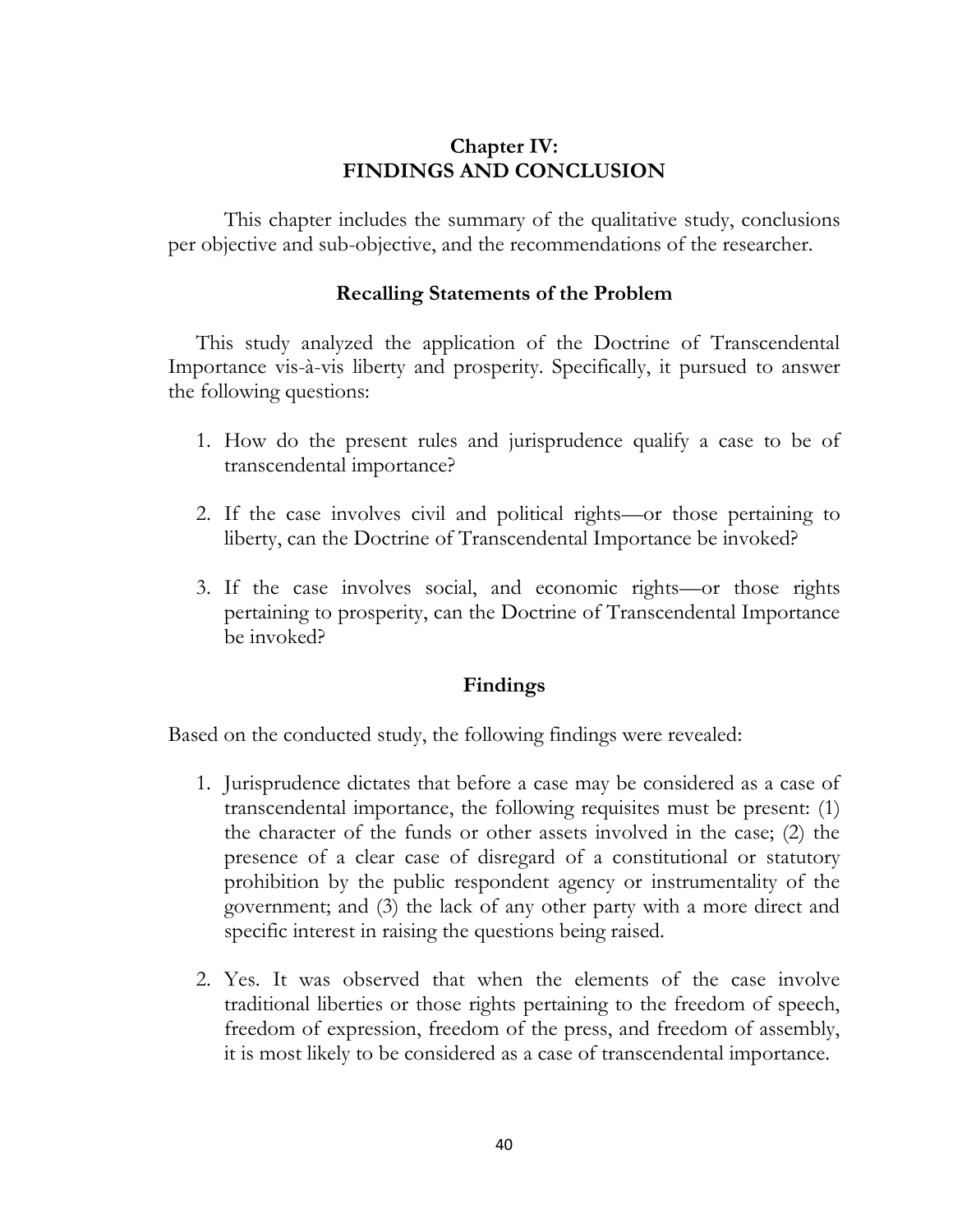3. Yes. It was observed that when the case involves the elements of economic or property rights, or those pertaining to prosperity, it is still possible that it be considered as a case of transcendental importance.

#### **Conclusion**

While the guidelines set by Justice Feliciano in determining a case of transcendental importance are merely instructive, the same must be given due weight. Because of the requisites' relevance and adaptability to almost all kinds of cases, it is only fitting that members of the Bench use these guidelines in a relative and constant manner.

Being on top of the hierarchy of rights, those which involve fundamental liberties may be easily grouped as elements of transcendental importance. Because the freedom of speech, freedom of expression, freedom information, and freedom of assembly are all given primacy, they should likewise be considered as additional elements for a case to be considered of transcendental importance. If the same is not applicable, it should be determined that for as long as the case involves fundamental liberties, they should be considered as cases of transcendental importance.

While cases involving the economy or property are below fundamental liberties, these shall still be considered as equally important. It must be noted that the protection of property and the rights involved in the same are also protected by the Bill of Rights. If cases involving prosperity should be left alone to the wisdom of the executive or legislative branch, these rights should be treated as prime rights nonetheless. With which, the barrier between cases involving liberty and prosperity will be erased. While the hierarchy of rights may still be observed, these rights may be treated as equal if both will be considered as cases of transcendental importance.

By considering these rights involving liberty and prosperity as elements or considerable factors in determining on what is transcendentally important or not, the line separating the level of importance between the two will be eliminated. Accordingly, this will help the judiciary enter into a more proactive role in protecting all kinds of rights of affected individuals, whether such rights may be under the category of liberty or prosperity.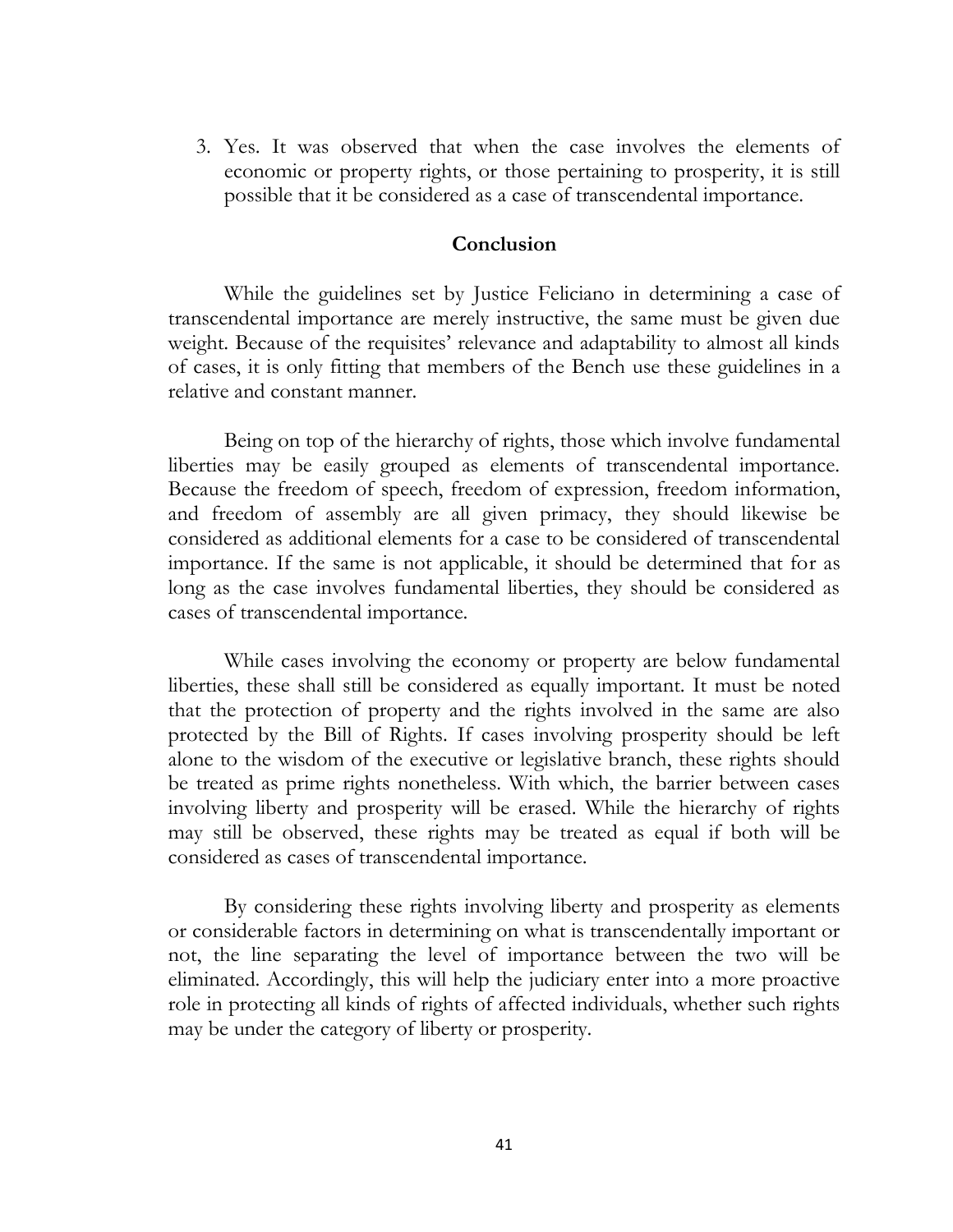#### **BIBLIOGRAPHY**

#### **Primary Sources**

#### **Case Law**

*ABS-CBN Broadcasting Corporation v. Commission on Elections* G.R. No. 133486, January 28, 2000

*Agan v. PIATCO* G.R. No. 155001, May 5, 2003

*Aquino v. COMELEC* G.R. No. L-No. 40004, January 31, 1975, 62 SCRA 275

*Araneta v. Dinglasan* G.R. Nos. 212426 & 212444, .January 12, 2016, 779 SCRA 241, 321-333

*Barredo v. COMELEC* G.R. L-3055-3056, August 26, 1949

*[Bayan \(Bagong Alyansang Makabayan\) v. Zamora](https://lawphil.net/judjuris/2000/oct2000/138570.htm)* [G.R. No. 138570,](https://lawphil.net/judjuris/2000/oct2000/138570.htm) October 10, 2000, 342 SCRA 449

*Bayan Muna v. Romulo* 656 Phil. 246 (2011)

*Bayan v. Ermita* G.R. No. 169838, April 25, 2006

*Biraogo v. Philippine Truth Commission of 2010*  G.R. No. 192935, December 7, 2010

*Chavez v. Public Estates Authority* G.R. No. 133250, July 9, 2002, 384 SCRA 152

*David v. Macapagal-Arroyo* G.R. NOS. 171396, 171409, 171485, 171483, 171400, 171489 & 171424, May 3, 2006, 489 SCRA 160.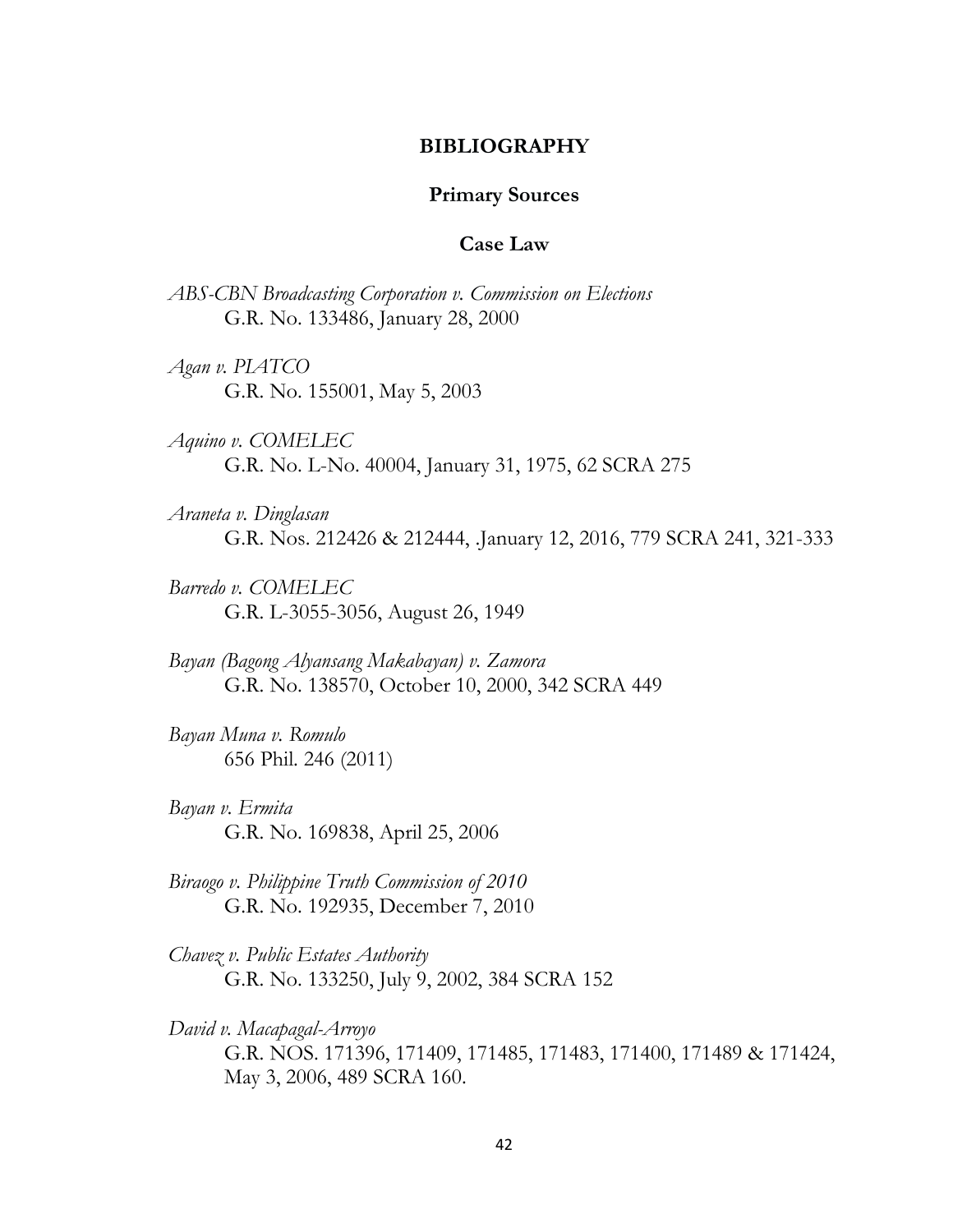*Francisco, Jr. v. Toll Regulatory Board* G.R. No. 166910, October 19, 2010

*Funa v. Villar* G.R. No. 192791, April 24, 2012

*Imbong v. Ochoa*  G.R. No. 204819, April 8, 2014

*In the Matter Of: Save the Supreme Court Judicial Independence and Fiscal Autonomy Movement v. Abolition of Judiciary Development Fund (JDF) and Reduction of Fiscal Autonomy*

UDK-15143, January 21, 2015

*Integrated Bar of the Philippines v. Zamora,* citing *Joya v. PCGG,* 225 SCRA 568, 576, August 24, 1993.

*Kapatiran v. Tan* G.R. L-81311, June 30, 1988

*Kilosbayan v. Guingona, Jr.* G.R. No. 113375, May 5, 1994, 232 SCRA 110

*Lim v. Executive Secretary* G.R. No. 151445, April 11, 2002, 380 SCRA 739

*Lozano v. Nograles* G.R. No. 187883, June 16, 2009

*Luis General v. Alejandro Urro* G.R. No. 181560, March 29, 2011

*Mutuc v. COMELEC* 36 SCRA 228, 233-34, November 26, 1970

*Oposa v. Factoran* G.R. No. 101083, July 30, 1993

*Osmena v. COMELEC* G.R. No. 132231, March 31, 1998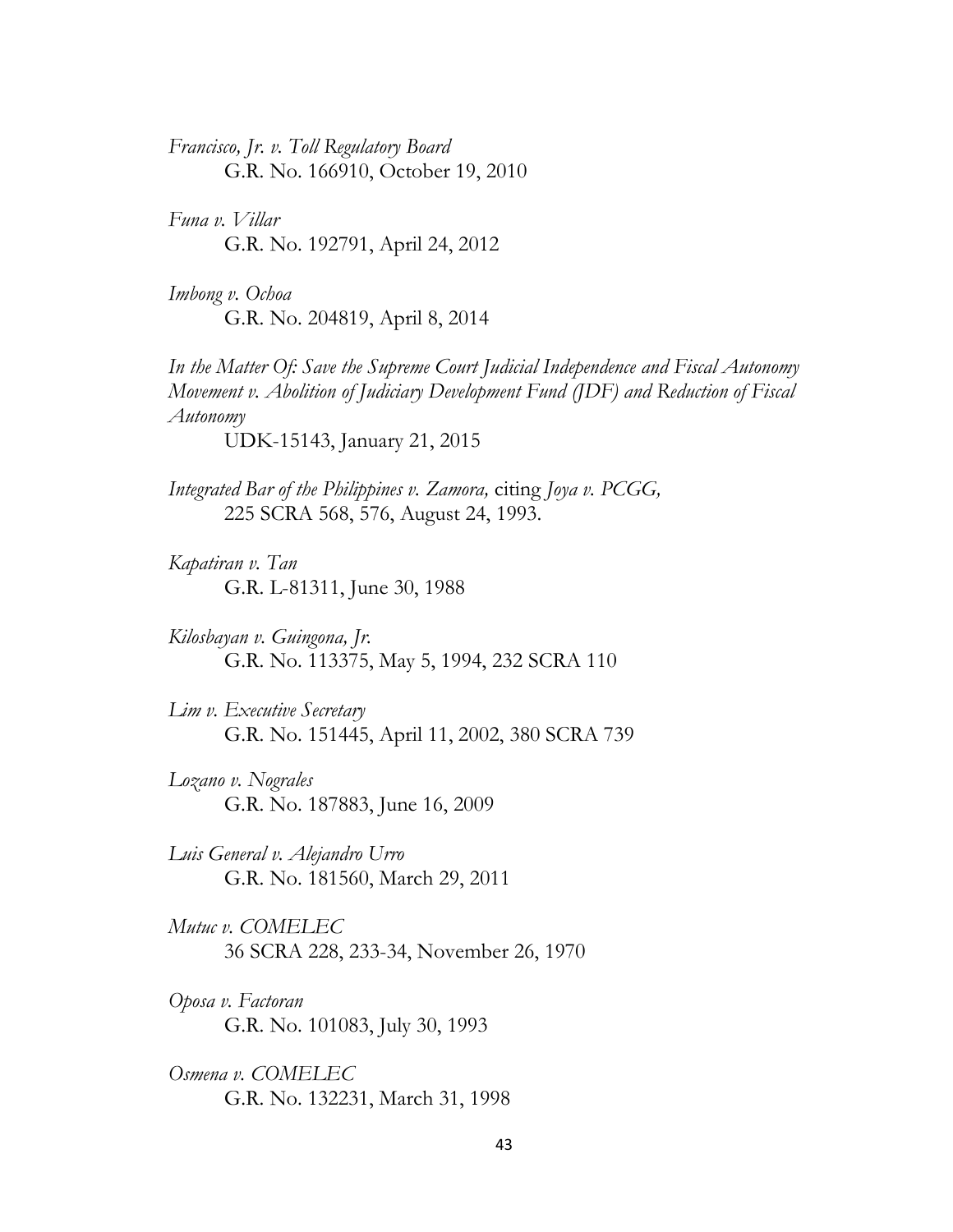*People v. Vera*

G.R. No. 45685, 65 Phil. 56, 86-89, 16 November 1937

- *Philippine Blooming Mills Employees Organization v. Philippine Blooming Mills Co. Inc.* 51 SCRA 182, 202 (1973)
- *Primicias v. Fugoso* G.R. No. L-1800, January 27, 1948
- *Province of North Cotabato v. GRP* G.R. Nos. 183591, 183752, 183893, 183951, and 183962, October 14, 2008, 568 SCRA 402, 450.
- *Reyes v. Bagatsing* G.R. No. L-65366, November 9, 1983, 125 SCRA 553, 569
- *Saguisag v. Ochoa*  777 Phil. 280, 349 (2016)
- *Salonga v. Cruz Paño* G.R. No. 59525, February 18, 1985
- *Secretary of Justice v. Lantion* 379 Phil. 165 (2004)
- *Senate v. Ermita* G.R. No. 169777, April 6, 2006
- *Tanada v. Angara* G.R. No. 118295, May 2, 1997

#### **Laws**

1987 Constitution of the Republic of the Philippines

Rules of Civil Procedure

Universal Declaration of Human Rights (Dec. 10, 1948)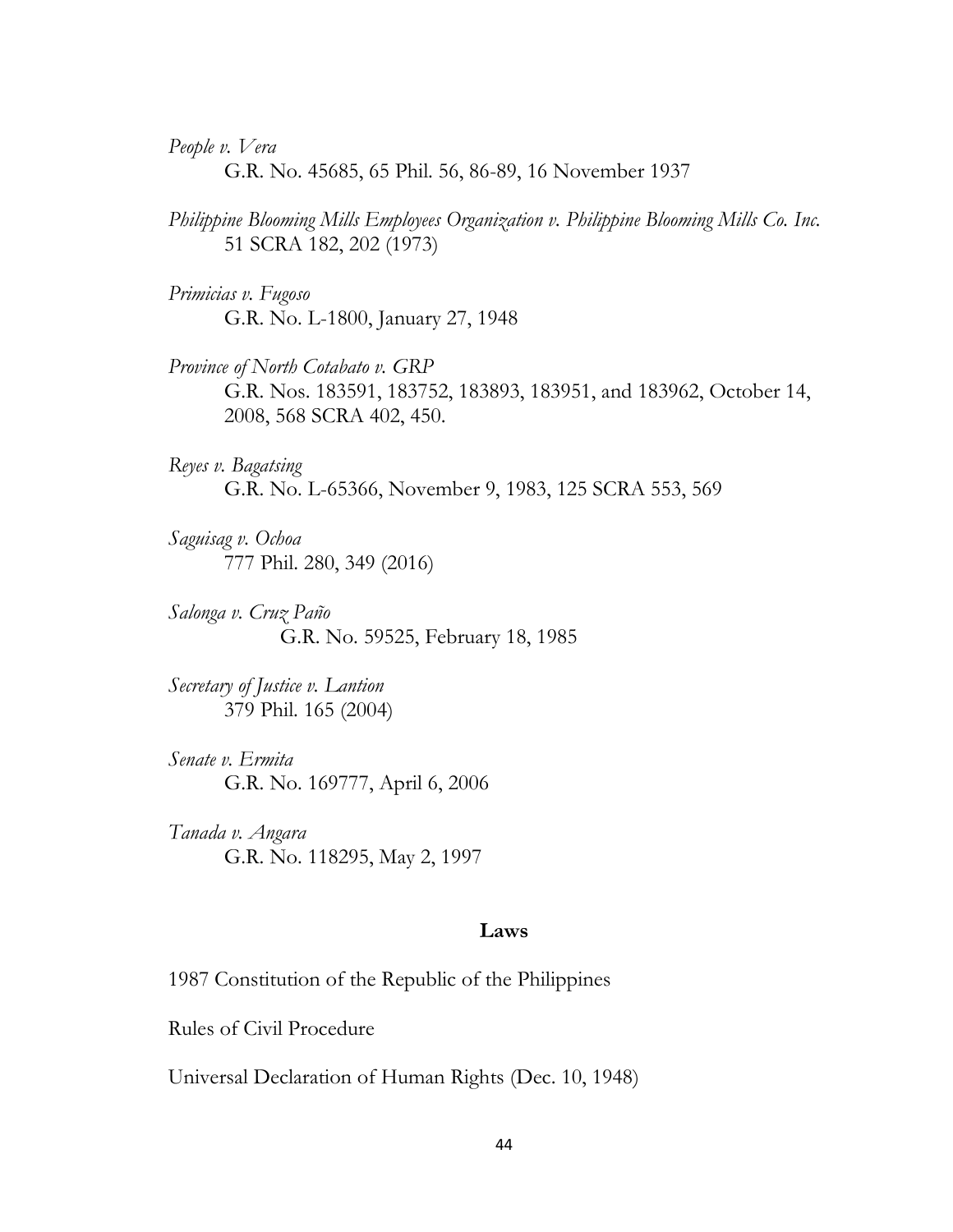UN General Assembly, Convention Against Torture and Other Cruel, Inhuman or Degrading Treatment or Punishment 100 December 1984, United Nations, Treaty Series, vol. 1465

UN General Assembly, Convention on the Elimination of All Forms of Discrimination Against Women

18 December 1979, United Nations, Treaty Series, vol. 1249

UN General Assembly, Convention on the Rights of the Child 20 November 1989, United Nations, Treaty Series, vol. 1577

UN General Assembly, International Convention on the Elimination of All Forms of Racial Discrimination

21 December 1965, United Nations, Treaty Series, vol. 660

UN General Assembly, International Covenant on Civil and Political Rights 16 December 1966, United Nations, Treaty Series, vol. 999

UN General Assembly, International Covenant on Economic, Social and Cultural Rights

16 December 1966, United Nations, Treaty Series, vol. 993

## **Publications**

ISAGANI CRUZ, Philippine Political Law (REX, 1995)

JOAQUIN G. BERNAS, S.J., CONSTITUTIONAL RIGHTS AND SOCIAL DEMANDS: NOTES AND CASES PART II (1997)

JOAQUIN G. BERNAS, S.J., THE 1987 PHILIPPINE CONSTITUTION (REX, 2011)

RECORD OF THE CONSTITUTIONAL COMMISSION (1986)

UNITED NATIONS, ECONOMIC, SOCIAL AND CULTURAL RIGHTS: HANDBOOK FOR NATIONAL HUMAN RIGHTS INSTITUTIONS (UN PUBLICATIONS, 2005)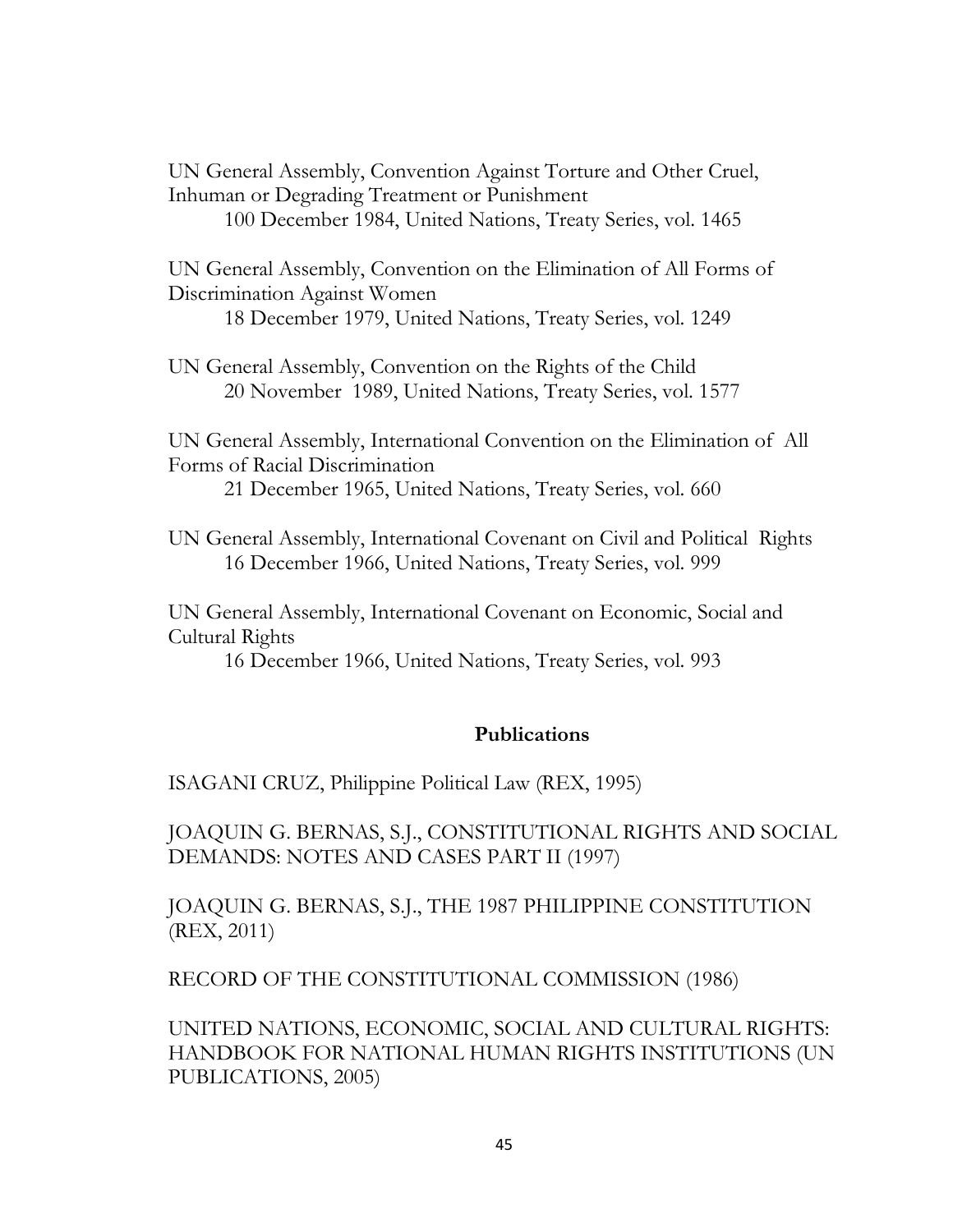#### **Journal Articles**

## Aguiling-Pangalangan, PARENTS AND CHILDREN: WHEN LAW AND TECHNOLOGY UNBUNDLE TRADITIONAL IDENTITIES

- Clarence Rommel C. Nanquil and Anna Maria Karla B. Ng, Campus Press Freedom: A Right not Shed in Schoolgate, Ateneo Law Journal 742 (2005)
- Diane A. Desierto, Justiciability of Socio-Economic Rights: Comparative Powers, Roles, and Practices in the Philippines and South Africa
- Elizabeth H. Aguiling-Pangalangan, Parents and Children: When Law and Technology Unbundle Traditional Identities
- Florentino P. Feliciano, The Application of Law: Some Recurring Aspects Of The Process Of Judicial Review And Decision Making, 37 A MJJUR 17, 24 (1992).
- Joaquin G. Bernas S.J., Justiciability of Socio-Economic and Cultural Rights, PHILJA Judicial Journal (2002)
- Jose Angelo David, The Art of Constitutional Litigation Today: An Examination and Critique of Prevailing Jurisprudence on the Power of Judicial Review, San Beda Law Journal Volume LVI (May 2019)
- Noel Villaroman, Compendium Of Terms And Phrases On Human Rights
- Raphael Lorenzo Aguiling Pangalangan, Enforcing Liberty and Prosperity through the Courts of Law: A Shift in Legal Thought from Juridification to Judicialization, Foundation for Liberty and Prosperity (2017)
- Solomon Lumba, "The Problem of Standing in Philippine Law," ASLI Working Paper, (July 2009)
- Tess Marie P. Tan, Liberty and Prosperity in the Digital Age: Determining the Proper Treatment of Online Intermediaries In Light of the United Nations Guiding Principles on Business And Human Rights, Foundation for Liberty and Prosperity (2017)